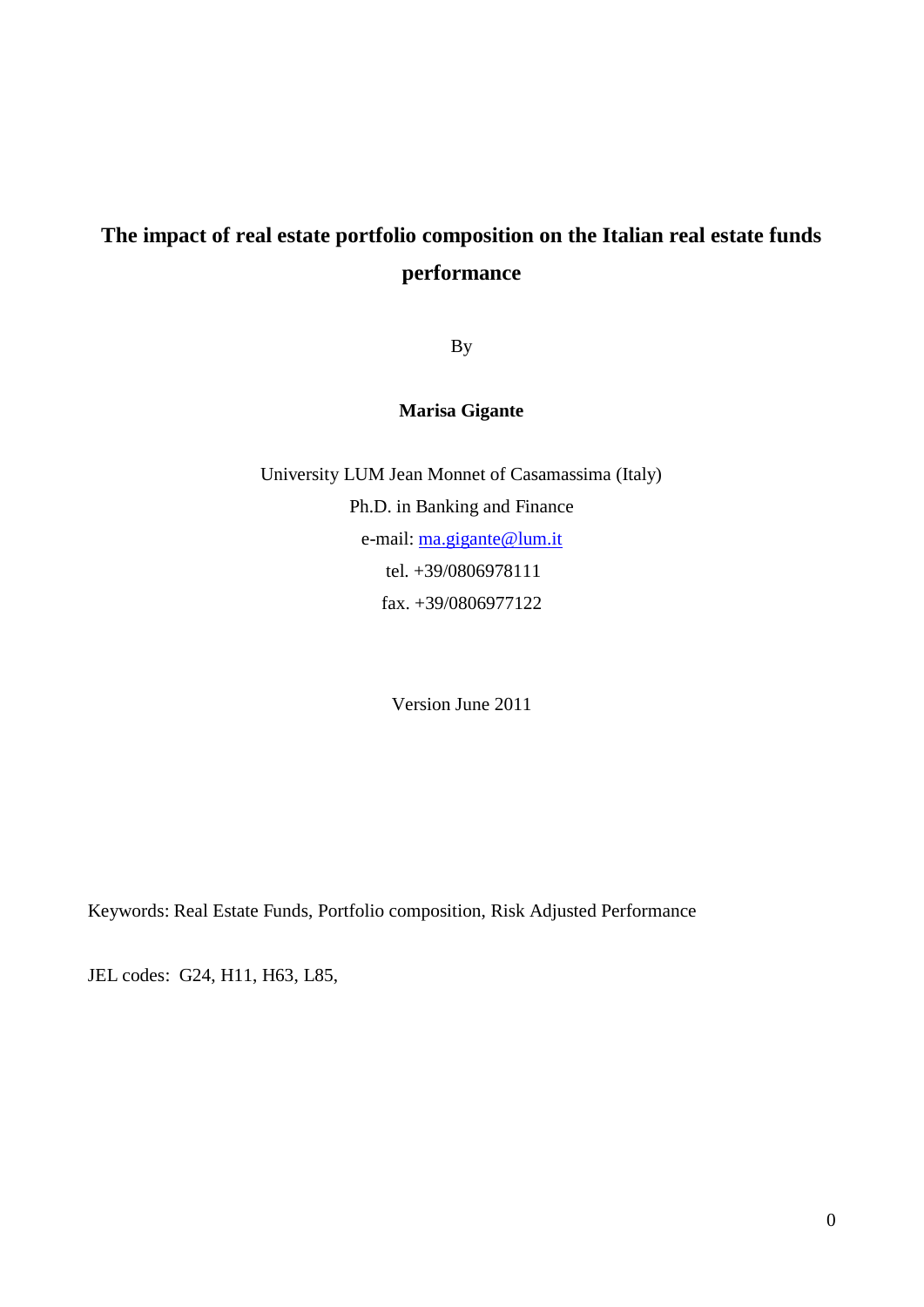#### **Abstract**

*In Italy the criteria for selecting real estate investments are subjects of discussion between practitioners and academics, also because the Italian real estate funds have grown considerably in recent years in terms of both asset under management size and of number of funds. The aim of paper is to investigate the investment policies and composition choices of Italian retail funds portfolio, looking at the impact on funds performance measured through the Sharpe ratio, widely used in real estate literature.*

*In literature there are a large number of studies that deal with portfolio composition choices and how these have an impact on real estate funds performance (Morri and Erbanni 2008, Baum and Steffan 2009), measured with several Risk adjusted performance indicators such as Sharpe ratio, Treynor ratio, etc. ( Plantinga and de Groot 2001, Scholz and Wilkens 2005, Bacon, 2010 ). The theme of real estate vehicles performance has been widely dealt with at European level (Otten and Bams 2002, Grau-Carles et al. 2009, Giannotti and Mattarocci 2010, Lee and Morri 2009). This paper collocates in these studies, in particular it has drawn on from this latter, since it takes into account the main components of the investment (properties), but differs with reference to the existing literature in considering only patrimonial aspect related to funds investment policies, and the residual investment, trying to prove whether this may affect the fund's performance examined. By using a data set with annual and half-yearly data provided by "Report of Scenari Immobiliari", it has been examined a sample of 19 Italian retail funds over the period 2006-2009. The trend of the estimated coefficients has been studied using a multiple cross-section analysis in order to verify whether the weight of several variables changed over time.* 

*It has been possible to extract useful information about the relationships between real estate portfolio composition choices and Italian retail funds performance. Indeed, analyzing the geographical and sectorial portfolio composition, the Italian funds tend to the specialization and not to the diversification, mainly investing in properties with target use in office and retail which are located in Northwest and Central areas rather than in the South and in the Islands. The study on the portfolio composition choices has been completed with the analysis of liquidity and bonds that appear to have a lower incidence in the investment policies of the retail funds and then on their performance.*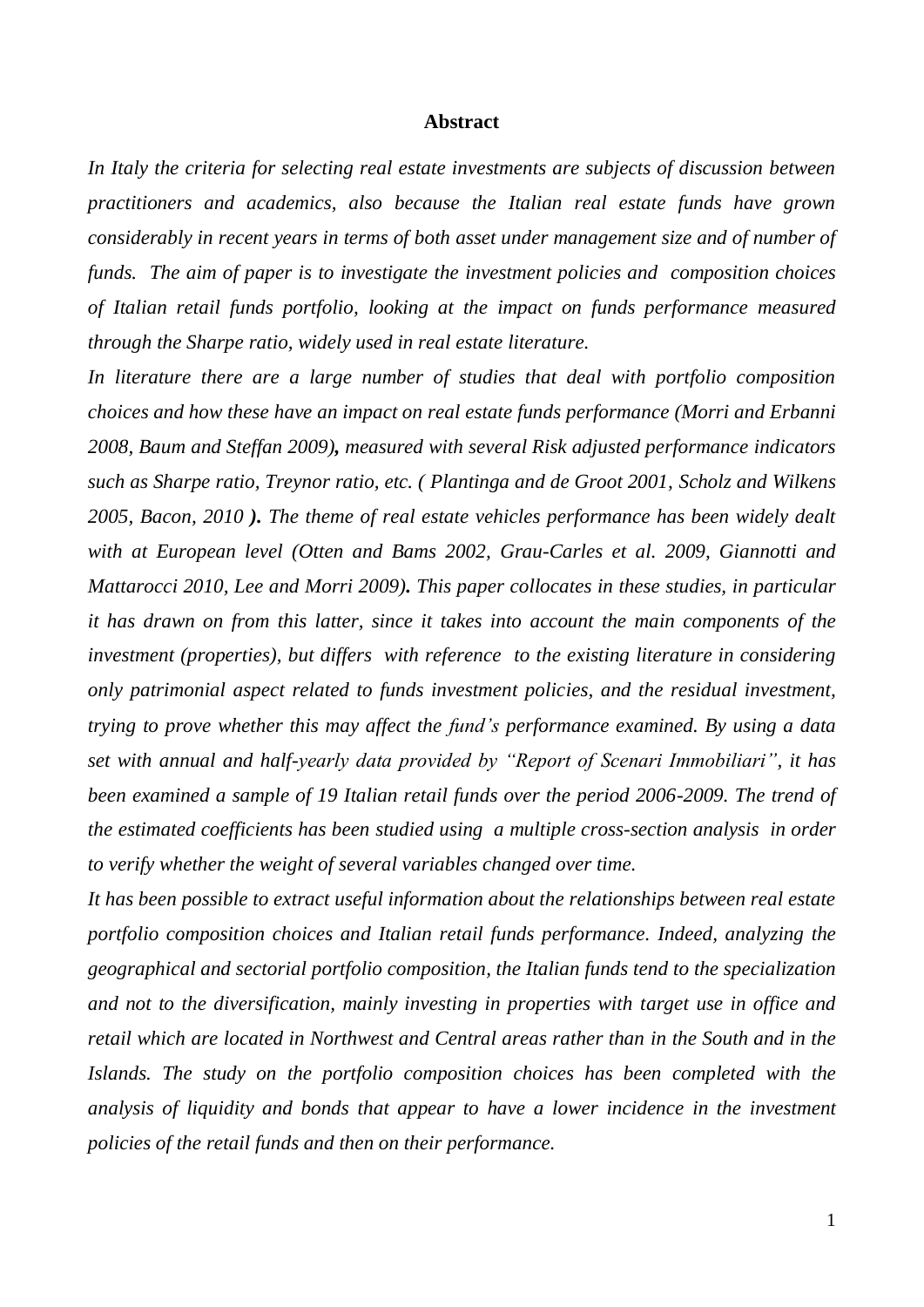# **Index**

## Index

| 3.3.1 The investment policies and the composition choices of Italian retail funds portfolio |
|---------------------------------------------------------------------------------------------|
| 3.3.2 The impact of real estate portfolio composition choices on funds performance p 21     |
|                                                                                             |
|                                                                                             |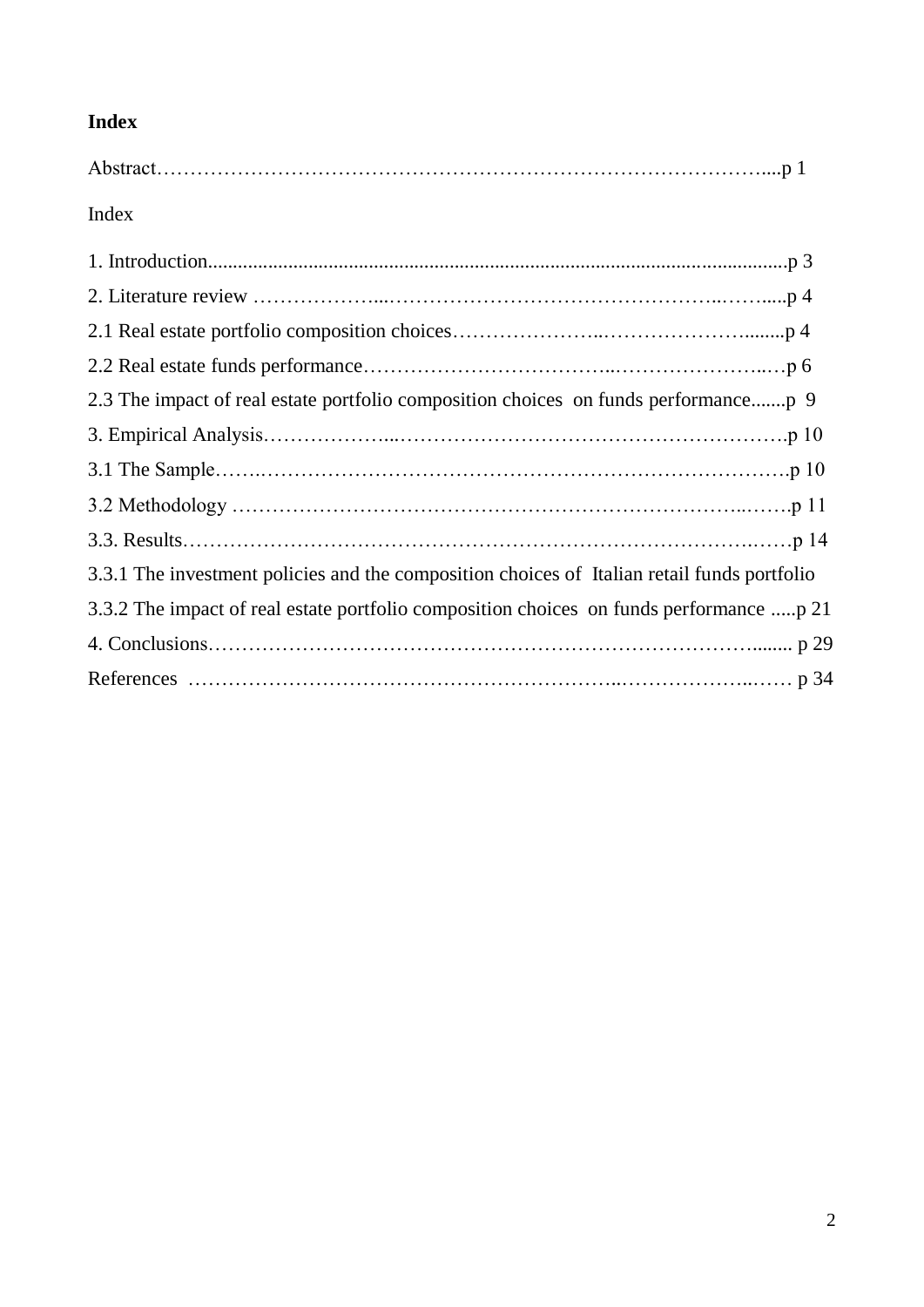#### 1. **Introduction**

In Italy the criteria for selecting real estate investments are subjects of discussion between practitioners and academics, also because the Italian real estate funds have grown considerably in recent years in terms of both asset under management size and of number of funds.

According to the "half-yearly Report on Italian real estate funds" Italian real estate fund industry continues its growth despite a certainly not favourable economic environment.

Both the asset under management and assets volume increased in 2009, as a matter of fact on December 31, 154 operative real estate funds surveyed by Assogestioni/IPD were composed for 85.1% by reserved funds and for 14.9% by retail funds; these funds have an asset under management equal to 22.054,7 mln  $\epsilon$ , with an increase of 7.9% compared to June 2009 (+9.4% in one year and +44.1% in three years). Besides, the assets volume has increased to 38.316,9 mln  $\epsilon$ , with a growth of 8.4% in 6 months (+10.7% in 1 year and +51.5% in 3 years).

The process of management of real estate portfolio consists of a series of steps that concern: the identification of the investment targets and constraints (size of the portfolio, risk and return profile, etc) analysis of present features and future perspectives of real estate market, the determination of the optimal portfolio (indifference curves of the manager, and efficient frontier of the market) and the formulation of a portfolio strategy (choice of investments, diversification, etc) (Breglia and Catella, 2000).

The aim of this paper is to investigate the investment policies and composition choices of Italian retail real estate funds portfolio, looking at the impact on funds performance measured through the Sharpe ratio.

In particular the research questions are:

- $\checkmark$  in which way, the components of residual and exclusive investment contribute to the improvement of fund performance in real estate funds investment policies ?
- $\checkmark$  does sectorial diversification have a major impact on fund performance than geographical diversification in real estate portfolio composition choices?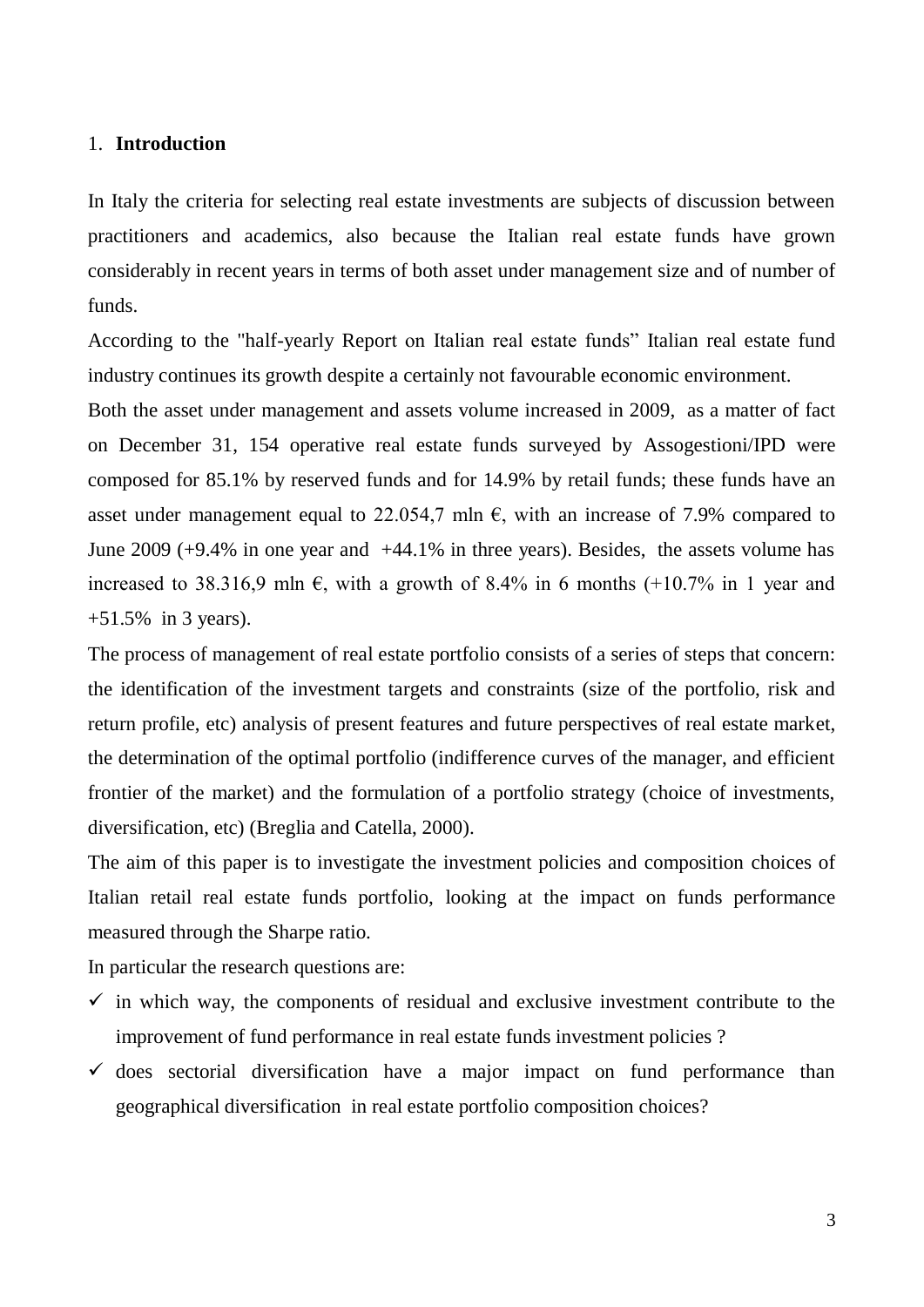This paper is organized in four sections: literature review about real estate portfolio composition choices (section 2.1), real estate funds performance (section 2.2) and the impact of real estate portfolio composition choices on funds performance (section 2.3).

The empirical analysis will be illustrated through the sample examined (section 3.1) and the survey methodology (section 3.2). The results of the empirical analysis will be show in (section 3.3) and last section summarizes some brief conclusions and the research perspectives.

#### **2. Literature review**

#### **2.1Real estate portfolio composition choices**

The choices relating to a portfolio construction take into account the standard criteria of geo-sectorial segmentation of investment portfolio.

The most common classification adopted in literature provides for the segmentation based on target use in housing, commercial, industrial and offices (Young, 2000).

Another important element of real estate portfolio diversification is the investment location which allows to distinguish properties in terms of region, size of integration context, a particular location inside urban area (Cacciamani, 2003).

The assessment of specific area of property location requires a thorough examination of numerous factors, such as the degree of economic development of the urban context, the possibility of intervention on the urbanization conditions, the hypothesis of redefining the urban structure of the city and the structure of the road system (Cacciamani and Ielasi, 2010).

Moreover, the choice of investment area can affect significantly on ratio return/risk of portfolio. At the European level 2 macro-areas may be identified: the countries in which real estate sector has a high maturity degree and the countries which have the greatest perspectives for the development of real estate industry (Cacciamani and Ielasi, 2010).

The real estate investment analysis points out how the overall risk is mainly determined by the Real estate portfolio composition choices concerning geographical and sectorial diversification, the size of the city of property location, the degree of economic concentration and "single name" concentration (Giannotti and Mattarocci, 2010).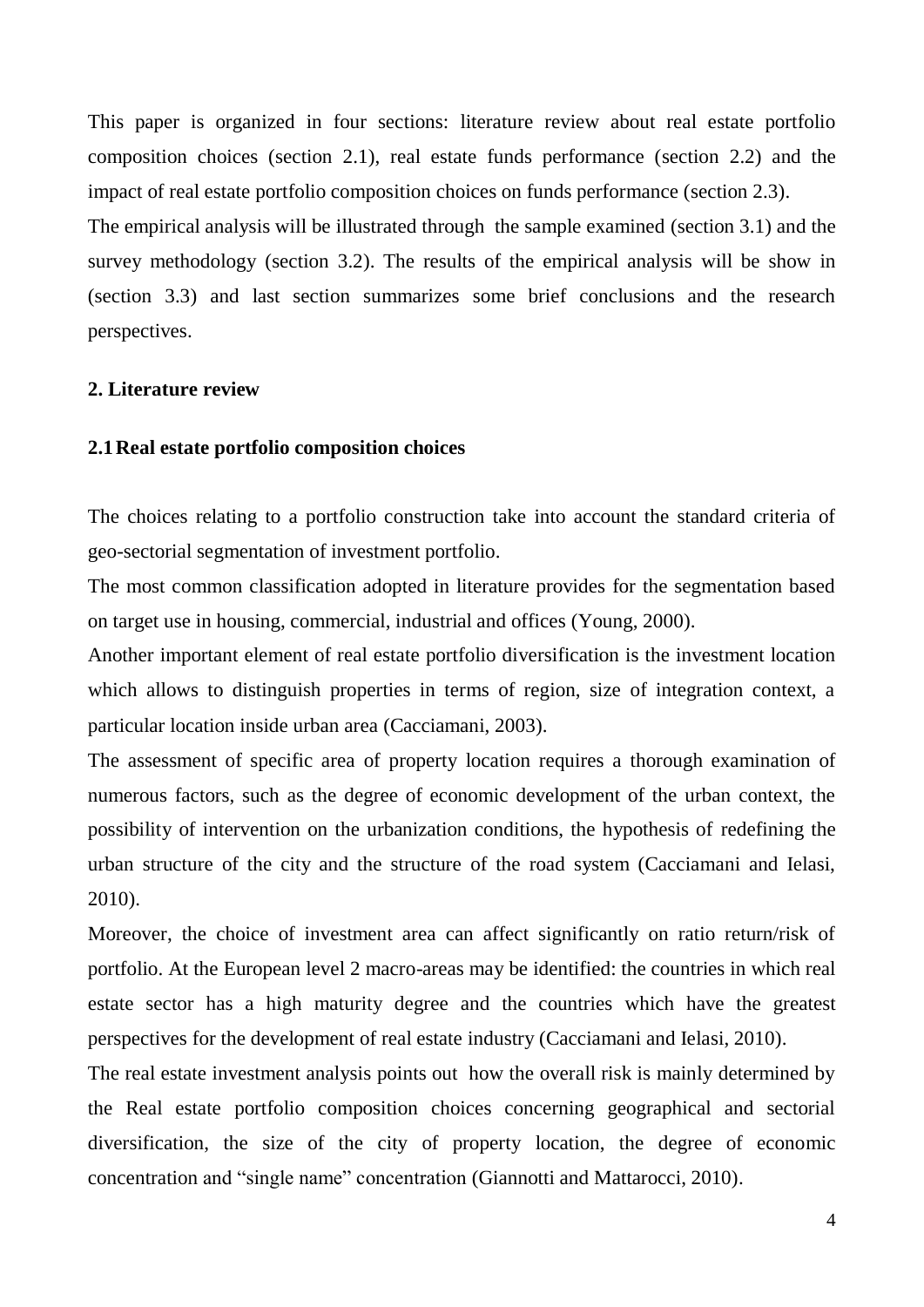The reduction of the risk resulting from the portfolio diversification is directly linked to the average correlations existing among the investments (Byrne and Lee, 1999) .

The lower is the level of correlation between assets, the greater is the potential for portfolio risk reduction and increased returns. The success of a particular diversification strategy consequently depends upon the quality of the estimated correlation between assets (Lee, 2002).

The overall investment risk may be reduced by increasing the number of assets held and by investing in real estate whose value isn't directly correlated to or depending on the same factors (Lee, 2005).

According to the results of numerous studies, the general consensus is that property type diversification is preferable to geographical diversification in terms of risk reduction (Viezer, 2000 and Hamelink et al., 2000)

There are several studies of regional and sectorial diversification in literature, such as Eichholtz et al.(1995) who have analyzed data from the USA and UK to determine whether diversification within a region by property-type is better than diversification between regions within a property type, using a set of methods including correlation analysis and mean-variance analysis. The choice of diversification at sectorial or geographical level varies in relation to both the market studied, and the type of property considered.

At the international level, a large number of studies argue that in a country sectorial diversification dominates geographical diversification (Lee and Byrne, 1998, Lee, 2001, Lee and Devaney, 2007) as the former provides more benefits than regional diversification, so portfolio managers should opt sectorial diversification as a first choice. (Fisher and Liang, 2000, Lee, 2001, Lee and Byrne, 2010).

Coherently with literature, the analysis made by Glascock and Lynne 2007 adds new considerations to the debate about the benefit arising from geographical and sectorial diversification by extending the framework to include international portfolio diversification strategies.

With reference to the Italian market Gabrielli and Lee (2009) investigated the benefits of regional versus sector diversification on an Italian real estate portfolio. Their analysis, applying the cross-sectional regressions, has been conducted in 27 Italian cities over the period from 1989 to 2007. The results show that sector and regional factors affected real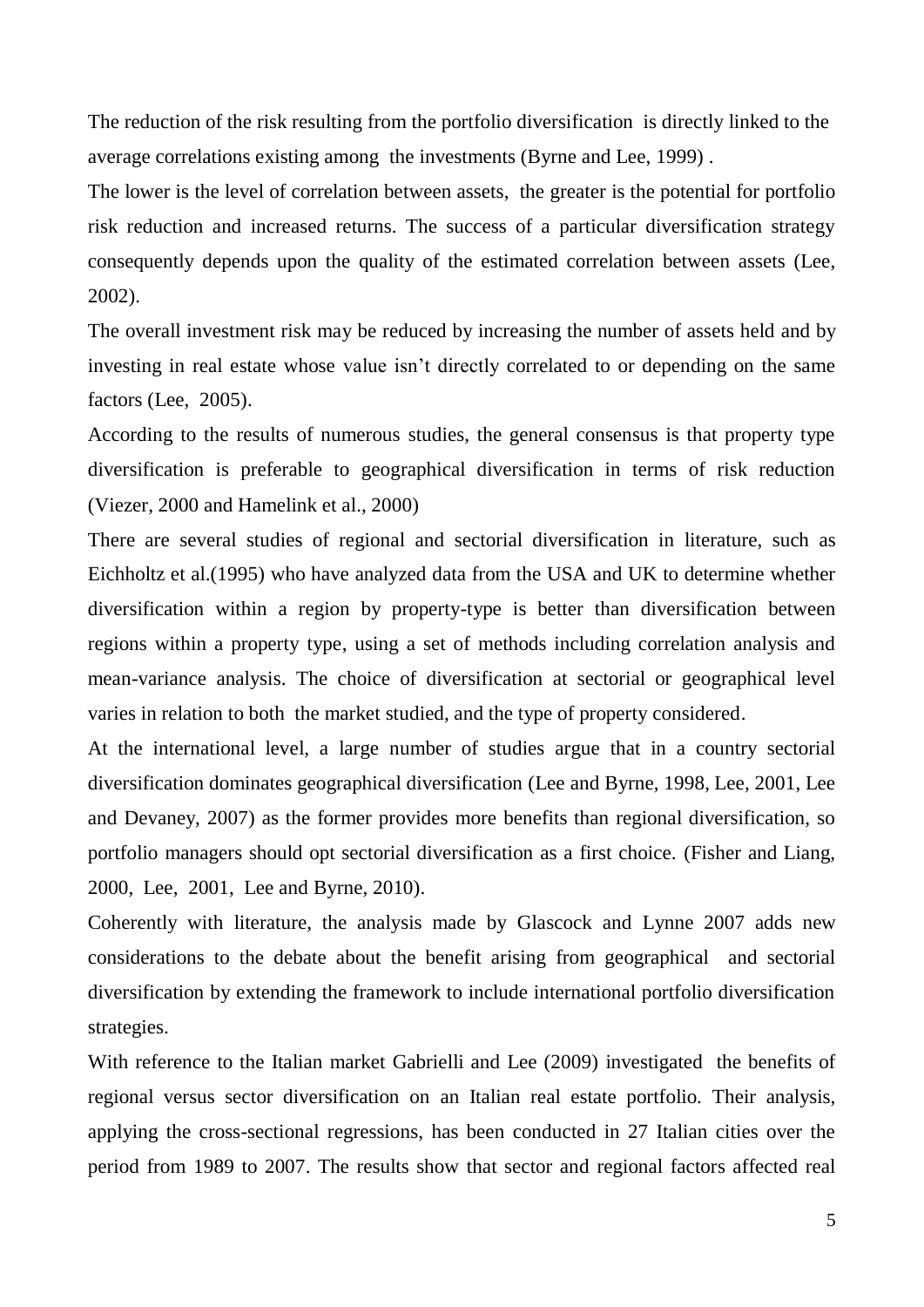estate returns in almost equal measure so a diversification strategy based on regions may be as good as a sector based approach. Moreover the analysis revealed that more recently in Italy the sector factor has started to dominate on the regional effect.

A research on composition choices and on the trend of retail funds conducted by Cacciamani and Ielasi (2006) points out that retail funds are oriented towards specialization rather than towards the diversification. Retail funds invest in a specific property compartment "office", and they concentrate their investment in the North-West and in the Centre. The results show how geographical diversification is less relevant than the sectorial one.

Cacciamani and Ielasi (2010) have made further analysis on retail funds enhancing the sample examined and have made a comparison between Italian real estate and European funds in order to study extensively investment policies, verifying the relationships between them and the performances achieved. Even in this case, the overall results show a strong concentration of the portfolio as retail funds are specialized both sectorial and geographical. Some regions have a higher level of maturity and market saturation than others, leading to a different impact on the risk-return ratio. It is therefore possible to highlight that the realization of investments in foreign markets or in less mature national geographic areas lead to a significant increase in the risk-return ratio.

#### **2.2 Real estate funds performance**

The theme of real estate vehicles performance has been widely dealt with at both International and European levels. The literature on performance assessment has been enhanced by a wide range of indicators whose purpose is to provide for a data of performance filtered by the risk component.

In the asset management industry, the Risk Adjusted Performance (RAP) measures are the best known instruments used in order to synthesize the profile of risk/return of an investment (Cucurachi, 1999).

Several studies in literature show the goodness of these measures in order to select the best investment opportunities (Plantinga and de Groot, 2001, Giannotti and Mattarocci, 2010 ).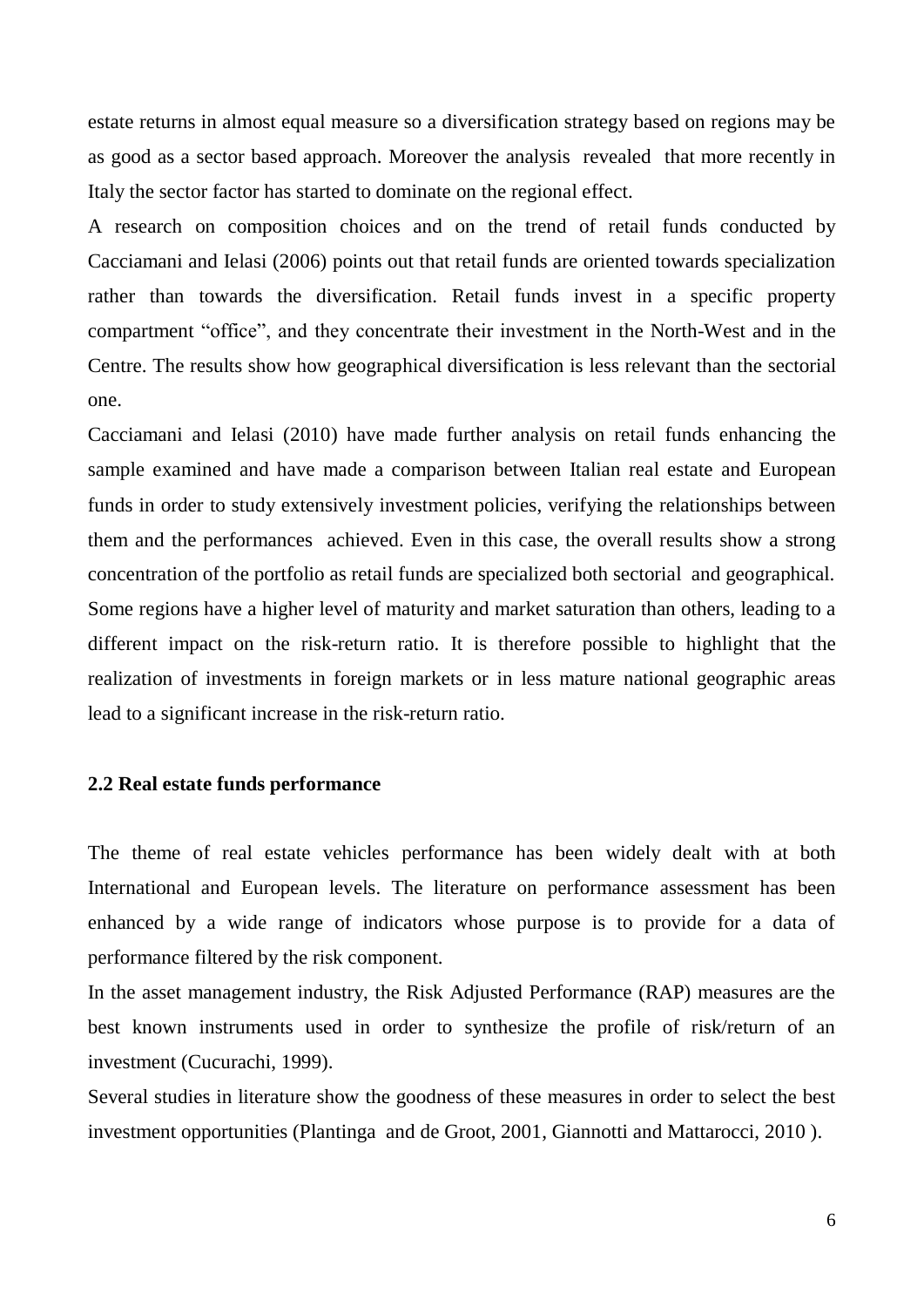The literature concerning the risk-adjusted performance measurement of this type of investments is based essentially on the standard mean-variance approach (Young and Graff, 1995). Most asset allocation analyses use the mean–variance approach in analyzing the trade-off between risk and return (Leland 1999; Sharpe 2007).

In particular, traditional RAP measures, such as the Sharpe ratio, the Treynor ratio or Jensen's Alpha, based on the mean-variance framework, are widely used to rank mutual funds (Plantinga and de Groot, 2001, Grau-Carles et al., 2009, Bacon , 2010).

The most widely known indicator is the Sharpe ratio, measures the relationship between the risk premium and the standard deviation of the returns generated by the fund, portfolio, or asset being measured (Sharpe, 1966).

Literature offers several empirical analysis concerning the comparison of performance measures, in particular among this latter and other alternative measures, as those proposed by Scholz and Wilkens 2005, Plantinga and de Groot, 2001, Eling 2008, Giannotti and Mattarocci, 2010, Grau-Carles et al., 2009.

Scholz and Wilkens (2005), present a system of basic risk-adjusted performance measures in order to understand the key differences between these performance measures and to clarify the links between them. In particular, they analyzed RAP measures based on total risk (Sharpe ratio and the total risk Alpha ) and RAP measures based on market risk (Treynor ratio and Jensen Alpha). Their work also contains a study on the "market riskadjusted performance" (MRAP) which measures the market risk-adjusted performance of funds in terms of basis points.

Plantinga and de Groot (2001), started from the assumption that RAP measures can be motivated by assuming that investors are risk adverse and need to be compensated for being exposed to risk, conducted an analysis on a sample of 253 U.S. mutual funds returns from Datastream in order to find the implicit risk preferences using risk-adjusted performance measures. The study revealed that each RAP measure can be associated with a different level of risk aversion; the Sharpe ratio, the Sharpe's alpha and the expected return measure correspond to the preferences of investors with a low degree of risk aversion, while the other measures such as the Sortino ratio, the Fouse index and the upside potential ratio correspond to the preferences of investors with intermediate and high degrees of risk aversion .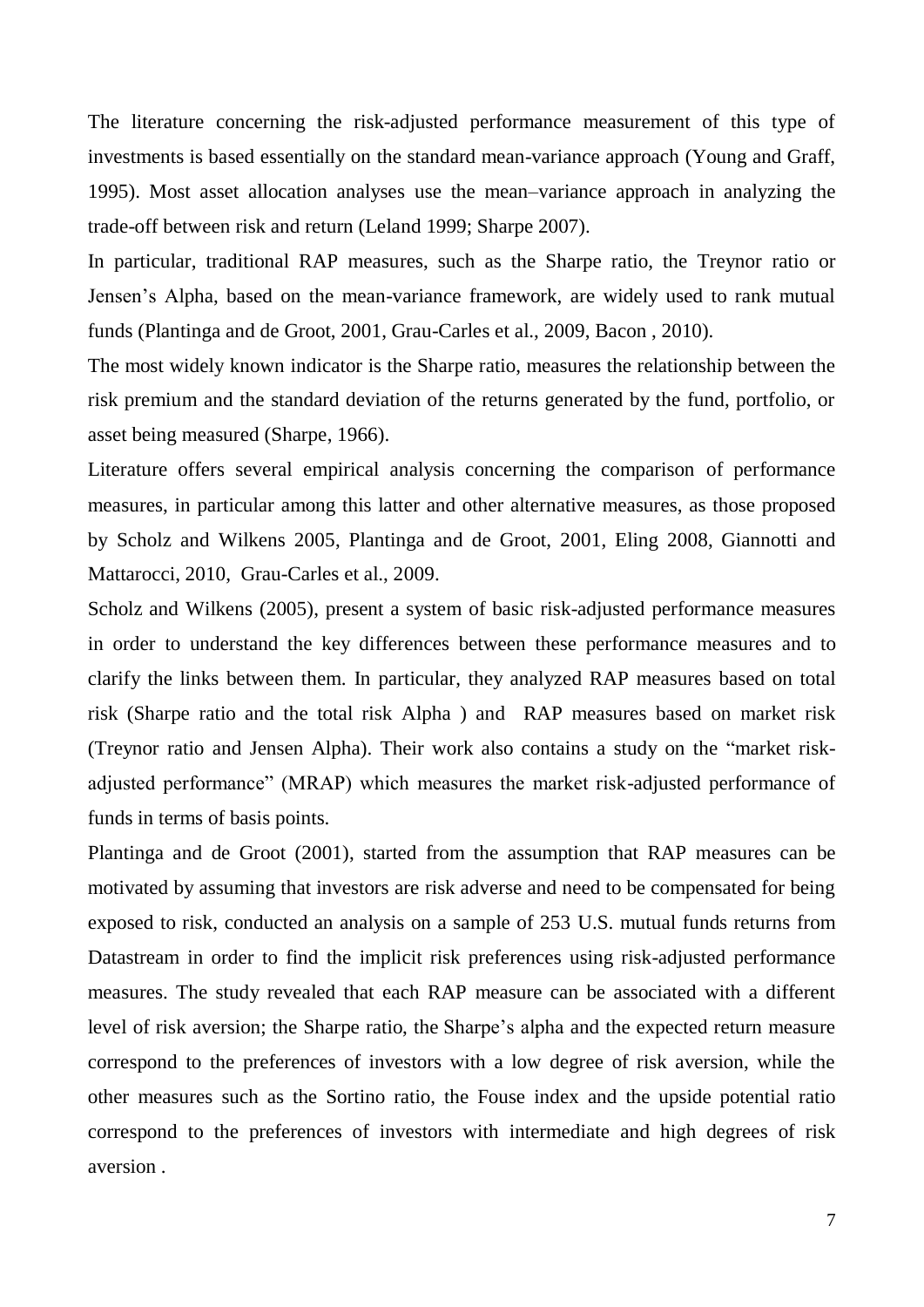Eling (2008) conducted an analysis on dataset of 38.954 investment funds invested in seven asset classes over the period 1996–2005, studying whether alternative performance measures lead to different rankings than using the Sharpe ratio, and comparing the results. The study revealed that performance measures such as Omega, Sortino ratio, Kappa, upside potential ratio, and other indexes, do not lead to significant changes in the ranking of investment funds compared to that obtained using the Sharpe ratio. These results show that, as in the case of hedge funds, the Sharpe ratio is adequate for analyzing mutual funds from both the practical and the theoretical points of view.

With reference to the Italian market, a similar work has been conducted by Giannotti and Mattarocci (2010) who have studied real estate funds performance in the Italian market over the period 1999-2009. The paper compares the ranking based on Sharpe ratio with those achieved using different RAP measures constructed using different risk measures.

The results show that the rankings obtained are not strictly correlated and that measures not assuming the normality of returns identify rakings with a higher degree of stability over time.

Finally Grau-Carles et al. (2009), compared the traditional risk-adjusted performance measures, such as the Sharpe ratio, the Treynor ratio or Jensen's alpha, with others using VaR to quantify risk exposure, empirically testing the suitability of each within a sample of 239 UK mutual funds over the period from 1995 to 2005 with the data provided by Morningstar. The results show that, regardless of the measure used except for the Jensen and Treynor measures, the ranking of performance measures have a high rank correlation. If the rankings from the modified Sharpe index, calculated with the Cornish-Fisher VaR and the extreme value theory, take into consideration, these are more accurate measures in presence of non-normal distribution, and these are both highly correlated and show a lower correlation with the other measures.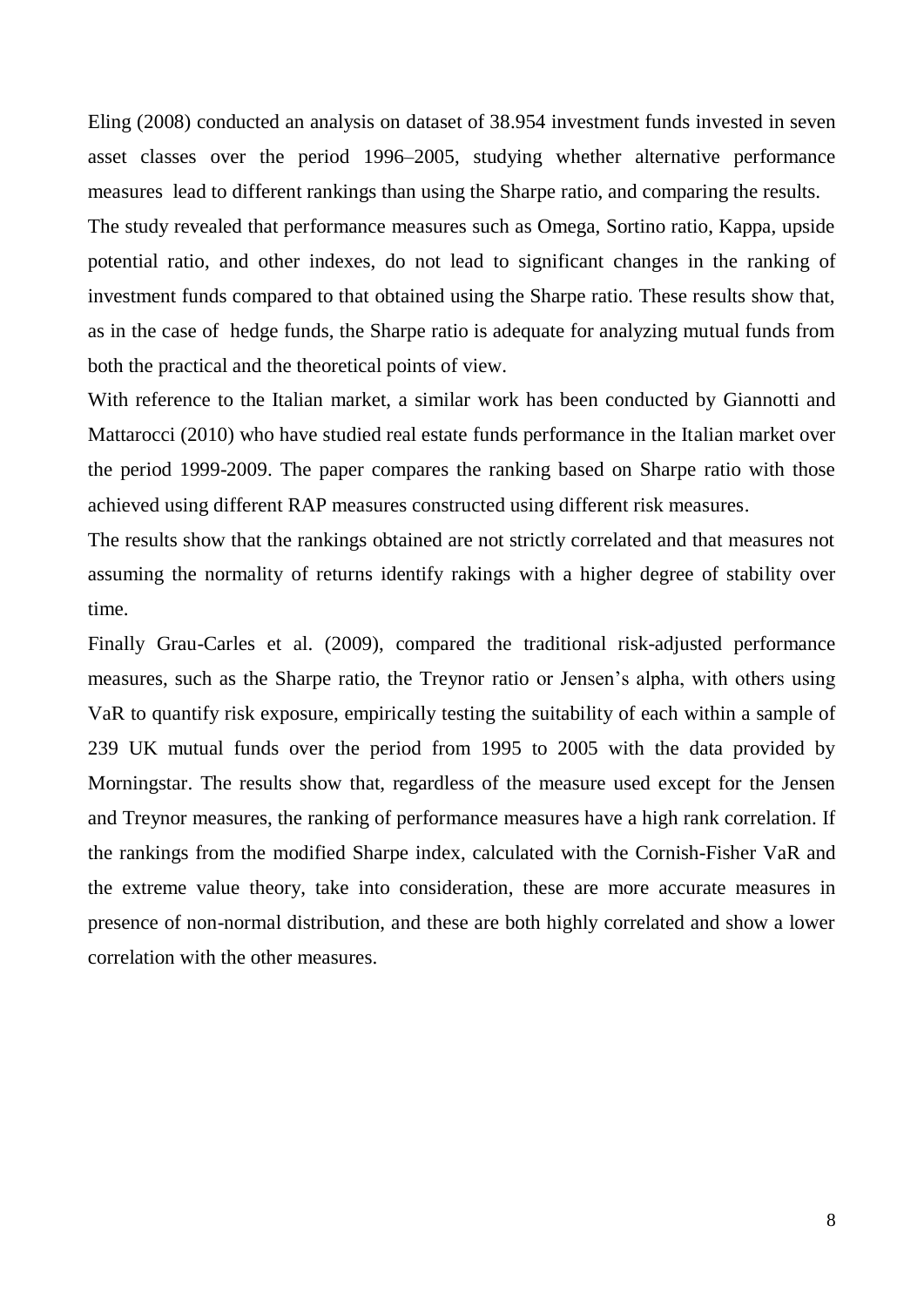### **2.3 The impact of real estate portfolio composition choices on funds performance**

The study of these performance indicators is fundamental, and it is used in many works. Looking at the Italian market Morri and Lee (2009) have focused their attention on Italian retail funds performance, identifying and analyzing funds characteristics. By estimating the relationship between Sharpe ratio and funds characteristics using ordinary least squares regressions, the research has highlighted that active property management, fund setup typology and Herfindahl Index for property typologies have a significant influence on the risk-adjusted performance.

The impact of real estate portfolio composition choices on funds performance has been studied at national level by Morri and Erbanni (2008), who have investigated on the relationships between composition choices and funds performance, analyzing risk and return profiles of an American REITs sample, calculating Sharpe and Treynor ratios. The analysis revealed the convenience for a financial investor to select a plurality of specialized property portfolios and to benefit from specific skills of several funds manager, and that more concentrated REITs have better returns, especially when focusing on property-types rather than on geographic areas.

Finally Baum and Steffan (2009) have demonstrated that the specialization by sector has a greater impact on the risk-adjusted performance than the specialization by geographical distribution.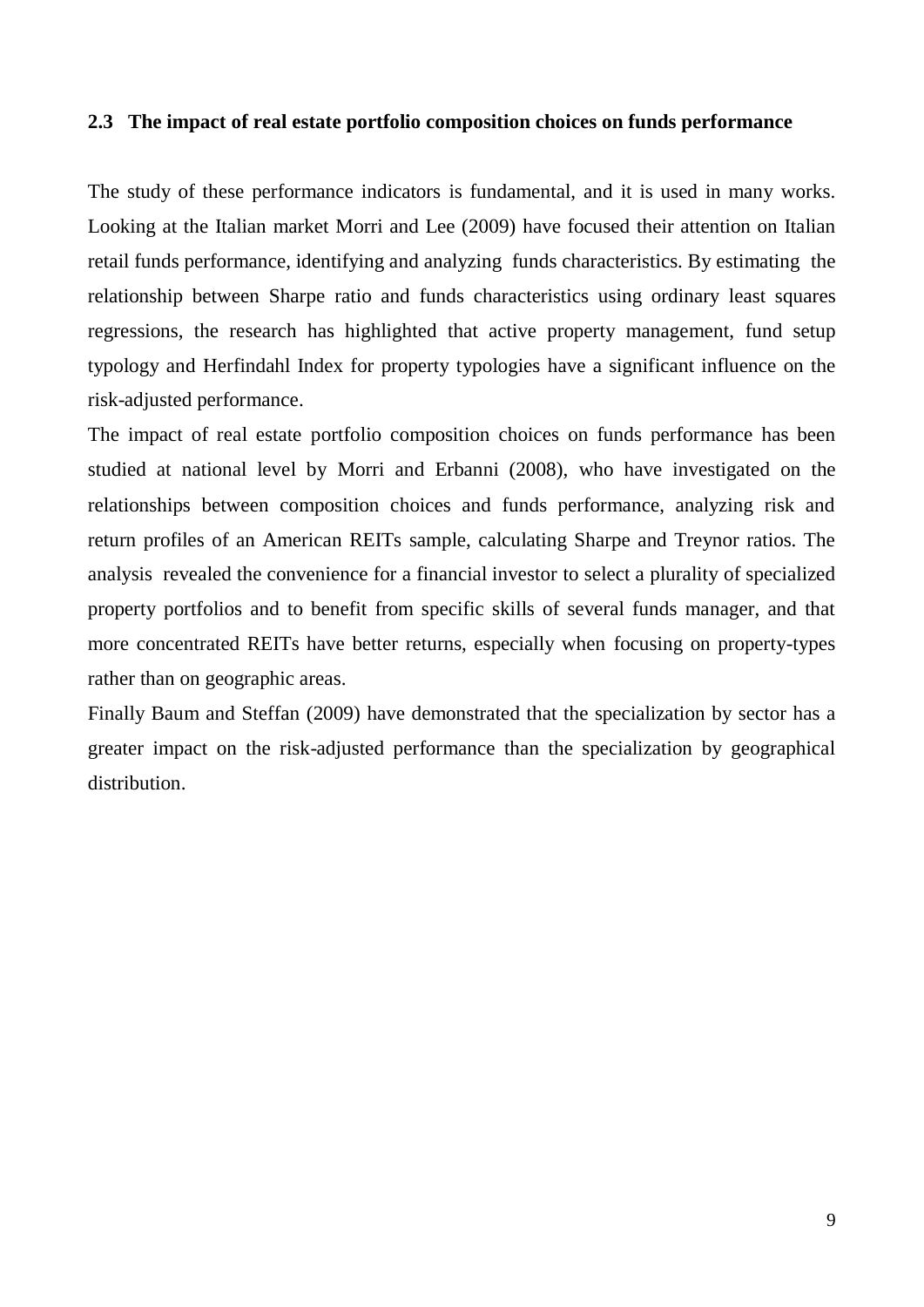## **3. Empirical Analysis**

## **3.1 The Sample**

The analysis has been conducted on a sample of 19 Italian retail funds, over the period 2006-2009; in particular this paper makes use of half-yearly data.

The choice of a time span of 3 years was influenced by the unavailability of detailed data before 2006.

In particular, annual and half-yearly data provided by "Report of Scenari Immobiliari" were used in order to collect information in detail on the geographical and sectorial distribution of property, as well as of financial reports of retail funds, in order to identify what are the typologies of investment in which the fund invests its asset under management.

In fact, this study focuses on the patrimonial aspects, analyzing the statement of assets and liabilities for each funds, trying to highlight the impact of residual and exclusive investment on asset under management.

The significance of the sample on the horizon of observation is of 78,31% of the Italian retail funds.

Finally, to build a sample it was necessary to make a distinction among the funds in terms of - fund setup typology: blind pool funds and seeded funds

- the modality of distribution of proceeds to underwriters: income distribution and income accumulation funds, mixed.

|                              |                                    | <b>FUND SETUP TYPOLOGY</b> |                  |                     | <b>MODE OF PROCEEDS DISTRIBUTION</b> |              |
|------------------------------|------------------------------------|----------------------------|------------------|---------------------|--------------------------------------|--------------|
| SGR                          | <b>FUNDS</b>                       | <b>BLIND POOL</b>          | <b>SEED FUND</b> | <b>DISTRIBUTION</b> | <b>ACCUMULATION</b>                  | <b>MIXED</b> |
| Aedes Bpm Real Estate        | Investietico                       | <b>BP</b>                  |                  | D                   |                                      |              |
| Beni Stabili                 | Immobilium 2001                    | <b>BP</b>                  |                  |                     |                                      | м            |
| Beni Stabili                 | Invest Real security (IRS)         | <b>BP</b>                  |                  | D                   |                                      |              |
| <b>Beni Stabili</b>          | Securfondo                         | <b>BP</b>                  |                  |                     |                                      | м            |
| <b>BNL</b>                   | <b>BNL Portafoglio Immobiliare</b> | <b>BP</b>                  |                  | D                   |                                      |              |
| BNL                          | Estense grande distribuzione       | <b>BP</b>                  |                  | D                   |                                      |              |
| <b>BNL</b>                   | Portafolio Immobil, Crescita       | <b>BP</b>                  |                  |                     | А                                    |              |
| Caam Re Italia               | Caam Re Italia                     | <b>BP</b>                  |                  | D                   |                                      |              |
| <b>Fimit Sgr</b>             | Fondo Alpha                        |                            | PB               |                     |                                      | м            |
| <b>Fimit Sgr</b>             | Fondo Beta                         |                            | PB               |                     |                                      | м            |
| <b>First Atlantic</b>        | Atlantic 1                         |                            | PR               | D                   |                                      |              |
| <b>First Atlantic</b>        | <b>Atlantic 2</b>                  |                            | PR               | D                   |                                      |              |
| Investire Immobiliare        | Obelisco                           | <b>BP</b>                  |                  | D                   |                                      |              |
| Torre                        | UniCredito Immobiliare Uno         | <b>BP</b>                  |                  | D                   |                                      |              |
| Pirelli                      | Olinda Fondo Shop                  |                            | PR               | D                   |                                      |              |
| Pirelli                      | <b>Tecla Fondo Uffici</b>          |                            | PR               | D                   |                                      |              |
| Polis Fondi Immobiliari      | Polis                              | <b>BP</b>                  |                  |                     | А                                    |              |
| <b>Rreef Fondimmobiliari</b> | Piramide Globale                   | <b>BP</b>                  |                  |                     | А                                    |              |
| Rreef Fondimmobiliari        | Valore Immobiliare Globale         | <b>BP</b>                  |                  | D                   |                                      |              |
| Sorgente                     | Caravaggio                         | <b>BP</b>                  |                  |                     |                                      | м            |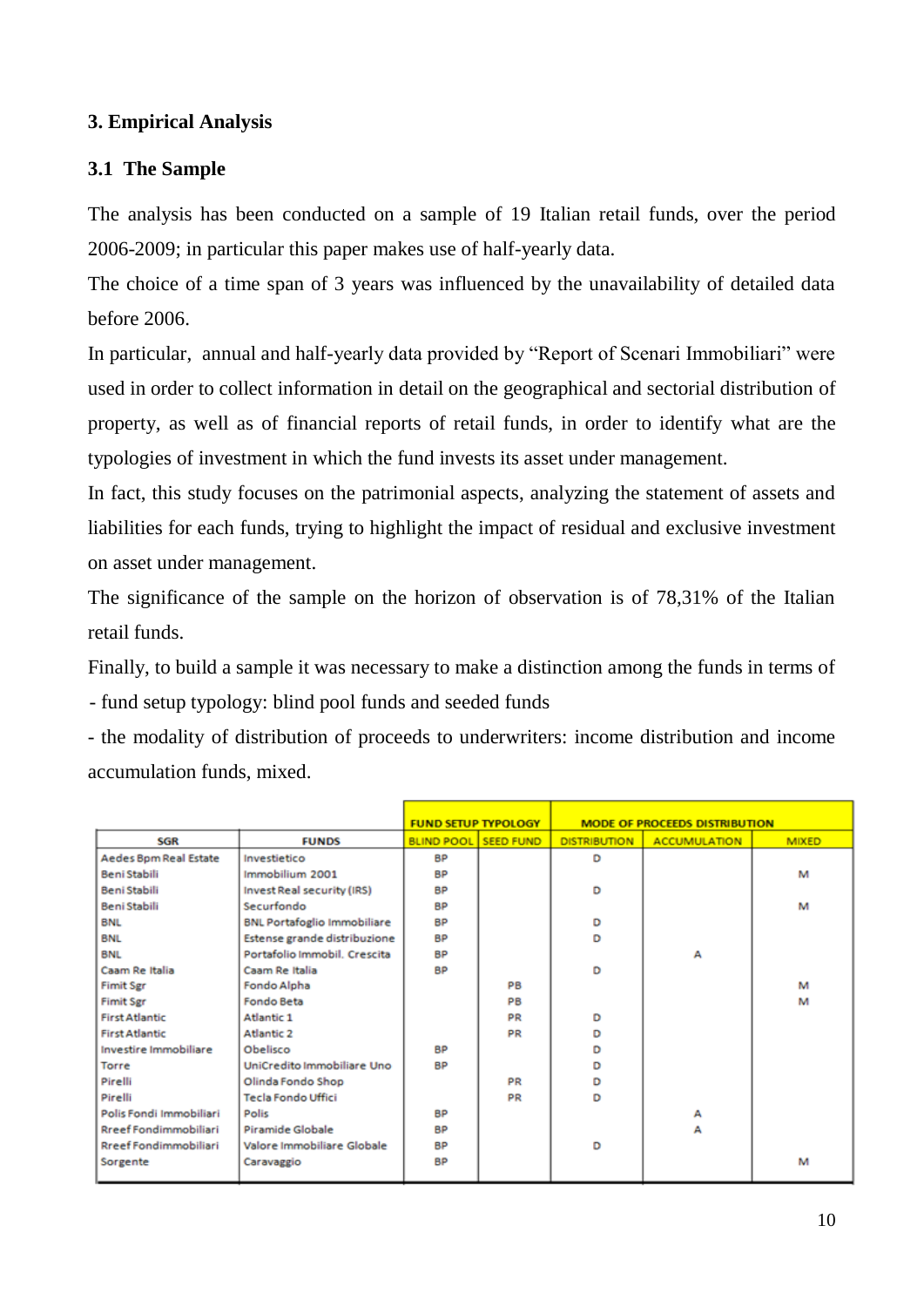There is a prevalence of blind pool funds over those seeded funds; besides there is a prevalence of distribution funds compared to those presenting another modality of distribution (accumulation or mixed).

In the real estate investments properties have been considered in term of property-type and region, taking into account the individual Regions in which investments are concentrated.

### **3.2 Methodology**

In order to investigate on the relationships between real estate portfolio composition choices and retail funds performance, it was necessary to calculate the Sharpe ratio, widely used for the assessment of real estate investment vehicles; subsequently a "multiple cross-section analysis" was made among the Sharpe ratio and the variables examined, in order to assess which variables most impact on fund performance and to study the trend of the individual estimated coefficients to verify if the weight of several variables changed in the period 2006-2009.

To build the Sharpe ratio, we started from the analysis of risk and return profile of funds held in the portfolio, taking into account the half-yearly average return and risk measured in terms of standard deviation of half-yearly returns.

The half-yearly average return of funds was calculated considering the return for each trading day built up with the logarithm of the ratio between the current closing price plus dividends eventually paid and the closing price in the previous trading day. In formulas:

$$
_{t-1}R_t = \ln\left(\frac{P_t + D_t}{P_{t-1}}\right)
$$

where:

- ln is the natural logarithm.
- $-P_t$  is the closing price at time t,
- $-D_t$  is the dividend eventually paid at time t
- $-P_{t-1}$  is the closing price at time t-1,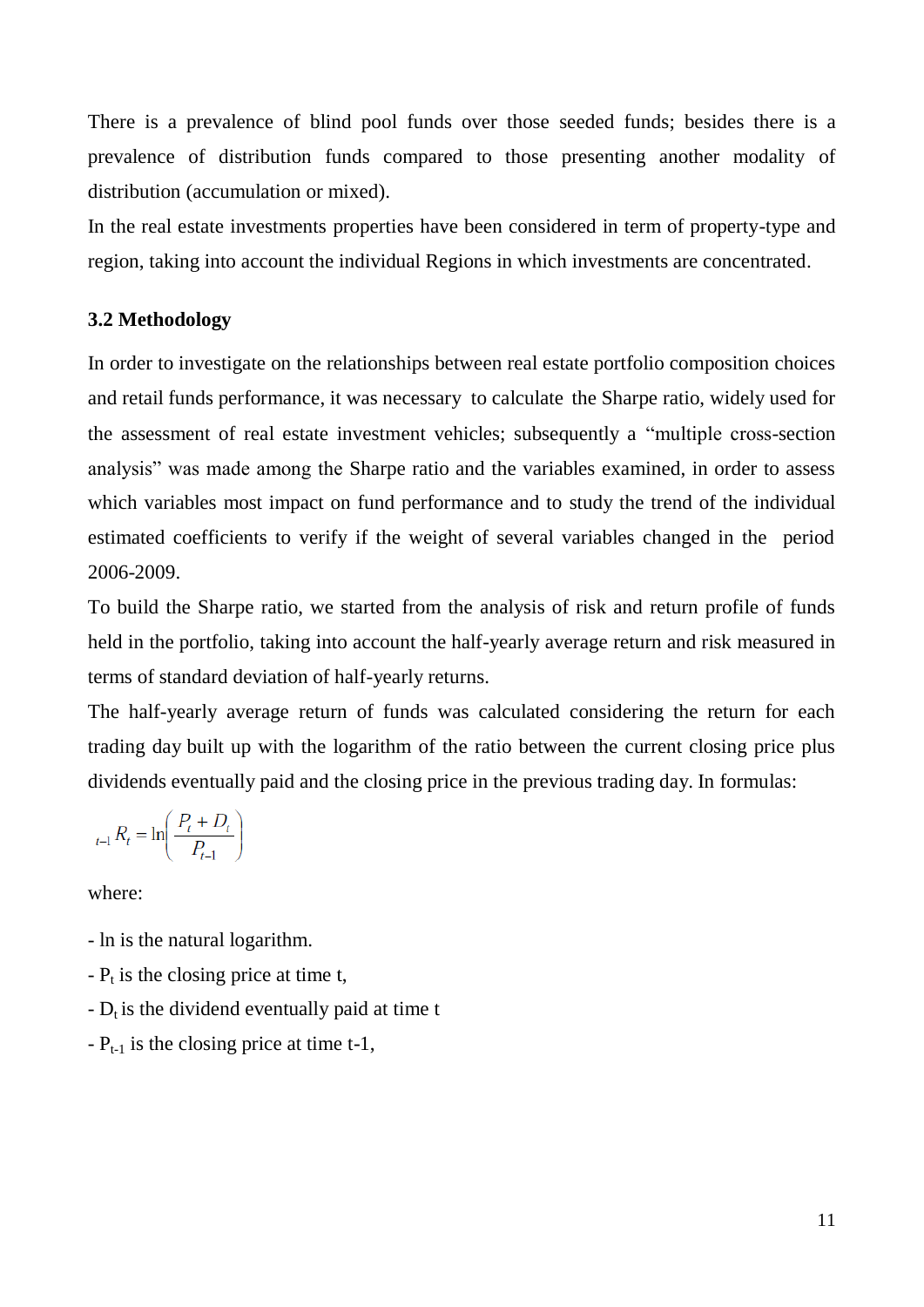Defined the daily returns, it was possible to calculate average returns among daily returns within the half-year and their respective standard deviation, in this way obtaining the halfyearly Sharpe ratio for each fund.

$$
S_i = \frac{R_i - R_f}{\sigma_i}
$$

Where

*R<sup>i</sup>* represents the half-yearly average return on a fund,

*Rf* is the risk-free rate

 $\sigma_i$  is the standard deviation of the fund.

Therefore, the numerator  $R_i - R_f$  represents the extra-return of the real estate fund respect to the risk free rate while the denominator given from standard deviation, measures the total risk.

Coherently with the literature, the risk free rate was calculated as the average of rate of return of Italian Treasury Bills with a time horizon coherent with the period of time considered for the RAP measure.

In the light of the literature taken into consideration, it has drawn on Morri and Lee's work (2009), it was possible to study the relationships of Sharpe ratio versus a set of variables:

$$
\begin{aligned} \text{Sharpe}_i = & \quad \beta_0 + \beta_1 Age_i + \beta_2 DDR_i + \beta_3HFDS_i + \beta_4 HFDR_i + \beta_5 IM_i & \quad + \beta_6 VML_i & \quad + \beta_7 SF_i \\ & \quad + \beta_8 Fao_i + \beta_9 Fda_i + \epsilon_i \end{aligned}
$$

where:

 $Age_i$  = number of half-yearly since inception of fund i at time t,

 $IDR_i$  = value of properties investment and property right considered, given by the ratio between the value of the properties and total assets

 $HFDS_i$ = fund Herfindahl-Hirschman index for property-typologies (9 typologies, according to "Scenari Immobiliari"

 $HFDR_i=$  fund Herfindahl-Hirschman index for property locations (21 regions, according to "Scenari Immobiliari"

 $IM_i$  = average property investment determined by the ratio between AUM and the number of properties held directly by the fund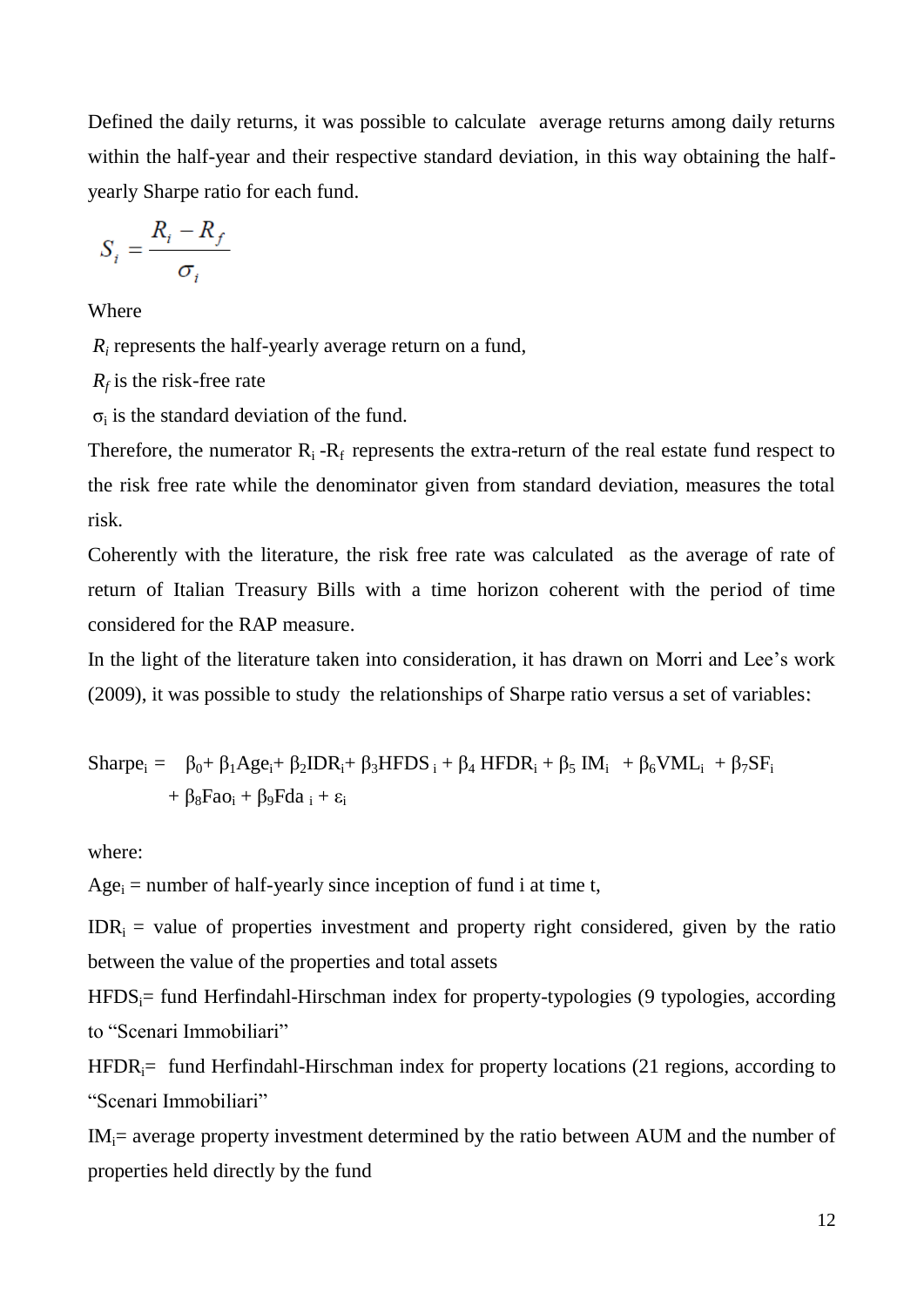$VML<sub>i</sub>$  = value of liquidity and bonds given by the ratio between the value of liquidity and bonds and total assets

 $SF<sub>i</sub>$  = value of financial instruments given by the ratio between the value of share and total assets

Two dummy variables were used:

 $Fao_i = fund setup typology ( 0 seed fund, 1 blind pool fund ).$ 

Fda  $=$  modality of distribution of proceeds to underwriters (0 other modality of distribution of proceeds, 1 income distribution fund)

This model, compared to Morri and Lee's work, adds the variables of:

*-* the properties investment and property right (IDR), and average property investment (IM), -and considers also the residual investment components: the value of liquidity and bonds (VML), and financial instruments (SF) .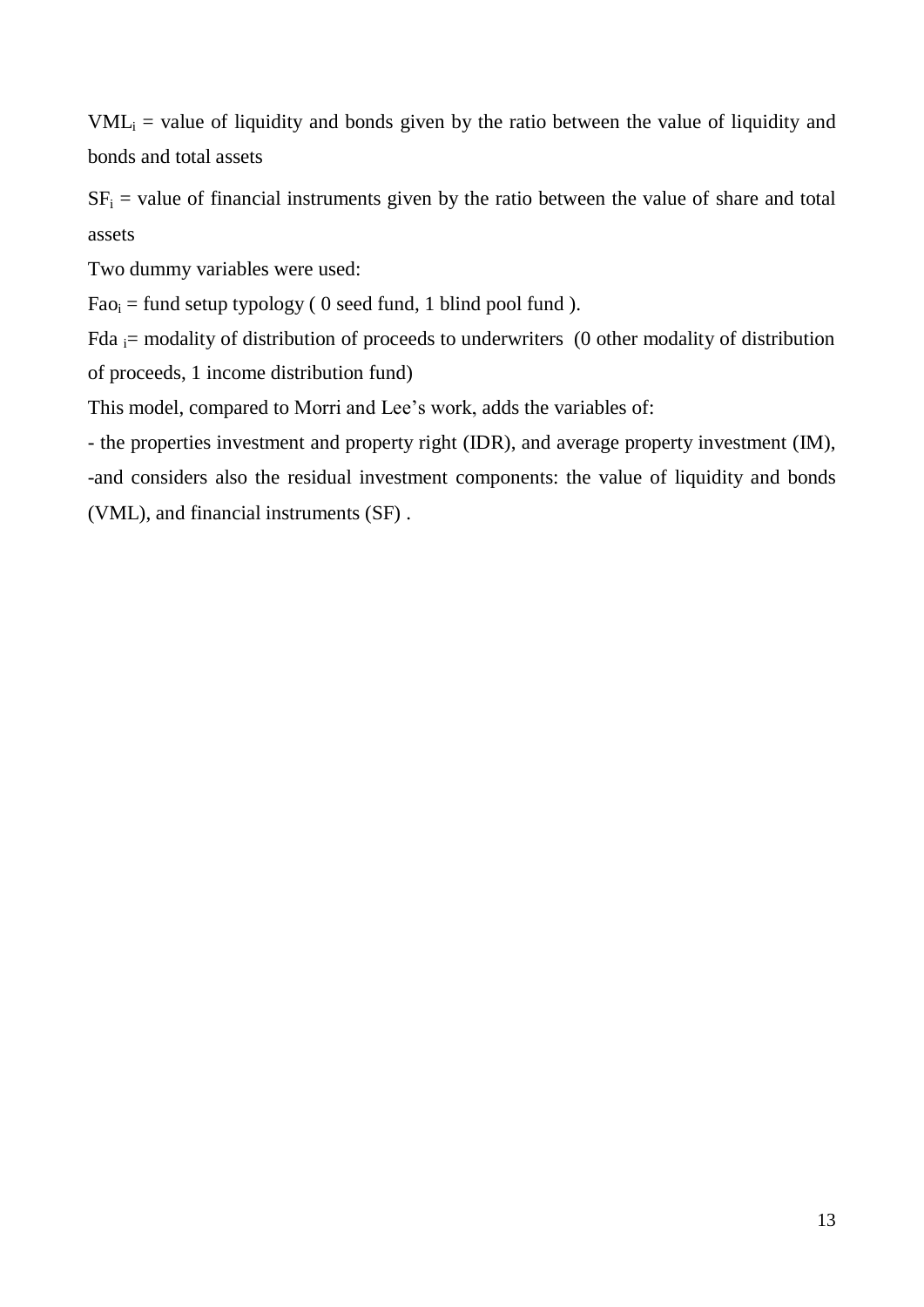### **3.3 Results**

## **3.3.1 The investment policies and the composition choices of Italian retail funds portfolio**

The results emerged from the analysis over the period 2006-2009 show a variation in the investment and in the composition choices of the real estate portfolio examined over the years. In order to conduct the analysis the attention is focused, as previously mentioned, on fund setup typology: blind pool funds and seeded funds, in order to find significant differences and analogies in terms of investment and of composition choices.

As you can see from the charts below, with regard to exclusive investment represented by properties investment and property right, blind pool funds have average a lower share of properties in the portfolio (84,54%) than seeded funds (89.31%).

| Table 1- Properties investment and property right of blind pool and seeded funds |                                                                                             |  |  |  |  |
|----------------------------------------------------------------------------------|---------------------------------------------------------------------------------------------|--|--|--|--|
| <b>(time horizon 2006-2009)</b>                                                  |                                                                                             |  |  |  |  |
|                                                                                  | so los logos los logicos legios logos los logicoso legios logos los logicoso legios logos l |  |  |  |  |

| <b>IDR</b>                        |       | 12/31/2006 06/30/2007 12/31/2007 06/30/2008 12/31/2008 |       |       |       | 06/30/2009 12/31/2009 |       |
|-----------------------------------|-------|--------------------------------------------------------|-------|-------|-------|-----------------------|-------|
| Investietico                      | 79,24 | 89,01                                                  | 89,43 | 94,51 | 94,75 | 95                    | 93,03 |
| Immobilium 2001                   | 94,01 | 85,52                                                  | 63,59 | 83,35 | 82,71 | 84,26                 | 83,79 |
| <b>Invest Real security (IRS)</b> | 87,42 | 84,84                                                  | 87,22 | 98,46 | 96,24 | 98,28                 | 96,47 |
| Securfondo                        | 80,85 | 82,86                                                  | 78,77 | 77,55 | 83,99 | 87,4                  | 81,8  |
| <b>BNL Portafolio Immobiliare</b> | 75,35 | 79,16                                                  | 74,31 | 75,42 | 74,48 | 74,59                 | 68,73 |
| Estense grande distribuzione      | 88,4  | 94,28                                                  | 94,24 | 96,65 | 95,13 | 96,64                 | 95,79 |
| Caam Re Italia                    | 81,51 | 88,07                                                  | 87,34 | 78,08 | 83,9  | 81,54                 | 89,78 |
| Obelisco                          | 84,3  | 88,79                                                  | 87,53 | 90,96 | 91,39 | 85,18                 | 88,63 |
| UniCredito Immobiliare Uno        | 82,81 | 78,42                                                  | 74    | 74    | 73,97 | 74,62                 | 71,06 |
| <b>Polis</b>                      | 77,78 | 77,56                                                  | 86,54 | 79,45 | 87,9  | 90,89                 | 89,4  |
| Piramide Globale                  | 85,7  | 72,33                                                  | 75,2  | 50,91 | 75,63 | 84,93                 | 83,17 |
| Valore Immobiliare Globale        | 89,61 | 93,28                                                  | 92,03 | 96,73 | 91,97 | 91,04                 | 93,81 |
| Caravaggio                        | 77,28 | 79,83                                                  | 81,22 | 82,3  | 83,37 | 84,22                 | 85,77 |
| <b>MEAN BPF</b>                   | 83,40 | 84,15                                                  | 82,42 | 82,95 | 85,80 | 86,81                 | 86,25 |
| Fondo Alpha                       | 92,72 | 94,13                                                  | 90,79 | 89,59 | 90,95 | 90,22                 | 88,49 |
| Fondo Beta                        | 62,49 | 80,36                                                  | 71,88 | 45,98 | 64,68 | 76,62                 | 78,49 |
| Atlantic 1                        | 96,37 | 96,52                                                  | 96,86 | 96,64 | 96,7  | 96,48                 | 95,52 |
| <b>Atlantic 2</b>                 | 92,98 | 94,63                                                  | 98,14 | 98,89 | 88,63 | 97,18                 | 91,21 |
| Olinda Fondo Shop                 | 97,36 | 80,29                                                  | 91,82 | 91,55 | 93,66 | 92,58                 | 87,5  |
| Tecla Fondo Uffici                | 91,57 | 92,32                                                  | 93,03 | 93,59 | 97,55 | 97,58                 | 96,43 |
| <b>MEAN SF</b>                    | 88,92 | 89,71                                                  | 90,42 | 86,04 | 88,70 | 91,78                 | 89,61 |

Source: Scenari Immobiliari data processed by the author

Through an analysis of the retail funds composition in the sample, with reference to target use, it is clear that most retail funds are oriented towards specialization rather than diversification, as most funds invest mainly in properties used for "office" and "retail",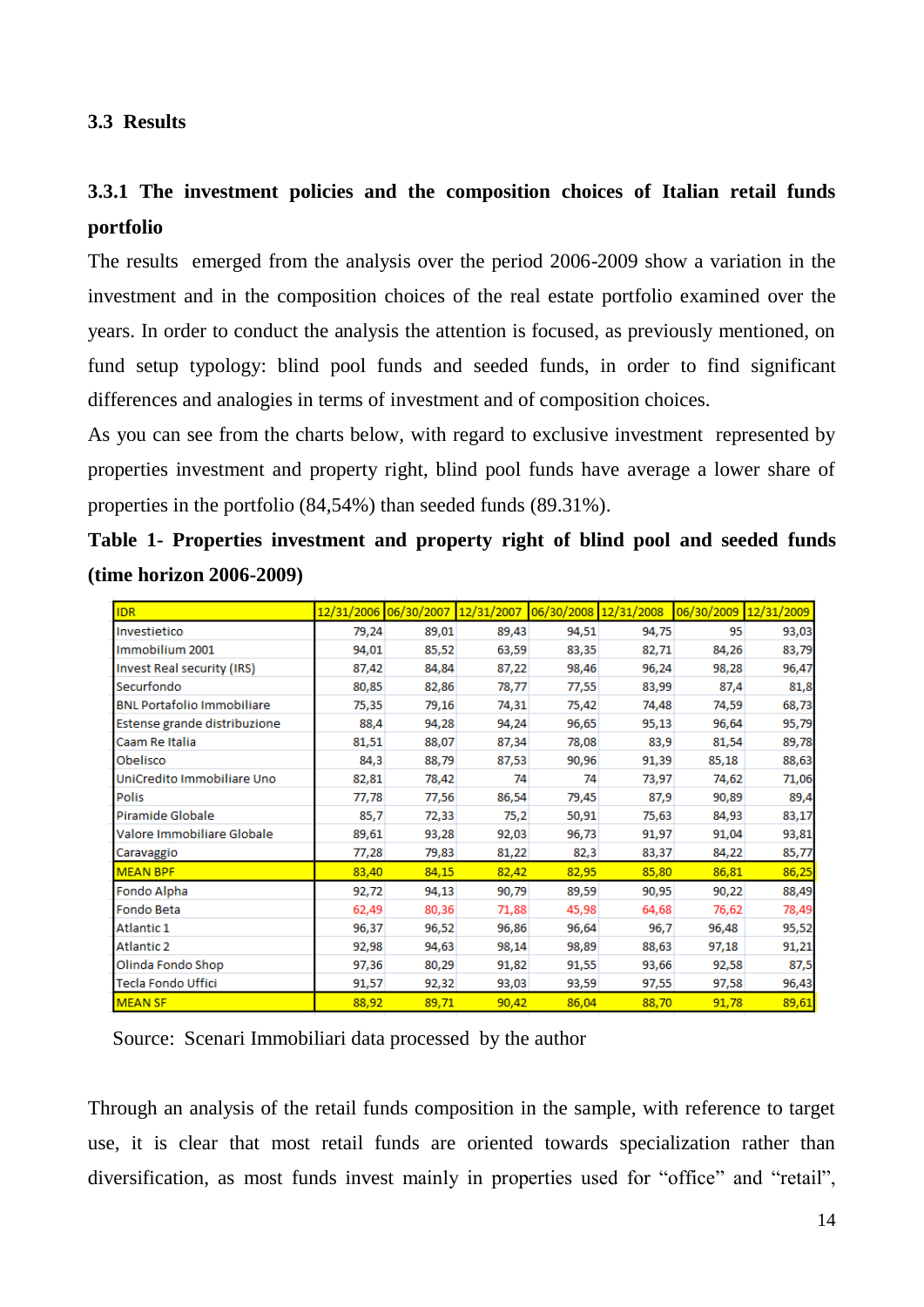while funds investing in other categories (nursing homes, hospitality, logistic, residential, other and industrial ) do not exceed 7%.

The investment in office saw a slight decline from December 2006 (39,11%) to June 2009 (34.29%) while investment in retail properties underwent an increase from 34.22% to 39.9%.

These investments can be further shared out between the 2 typologies as shown in the following chart: in the office sector the seeded funds carry the highest investment even with a gradual disinvestment, while in the retail sector a reverse trend is quite evident.

In the nursing homes compartment, seeded funds present no investments, while they increase their investments in the hospitality during the period 2006-2009 until they reach to 9.68%, compared to the blind pool funds reducing their investment in the same sector.

In residential, the investment is slightly higher for the blind pool funds which show no share of assets invested in "Other".

**Table 2- Average Asset allocation for property typologies of blind pool and seeded funds (time horizon 2006-2009)**

|                      |            | 12/31/2006 | 06/30/2007 |       | 12/31/2007 06/30/2008 12/31/2008 |       | 06/30/2009 | 12/31/2009 |
|----------------------|------------|------------|------------|-------|----------------------------------|-------|------------|------------|
| <b>OFFICES</b>       | <b>BPF</b> | 39,11      | 37,13      | 34,94 | 32,37                            | 33,85 | 34,29      | 37,6       |
|                      | <b>SF</b>  | 75,73      | 64,1       | 62,47 | 61,75                            | 62,87 | 61,73      | 56,94      |
| <b>RETAIL</b>        | <b>BPF</b> | 34,22      | 35,65      | 38,11 | 40,89                            | 40,62 | 39,9       | 38,61      |
|                      | <b>SF</b>  | 11,3       | 18,95      | 19,06 | 19,3                             | 21,3  | 19,12      | 20,99      |
| <b>MIXED</b>         | <b>BPF</b> | 9,22       | 9,12       | 7,76  | 8,27                             | 8,36  | 8,55       | 8,15       |
|                      | <b>SF</b>  | 8,2        | 8,1        | 8,18  | 8,34                             | 6,12  | 6,8        | 7,12       |
| <b>NURSING HOMES</b> | <b>BPF</b> | 6,83       | 6,55       | 5,77  | 7,29                             | 6,57  | 6,52       | 6,23       |
|                      | <b>SF</b>  | 0          | 0          | 0     | 0                                | 0     | 0          | 0          |
| <b>HOSPITALITY</b>   | <b>BPF</b> | 5,02       | 5,44       | 6,61  | 3,28                             | 3,28  | 3,4        | 3,06       |
|                      | <b>SF</b>  | 0          | 2,63       | 3     | 4,12                             | 4,75  | 4,82       | 9,68       |
| <b>LOGISTIC</b>      | <b>BPF</b> | 2,96       | 4,02       | 4,7   | 5,82                             | 5,5   | 5,29       | 5,55       |
|                      | <b>SF</b>  | 1,83       | 1,78       | 1,72  | 1,67                             | 1,57  | 1,42       | 1,44       |
| <b>RESIDENTIAL</b>   | <b>BPF</b> | 2,61       | 2,07       | 2,07  | 2,05                             | 2,05  | 2,02       | 1,97       |
|                      | <b>SF</b>  | 0,01       | 1,57       | 2,63  | 1,67                             | 0,01  | 2,84       | 0,01       |
| <b>OTHER</b>         | <b>BPF</b> | o          | 0          | 0     | 0                                | o     | o          | Ω          |
|                      | <b>SF</b>  | 2,34       | 2,3        | 2,31  | 2,3                              | 2,71  | 2,62       | 3,12       |
| <b>INDUSTRIAL</b>    | <b>BPF</b> | o          | $\Omega$   | 0     | $\Omega$                         | o     | o          |            |
|                      | <b>SF</b>  | 0,61       | 0,59       | 0,64  | 0,86                             | 0,69  | 0,67       | 0,72       |

Source: Scenari Immobiliari data processed by the author

With regard to asset allocation for property locations, for macro-area it has been noted how funds are specialized as they invest primarily in Northwest and Central areas rather than in the South and in the Islands.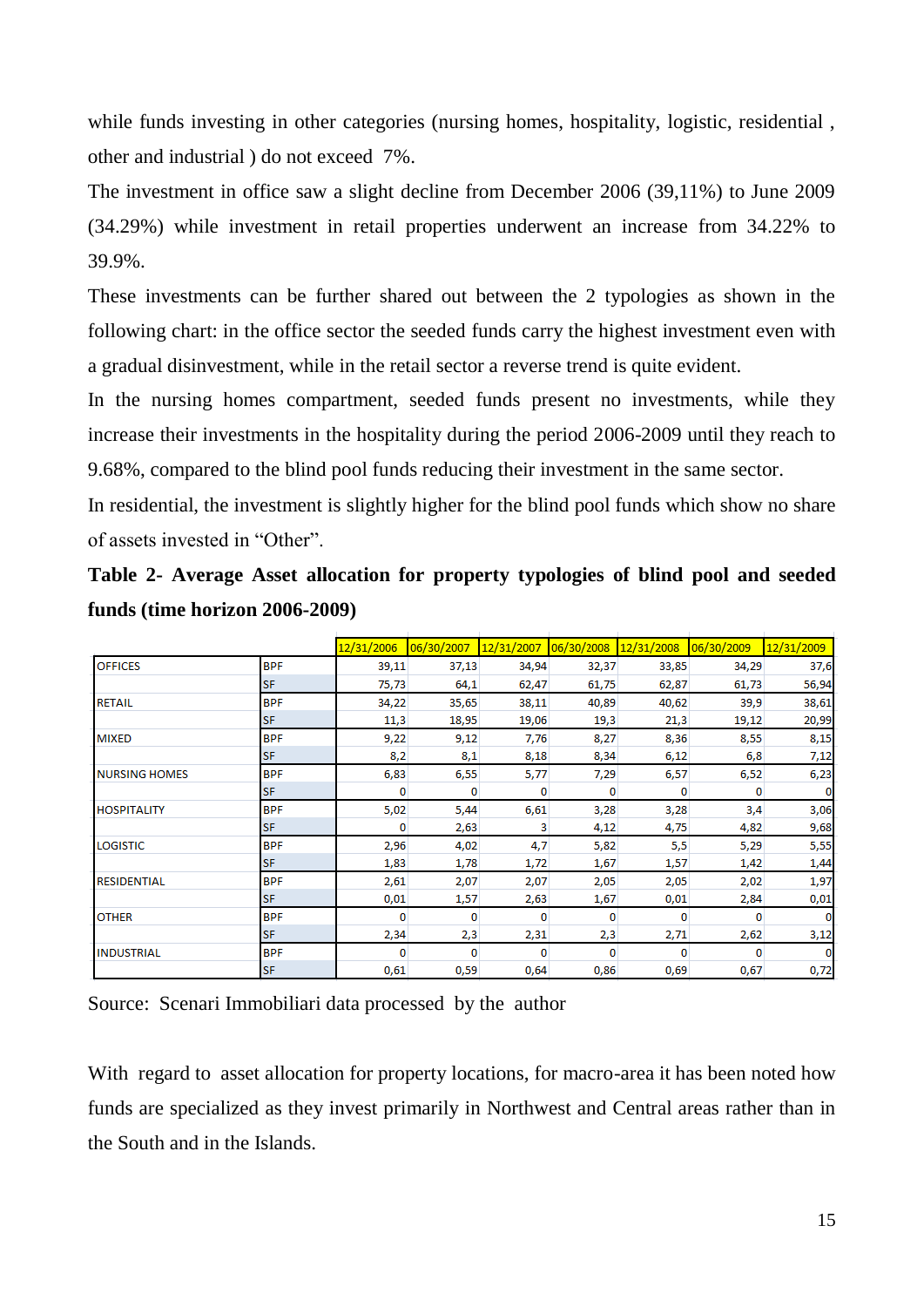**Table 3- Average Asset allocation for property locations (macro-area) of retail funds (time horizon 2006-2009)**

|                   |       |       |       |       | 12/31/2006 06/30/2007 12/31/2007 06/30/2008 12/31/2008 06/30/2009 12/31/2009 |       |       |
|-------------------|-------|-------|-------|-------|------------------------------------------------------------------------------|-------|-------|
| <b>NORTH WEST</b> | 43,83 | 34,11 | 41,77 | 45.7  | 46.71                                                                        | 47,78 | 46,32 |
| <b>NORTH EAST</b> | 12,98 | 13,18 | 13,34 | 13,26 | 13,26                                                                        | 12,97 | 12,48 |
| <b>CENTRE</b>     | 35,35 | 35,14 | 35,48 | 30,36 | 29,51                                                                        | 29,3  | 29,56 |
| <b>SOUTH</b>      | 5,96  | 5,88  | 6.45  | 9,07  | 7,44                                                                         | 7,7   | 7,28  |
| <b>ISLANDS</b>    | 1,72  | 2,65  | 2,93  | 2,89  | 3,07                                                                         | 3,05  | 3,9   |

Source: Scenari Immobiliari data processed by the author

The analysis, which has been conducted with particular reference to regions, shows how fund investments are concentrated in Lombardy for the Northwest, in Emilia Romagna for the Northeast, while there is a prevalence of investments in Lazio for the Central area.

A further analysis, allocates the distribution of investments in different regions from both the blind pool and seeded fund points of view.

The analysis shows how in the two northern regions where most investment are concentrated blind pool funds are prevailing, whereas the seeded funds dominate in Centre area. In particular they represent a larger investment in Lombardy (42.20%), although decreasing over time, and much larger investments are also found in Emilia Romagna.

In relation to Lazio, where there are relevant investments, the seeded funds hold a larger share (40.68%), although decreasing over the years 2006-2009, compared to blind pool funds holding a percentage of 23.68%.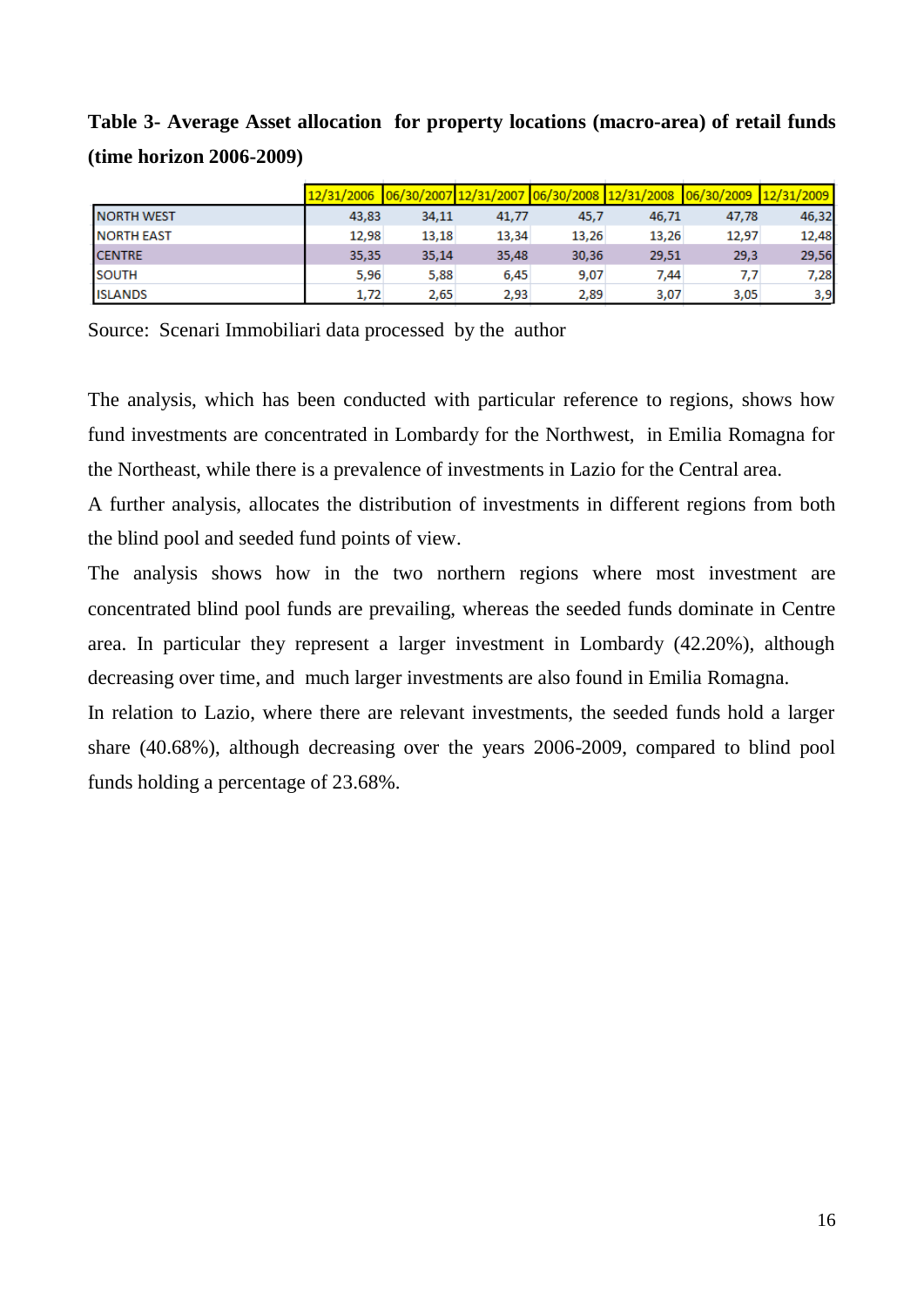**Table 4- Average asset allocation for properties locations (Regions) of blind pool and seeded funds (time horizon 2006-2009)**

|                            |            |             |              | 12/31/2006 06/30/2007 12/31/2007 |             | 06/30/2008 12/31/2008 | 06/30/2009 12/31/2009 |             |
|----------------------------|------------|-------------|--------------|----------------------------------|-------------|-----------------------|-----------------------|-------------|
| Valle d'Aosta              | <b>BPF</b> | 0           | 0            | 0                                | 0           | $\mathbf 0$           | 0                     | 0           |
|                            | <b>SF</b>  | $\bf{0}$    | 0            | $\mathbf 0$                      | 0           | $\mathbf 0$           | 0                     | 0           |
| Piedmont                   | <b>BPF</b> | 2,73        | 3,55         | 3,47                             | 3,47        | 3,11                  | 3,07                  | 2,83        |
|                            | <b>SF</b>  | 6,39        | 7,29         | 8,34                             | 8,5         | 8,74                  | 8,87                  | 9,91        |
| Lombardy                   | <b>BPF</b> | 43,7        | 40,23        | 37,96                            | 43,55       | 44,49                 | 44,61                 | 40,82       |
|                            | SF         | 31,27       | 32,46        | 31,84                            | 38,37       | 32,7                  | 33,09                 | 31,34       |
| Liguria                    | <b>BPF</b> | 0,8         | 0,73         | 0,79                             | 0,79        | 1,02                  | 1,05                  | 1,15        |
|                            | SF         | 0,34        | 0,39         | 0,62                             | 0,65        | 0,67                  | 0,57                  | 0,41        |
| Emilia Romagna             | <b>BPF</b> | 13,78       | 12,43        | 12,21                            | 11,84       | 12,22                 | 11,94                 | 11          |
|                            | SF         | 1,64        | 1,97         | 2,04                             | 2,13        | 2,05                  | 2,13                  | 2,21        |
| Veneto                     | <b>BPF</b> | 1,84        | 1,69         | 2,07                             | 2,72        | 2,18                  | 2,29                  | 2,55        |
|                            | SF         | 0,95        | 1,11         | 1,45                             | 0,71        | 1,03                  | 0,62                  | 0,76        |
| <b>Trentino Alto Adige</b> | <b>BPF</b> | 0           | 0            | 0                                | 0           | $\mathbf 0$           | 0                     | 0           |
|                            | <b>SF</b>  | $\mathbf 0$ | $\mathbf 0$  | $\mathbf 0$                      | $\bf{0}$    | $\bf{0}$              | 0                     | $\bf{0}$    |
| Friuli Venezia Giulia      | <b>BPF</b> | 0,43        | 2,93         | 2,89                             | 3,54        | 3,08                  | 2,75                  | 2,53        |
|                            | SF         | 5,15        | 1,72         | 1,53                             | 3,17        | 1,57                  | 1,5                   | 1,69        |
| Tuscan                     | <b>BPF</b> | 2,8         | 2,97         | 4,24                             | 1,19        | 0,91                  | 0,92                  | 0,9         |
|                            | <b>SF</b>  | 0,35        | 0,37         | 0,27                             | 0,23        | 0,29                  | $\bf{0}$              | 1,15        |
| Marche                     | <b>BPF</b> | 0,06        | 0,05         | 0,05                             | 0,07        | 0,07                  | 0,07                  | 0,06        |
|                            | <b>SF</b>  | 0,76        | $\mathbf{1}$ | 0,96                             | 0,98        | 0,99                  | 0,82                  | $\mathbf 1$ |
| Umbria                     | <b>BPF</b> | 1,06        | 1,08         | 1,33                             | 1,15        | 1,14                  | 1,09                  | 1,11        |
|                            | <b>SF</b>  | 2,56        | 2,26         | 2,5                              | 2,81        | 3,5                   | 3,62                  | 0,43        |
| Lazio                      | <b>BPF</b> | 23,49       | 25,74        | 27,51                            | 20,18       | 23,05                 | 22,81                 | 23,03       |
|                            | <b>SF</b>  | 45,3        | 42,99        | 41,4                             | 40,47       | 37,96                 | 39,2                  | 37,46       |
| Molise                     | <b>BPF</b> | 0           | $\mathbf 0$  | $\mathbf 0$                      | $\mathbf 0$ | $\mathbf 0$           | $\mathbf 0$           | $\bf{0}$    |
|                            | <b>SF</b>  | 0,13        | 0,15         | 0,14                             | 0,13        | 0,14                  | 0,1                   | 0,09        |
| Abruzzo                    | <b>BPF</b> | 1,21        | 1,04         | 0,96                             | 1,31        | 1,19                  | 1,04                  | 0,93        |
|                            | SF         | $\bf{0}$    | $\bf{0}$     | $\mathbf{0}$                     | $\mathbf 0$ | $\mathbf{0}$          | $\mathbf 0$           | $\bf{0}$    |
| Campania                   | <b>BPF</b> | 0,61        | 0,55         | 0,56                             | 0,59        | 0,56                  | 1,06                  | 1,07        |
|                            | <b>SF</b>  | 3,68        | 4,34         | 4,43                             | 4,31        | 4,15                  | 4,14                  | 4,26        |
| Puglia                     | <b>BPF</b> | 5,29        | 4,83         | 5,7                              | 7,32        | 7,05                  | 6,92                  | 6,53        |
|                            | <b>SF</b>  | 0,12        | 0,23         | 0,23                             | 0,17        | 0,18                  | 0,19                  | 0,19        |
| <b>Basilicata</b>          | <b>BPF</b> | 0           | 0            | 0                                | 0           | 0                     | 0                     | $\pmb{0}$   |
|                            | SF         | 0           | 0            | 0                                | 0           | $\bf{0}$              | $\bf{0}$              | $\pmb{0}$   |
| Calabria                   | <b>BPF</b> | 0           | 0            | 0                                | 0           | 0                     | 0                     | 0           |
|                            | <b>SF</b>  | 0           | 0            | 0                                | 0           | 0                     | 0                     | $\bf{0}$    |
| Sicily                     | <b>BPF</b> | 0,85        | 1,02         | 1,09                             | 0,26        | 0,24                  | 0,24                  | 0,22        |
|                            | <b>SF</b>  | 1,02        | 0,76         | 0,84                             | 0,87        | 0,9                   | 0,92                  | 0,74        |
| Sardinia                   | <b>BPF</b> | 1,29        | 1,1          | 1,22                             | 1,46        | 1,42                  | 1,54                  | 0,09        |
|                            | SF         | 0,35        | 3,04         | 3,43                             | 4,55        | 5,22                  | 5,29                  | 8,41        |

Source: Scenari Immobiliari data processed by the author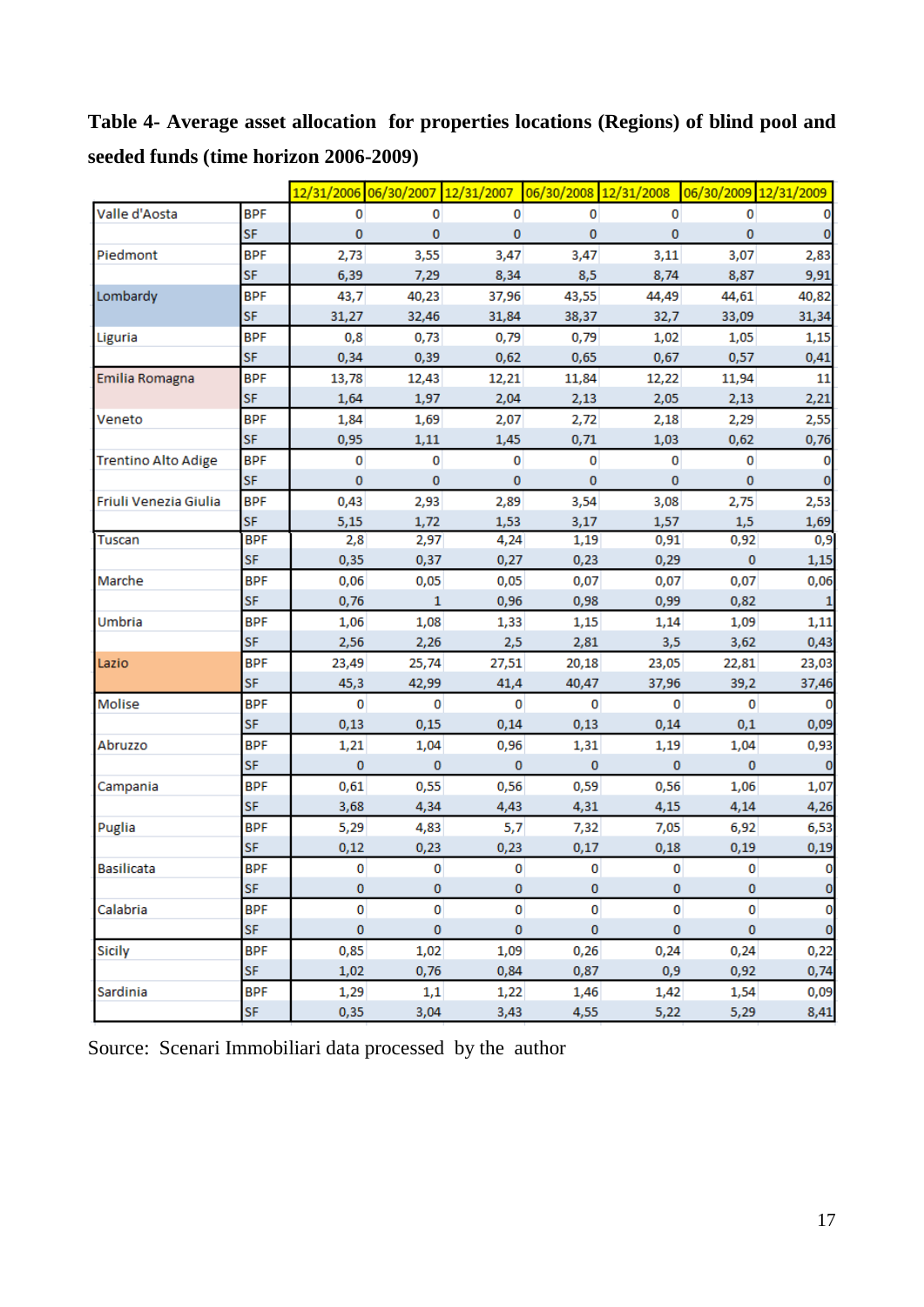The real estate portfolio being analyzed was further assessed considering the degree of concentration, by calculating the Herfindahl index for property-typologies and property locations of each individual fund making up the portfolio.

These indices show, respectively, over the period 2006-2009, average concentrations ranging from 53 to 68 for the Herfindahl for property-typologies and from 40 to 46 for property locations.

Considering that for values above 18 the Herfindahl index indicates a high degree of concentration, in this case the portfolio is highly concentrated at both sectorial and geographical level.

In particular Herfindahl for property-type is higher for the seeded funds having a higher concentration between 60-65, compared to blind pool funds having an average value between 51-56, except two funds: Estense Grande Distribuzione and Obelisco which throughout the time span reach share 100 as they invest totally in the single sector "retail" and for the last 4 semesters taken into consideration Piramide Globale invests in the same compartment as well.

| Table 5- Herfindahl index for property-typologies of blind pool and seeded funds (time |  |
|----------------------------------------------------------------------------------------|--|
| horizon 2006-2009)                                                                     |  |

| <b>HFDS</b>                       | 12/31/2006 06/30/2007 |        | 12/31/2007 | 06/30/2008 12/31/2008 |        | 06/30/2009 | 12/31/2009 |
|-----------------------------------|-----------------------|--------|------------|-----------------------|--------|------------|------------|
| Investietico                      | 50,897                | 50,105 | 42,852     | 44,195                | 42,362 | 42,471     | 42,637     |
| Immobilium 2001                   | 74,192                | 72,284 | 66,519     | 54,829                | 54,78  | 55,313     | 55,584     |
| Invest Real security (IRS)        | 43,188                | 40,567 | 40,504     | 36,016                | 35,27  | 34,375     | 33,343     |
| Securfondo                        | 40,517                | 43,598 | 41,949     | 39,572                | 37,831 | 35,572     | 37,871     |
| <b>BNL Portafolio Immobiliare</b> | 41,335                | 41,575 | 47,505     | 47,308                | 46,447 | 45,945     | 47,225     |
| Estense grande distribuzione      | 100                   | 100    | 100        | 100                   | 100    | 100        | 100        |
| Caam Re Italia                    | 43,317                | 45,904 | 45,32      | 34,397                | 36,57  | 38,959     | 46,517     |
| Obelisco                          | 100                   | 100    | 100        | 100                   | 100    | 100        | 100        |
| UniCredito Immobiliare Uno        | 35,14                 | 39,647 | 39,639     | 42,629                | 35,497 | 45,077     | 43,99      |
| Polis                             | 75,403                | 46,009 | 40,131     | 35,981                | 45,349 | 45,266     | 46,36      |
| Piramide Globale                  | 26,986                | 27,226 | 50,049     | 100                   | 100    | 100        | 100        |
| Valore Immobiliare Globale        | 37,594                | 37,42  | 37,735     | 38,011                | 41,332 | 47,915     | 48,001     |
| Caravaggio                        | 27,357                | 27,362 | 27,37      | 27,546                | 27,634 | 27,799     | 28,539     |
| <b>MEAN BPF</b>                   | 53,533                | 51,669 | 52,275     | 53,883                | 54,082 | 55,284     | 56,159     |
| Fondo Alpha                       | 73,08                 | 66,848 | 66,837     | 75,12                 | 76,397 | 70,456     | 62,385     |
| Fondo Beta                        | 96,948                | 63,688 | 53,449     | 48,324                | 57,309 | 43,013     | 49,496     |
| Atlantic 1                        | 53,612                | 63,791 | 64,183     | 64,193                | 64,321 | 64,289     | 64,927     |
| <b>Atlantic 2</b>                 | 40,138                | 40,407 | 40,166     | 38,889                | 44,726 | 44,607     | 39,376     |
| Olinda Fondo Shop                 | 62,201                | 74,081 | 75,819     | 77,9                  | 98,826 | 77,084     | 99,282     |
| Tecla Fondo Uffici                | 66,718                | 67,56  | 66,95      | 65,742                | 68,838 | 65,007     | 66,94      |
| <b>MEAN SF</b>                    | 65,450                | 62,729 | 61,234     | 61,695                | 68,403 | 60,743     | 63,734     |

Source: Scenari Immobiliari data processed by the author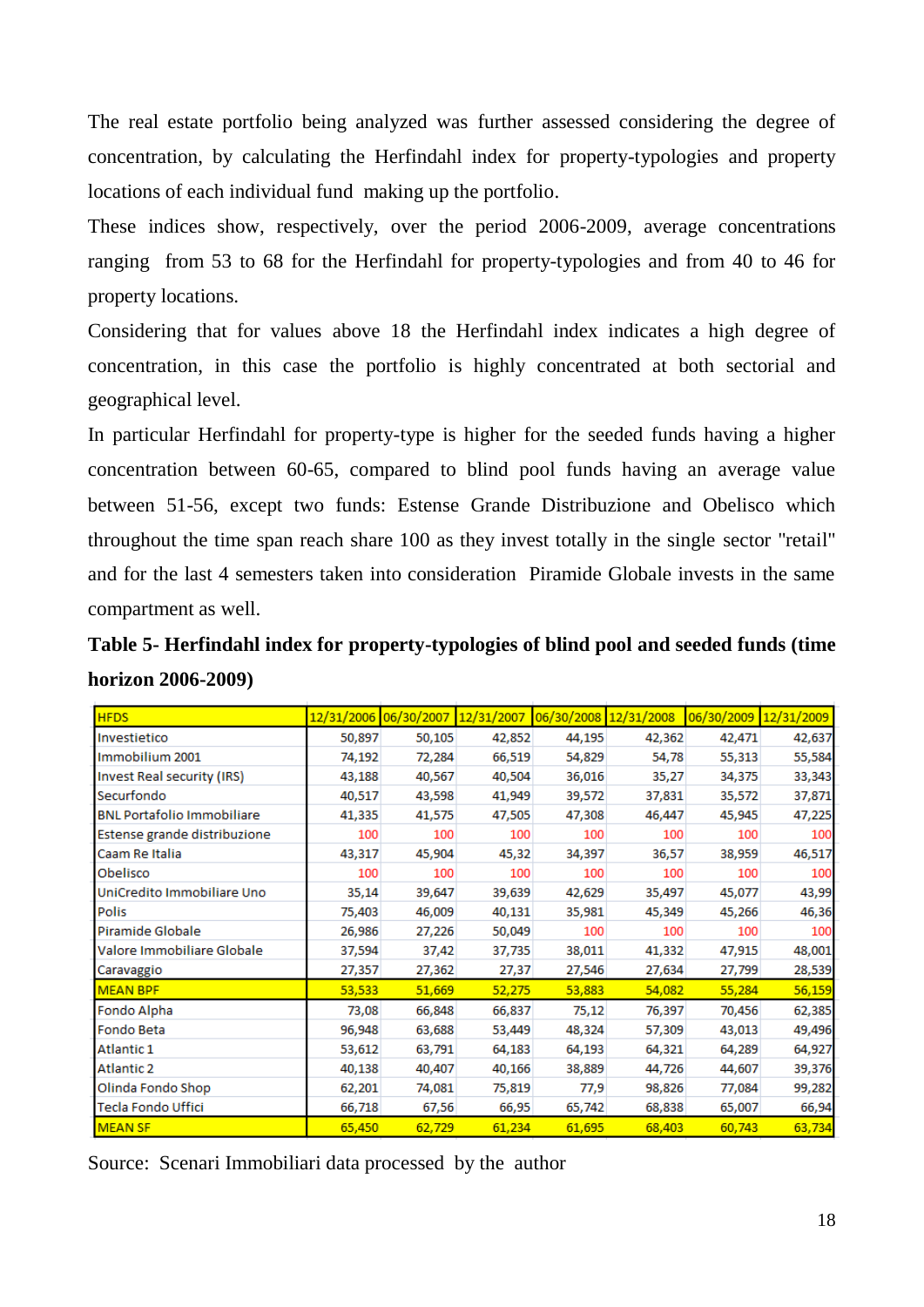Even in terms of geography there is a highly concentrated portfolio albeit lower than the sector, as the geographic Herfindahl index is around the 42-43 units for both types of funds, resulting slightly higher for the blind pool funds in the last 4 semesters analyzed. Only funds Olinda Fondo Shops and Tecla Fondo Uffici show a lower concentration around 20- 30.

| <b>HFDR</b>                       | 12/31/2006 | 06/30/2007 | 12/31/2007 | 06/30/2008 12/31/2008 |        | 06/30/2009 12/31/2009 |        |
|-----------------------------------|------------|------------|------------|-----------------------|--------|-----------------------|--------|
| Investietico                      | 60,233     | 61,298     | 60,93      | 63,742                | 65,506 | 65,13                 | 65,418 |
| Immobilium 2001                   | 28,626     | 29,503     | 23,46      | 32,614                | 19,158 | 19,33                 | 19,864 |
| Invest Real security (IRS)        | 25,207     | 24,641     | 24,646     | 28,09                 | 25,123 | 24,991                | 22,999 |
| Securfondo                        | 21,833     | 21,46      | 21,575     | 23,187                | 23,011 | 21,709                | 27,119 |
| <b>BNL Portafolio Immobiliare</b> | 26,953     | 27,872     | 26,703     | 26,646                | 28,133 | 28,094                | 29,386 |
| Estense grande distribuzione      | 50,585     | 45,207     | 40,898     | 37,629                | 36,787 | 33,325                | 100    |
| Caam Re Italia                    | 42,49      | 45,108     | 66,504     | 33,063                | 34,838 | 32,386                | 21,709 |
| Obelisco                          | 61,628     | 61,679     | 61,01      | 61,674                | 62,55  | 59,041                | 59,645 |
| UniCredito Immobiliare Uno        | 35,914     | 35,765     | 35,773     | 43,01                 | 43,323 | 43,677                | 20,572 |
| <b>Polis</b>                      | 34,09      | 41,838     | 22,786     | 23,989                | 35,955 | 36,252                | 36,726 |
| Piramide Globale                  | 48,649     | 40,591     | 34,465     | 100                   | 100    | 100                   | 100    |
| Valore Immobiliare Globale        | 79,077     | 78,728     | 78,44      | 77,99                 | 76,513 | 74,402                | 74,318 |
| Caravaggio                        | 31,466     | 31,656     | 31,646     | 15,626                | 31,795 | 32,091                | 32,141 |
| <b>MEAN BPF</b>                   | 42.058     | 41,950     | 40,680     | 43,635                | 44,822 | 43,879                | 46,915 |
| Fondo Alpha                       | 62,934     | 64,324     | 65,314     | 63,816                | 66,613 | 67,544                | 68,237 |
| Fondo Beta                        | 61,314     | 47,977     | 43,971     | 41,556                | 36,396 | 37,464                | 41,615 |
| Atlantic 1                        | 43,5       | 47,308     | 44,287     | 44,497                | 45,686 | 46,05                 | 46,296 |
| <b>Atlantic 2</b>                 | 38,851     | 39,492     | 39,506     | 39,601                | 37,388 | 37,785                | 36,156 |
| Olinda Fondo Shop                 | 20,604     | 28,68      | 28,067     | 29,683                | 30,236 | 31,6                  | 27,45  |
| <b>Tecla Fondo Uffici</b>         | 30,549     | 26,195     | 23,927     | 25,428                | 24,279 | 25,279                | 26,467 |
| <b>MEAN SF</b>                    | 42,959     | 42,329     | 40,845     | 40,764                | 40,100 | 40,954                | 41,037 |

| Table 6- Herfindahl index for property locations of blind pool and seeded funds (time |  |
|---------------------------------------------------------------------------------------|--|
| horizon 2006-2009)                                                                    |  |

Source: Scenari Immobiliari data processed by the author

The analysis on investment policies of the real estate funds, may be completed by examining the residual investment in which a fund invests its asset under management, as in our sample there are some funds which have in their portfolio investments in liquidity and bonds and in financial instruments.

As shown in Tables 7-8, both types of funds have the similar values of 4.61% for the blind pool funds and 4.89% for the seeded funds, while in the financial instruments there is a sharp difference between the blind pool funds recording an average investment of 6.05% and the seeded with 1.58%.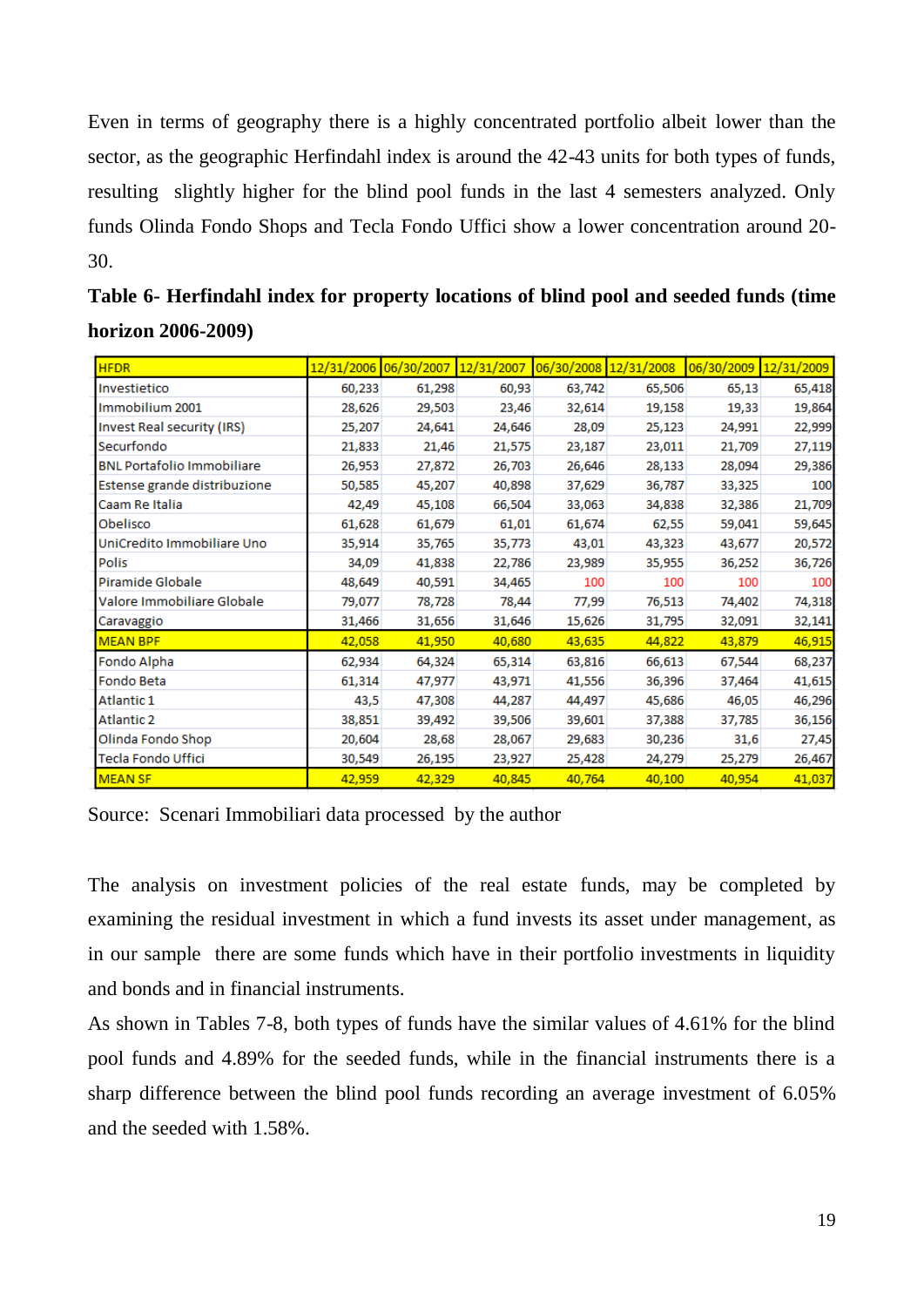With reference to financial instruments the blind pool funds have seen a decline of investments since December 2006, from 7.06% to only 5.33%, whereas the seeded funds have always remained on 1% reaching a peak of 3.03% in December 2008.

# **Table 7- Investments in liquidity and bonds of blind pool and seeded funds (time horizon 2006-2009)**

| <b>VML</b>                        |       | 12/31/2006 06/30/2007 | 12/31/2007 | 06/30/2008 12/31/2008 |       | 06/30/2009 12/31/2009 |       |
|-----------------------------------|-------|-----------------------|------------|-----------------------|-------|-----------------------|-------|
| Investietico                      | 17,01 | 4,21                  | 8,68       | 3,65                  | 4,48  | 4                     | 5,02  |
| Immobilium 2001                   | 3,28  | 11,89                 | 5,41       | 13,26                 | 4,73  | 0,73                  | 2,13  |
| <b>Invest Real security (IRS)</b> | 2,73  | 13,36                 | 2,18       | 0,25                  | 2,39  | 0,44                  | 2,44  |
| Securfondo                        | 5,56  | 0,98                  | 3,24       | 6,38                  | 5,53  | 1,89                  | 4,26  |
| <b>BNL Portafolio Immobiliare</b> | 0,51  | 1,18                  | 1,07       | 2,3                   | 0,75  | 0,79                  | 0,81  |
| Estense grande distribuzione      | 0,43  | 0,58                  | 0,46       | 0,93                  | 0,74  | 1,45                  | 1,28  |
| Caam Re Italia                    | 1,38  | 5,98                  | 9,12       | 17,5                  | 1,57  | 2,23                  | 2,5   |
| Obelisco                          | 7,88  | 10,21                 | 4,25       | 8,45                  | 7,98  | 5,77                  | 10,36 |
| UniCredito Immobiliare Uno        | 6,05  | 0,87                  | 0,47       | 0,23                  | 0,13  | 1,01                  | 2     |
| <b>Polis</b>                      | 1,55  | 1,78                  | 7,12       | 10,65                 | 3,56  | 0,81                  | 1,56  |
| Piramide Globale                  | 0,06  | 23,47                 | 0,27       | 32,37                 | 20,34 | 10,97                 | 12,67 |
| Valore Immobiliare Globale        | 0,15  | 0,35                  | 1,18       | 1,52                  | 5,84  | 5,84                  | 3,25  |
| Caravaggio                        | 5,48  | 2,07                  | 2,53       | 1,51                  | 1,28  | 0,44                  | 1,58  |
| <b>MEAN BPF</b>                   | 4,01  | 5,92                  | 3,54       | 7,62                  | 4,56  | 2,80                  | 3,84  |
| Fondo Alpha                       | 0,81  | 0,56                  | 0,06       | 0,09                  | 0,07  | 1,02                  | 2,71  |
| Fondo Beta                        | 28,18 | 5,48                  | 9,79       | 37,38                 | 9,39  | 3,17                  | 2,61  |
| Atlantic 1                        | 0,2   | 0,25                  | 0,25       | 0,75                  | 0,29  | 0,8                   | 1,11  |
| <b>Atlantic 2</b>                 | 5,33  | 3,53                  | 0,56       | 0,35                  | 10,31 | 1,3                   | 7,49  |
| Olinda Fondo Shop                 | 0,9   | 5,3                   | 5,26       | 6,89                  | 5,35  | 6,56                  | 11,55 |
| <b>Tecla Fondo Uffici</b>         | 7,05  | 6,46                  | 5,95       | 5,12                  | 0,97  | 1,31                  | 2,66  |
| <b>MEAN SF</b>                    | 7,08  | 3,60                  | 3,65       | 8,43                  | 4,40  | 2,36                  | 4,69  |

# **Table 8- Investments in financial instruments of blind pool and seeded funds (time horizon 2006-2009)**

| <b>SF (Financial instruments)</b> | 12/31/2006 | 06/30/2007 | 12/31/2007 06/30/2008 12/31/2008 |          |       | 06/30/2009 | 12/31/2009 |
|-----------------------------------|------------|------------|----------------------------------|----------|-------|------------|------------|
| Investietico                      | 0          | 0          | 0                                | 0        | o     | o          |            |
| Immobilium 2001                   | 0          | 0          | o                                | o        | o     | o          | o          |
| Invest Real security (IRS)        | 0,26       | 0,27       | 0,27                             | 0,29     | 0,28  | 0,31       | 0,31       |
| Securfondo                        | 11,48      | 15,03      | 12,46                            | 15,11    | 9,65  | 9,81       | 7,89       |
| <b>BNL Portafolio Immobiliare</b> | 22,35      | 14,45      | 19,25                            | 17,09    | 19,36 | 16,7       | 23,05      |
| Estense grande distribuzione      | 10,33      | 3,01       | 3,74                             | 1,27     | 2,59  | 0,66       | 1,44       |
| Caam Re Italia                    | 1,52       | 0,99       | 2,42                             | 2,67     | 7,75  | 7,62       | 1,43       |
| Obelisco                          | o          | o          | o                                | o        | n     | o          | o          |
| UniCredito Immobiliare Uno        | 8,72       | 18,88      | 23,43                            | 23,44    | 23,68 | 21,4       | 23,77      |
| <b>Polis</b>                      | 13,53      | 0          | 2,55                             | 0        | o     | o          | $\bf{0}$   |
| Piramide Globale                  | 13,56      | 3,58       | 23,01                            | 13,33    | 1,64  | 1,86       | 1,89       |
| Valore Immobiliare Globale        | 2,87       | 2,08       | 4,98                             | 0        | 0,01  | 0,23       | 0,16       |
| Caravaggio                        | 7,18       | 7,51       | 8,13                             | 8,52     | 8,7   | 9,05       | 9,41       |
| <b>MEAN BPF</b>                   | 7,06       | 5,06       | 7,71                             | 6,29     | 5,67  | 5,20       | 5,33       |
| Fondo Alpha                       | 1,3        | 1,48       | 2,97                             | 2,83     | 2,06  | 1,72       | 1,45       |
| Fondo Beta                        | 1,57       | 4,25       | 6,46                             | 3,26     | 13,95 | 3,79       | 3,48       |
| Atlantic 1                        | 1,78       | 1,67       | 1,37                             | 0,86     | 1,4   | 0,92       | 1,62       |
| <b>Atlantic 2</b>                 | o          | $\Omega$   | o                                | $\Omega$ | O     | O          | $\Omega$   |
| Olinda Fondo Shop                 | 0,65       | 0,55       | 0,53                             | 0,46     | 0,38  | 0,3        | 0,24       |
| <b>Tecla Fondo Uffici</b>         | 0,79       | 0,53       | 0,47                             | 0,41     | 0,36  | 0,27       | 0,24       |
| <b>MEAN SF</b>                    | 1,02       | 1,41       | 1,97                             | 1,30     | 3,03  | 1,17       | 1,17       |

Source: Scenari Immobiliari data processed by the author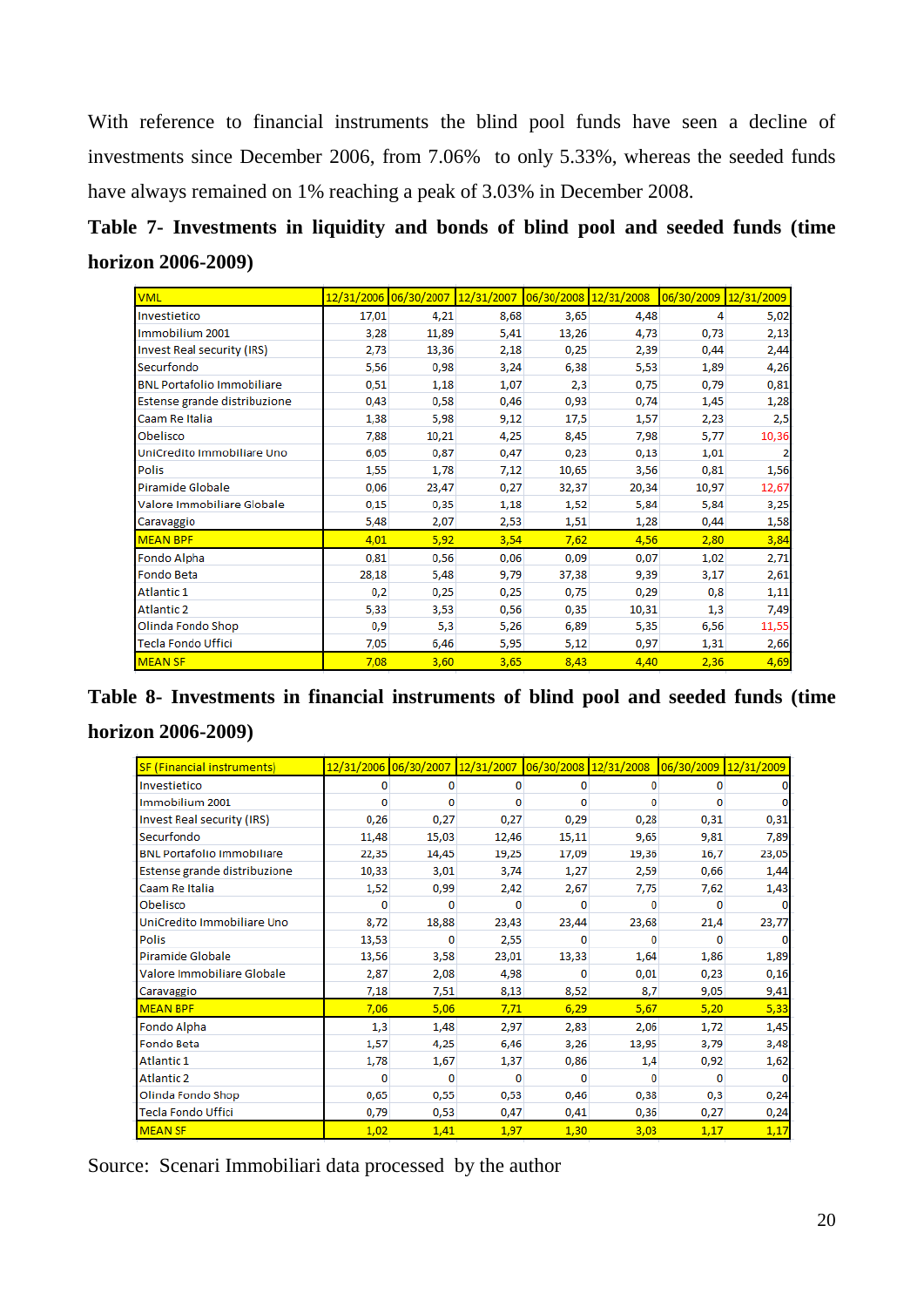## **3.3.2 The impact of real estate portfolio composition choices on funds performance**

In order to investigate the impact of composition choices on fund performance, it was necessary to study the relationship between the Sharpe ratio and the variables described above.

Even in this case the differences between the two types of funds were highlighted, (see Tab. 9) as Sharpe ratios show a rising trend in the period 2006-2009 and they are slightly higher for blind pool funds than for the seeded funds. A higher Sharpe ratio correspond to a better performance in relation to the unit of risk.

|  | Table 9- Sharpe ratio of blind pool and seeded funds (time horizon 2006-2009) |  |  |  |  |
|--|-------------------------------------------------------------------------------|--|--|--|--|
|--|-------------------------------------------------------------------------------|--|--|--|--|

| <b>Sharpe Ratio</b>               | 12/31/2006 06/30/2007 |      | 12/31/2007 | 06/30/2008 12/31/2008 |      | 06/30/2009 | 12/31/2009 |
|-----------------------------------|-----------------------|------|------------|-----------------------|------|------------|------------|
| Investietico                      | 5,54                  | 6,45 | 6,66       | 6,58                  | 7,02 | 7,1        | 7,25       |
| Immobilium 2001                   | 5,79                  | 7,18 | 7,42       | 7,35                  | 6,42 | 8,02       | 8,03       |
| Invest Real security (IRS)        | 5,87                  | 6,76 | 6,72       | 6,3                   | 7,08 | 6,88       | 6,94       |
| securfondo                        | 3,96                  | 6,75 | 4,48       | 6,92                  | 7,27 | 7,48       | 7,5        |
| <b>BNL Portafolio Immobiliare</b> | 5,86                  | 6,47 | 6,63       | 6,72                  | 7,25 | 7,26       | 7,29       |
| Estense grande distribuzione      | 5,79                  | 6,22 | 6,17       | 6,64                  | 7,19 | 7,33       | 7,48       |
| Caam Re Italia                    | 6,15                  | 6,5  | 6,46       | 6,64                  | 7,19 | 7,11       | 7,09       |
| Obelisco                          | 6,46                  | 5,88 | 1,24       | 7,19                  | 6,57 | 6,76       | 6,85       |
| UniCredito Immobiliare Uno        | 6,77                  | 6,64 | 6,33       | 6,94                  | 7,19 | 7,2        | 7,43       |
| <b>Polis</b>                      | 6,64                  | 6,42 | 6,14       | 6,48                  | 6,85 | 6,9        | 7,02       |
| Piramide Globale                  | 6,15                  | 6,63 | 7,25       | 6,88                  | 5,83 | 5,6        | 5,51       |
| Valore Immobiliare Globale        | 6,52                  | 6,77 | 7,17       | 6,58                  | 7,85 | 7,95       | 8,05       |
| Caravaggio                        | 5,97                  | 6,06 | 6,56       | 6,48                  | 7,38 | 7,38       | 7,42       |
| <b>MEAN BPF</b>                   | 5,96                  | 6,52 | 6,09       | 6,75                  | 7,01 | 7,15       | 7,22       |
| Fondo Alpha                       | 6,26                  | 4,16 | 7,42       | 6,92                  | 7,57 | 7,35       | 7,57       |
| Fondo Beta                        | 5,79                  | 5,68 | 6,23       | 6,09                  | 6,6  | 6,18       | 6,2        |
| Atlantic 1                        | 3,7                   | 4,6  | 5,26       | 5,04                  | 5,6  | 5,75       | 5,89       |
| <b>Atlantic 2</b>                 | 5,11                  | 5,83 | 6,25       | 5,34                  | 5,91 | 5,92       | 5,74       |
| Olinda Fondo Shop                 | 4,69                  | 5,4  | 5,83       | 5,35                  | 5,66 | 5,57       | 5,59       |
| Tecla Fondo Uffici                | 4,85                  | 5,68 | 6,00       | 5,55                  | 5,82 | 5,81       | 5,82       |
| <b>MEAN SF</b>                    | 5,07                  | 5,23 | 6,17       | 5,72                  | 6,19 | 6,10       | 6,14       |

Source: Scenari Immobiliari data processed by the author

The main descriptive statistics of the variables studied in the period 2006-2009 are reported in Tables 10,11, 12, 13 (minimum, maximum, average and standard deviation).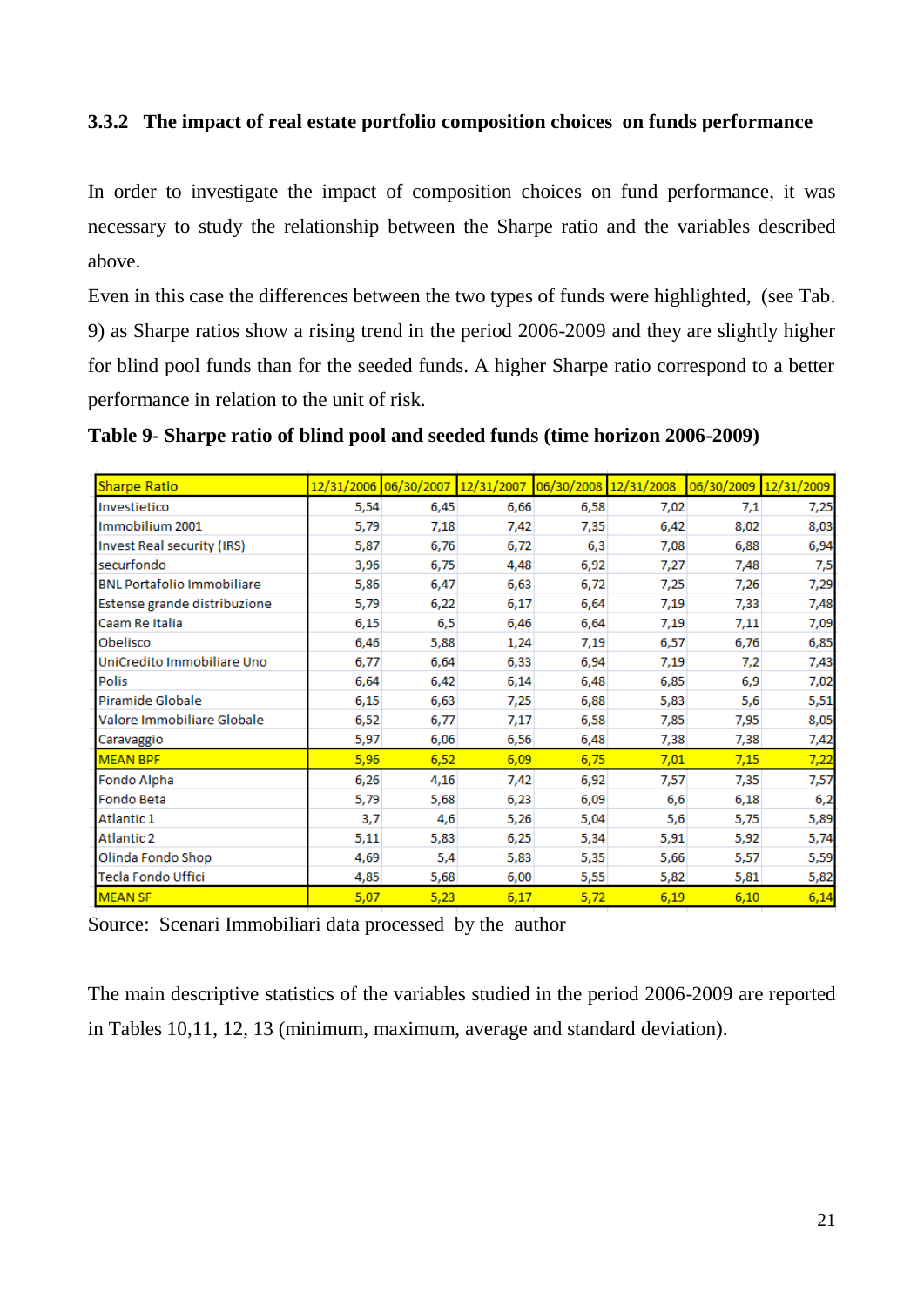| Min         | 12/31/2006 | 06/30/2007 |       | 12/31/2007 06/30/2008 | 12/31/2008 06/30/2009 |       | 12/31/2009 |
|-------------|------------|------------|-------|-----------------------|-----------------------|-------|------------|
| Sharpe      | 3,70       | 4,16       | 1,24  | 5,04                  | 5,60                  | 5,57  | 5,51       |
| Age         | 1,17       | 2,17       | 3,17  | 4,17                  | 5,17                  | 6,17  | 7,17       |
| <b>IDR</b>  | 62,49      | 72,33      | 63,59 | 45,98                 | 64,68                 | 74,59 | 68,73      |
| <b>HFDS</b> | 26,99      | 27,23      | 27,37 | 27,55                 | 27,63                 | 27,80 | 28,54      |
| <b>HFDR</b> | 20,6       | 21,46      | 21,58 | 15,63                 | 19,16                 | 19,33 | 19,86      |
| IM          | 7,32       | 9,59       | 11,32 | 13,13                 | 12,46                 | 13,31 | 13,52      |
| <b>VML</b>  | 0,06       | 0,25       | 0,06  | 0,09                  | 0,07                  | 0,44  | 0,81       |
| SF          | 0,00       | 0,00       | 0,00  | 0,00                  | 0,00                  | 0,00  | 0,00       |
| Fao         | 0,00       | 0,00       | 0,00  | 0,00                  | 0,00                  | 0,00  | 0,00       |
| Fda         | 0,00       | 0,00       | 0,00  | 0,00                  | 0,00                  | 0,00  | 0,00       |
|             |            |            |       |                       |                       |       |            |

**Table 10 - Descriptive statistics- Minimum retail funds (time horizon 2006-2009)**

## **Table 11 - Descriptive statistics- Maximum retail funds (time horizon 2006-2009)**

| <b>Max</b>  | 12/31/2006 | 06/30/2007 | 12/31/2007 | 06/30/2008 |       | 12/31/2008 06/30/2009 12/31/2009 |       |
|-------------|------------|------------|------------|------------|-------|----------------------------------|-------|
| Sharpe      | 6,77       | 7,18       | 7,42       | 7,35       | 7,85  | 8,02                             | 8,05  |
| Age         | 15,75      | 16,75      | 17,75      | 18,75      | 19,75 | 20,75                            | 21,75 |
| IDR         | 97,36      | 96,52      | 98,14      | 98,89      | 97,55 | 98,28                            | 96,47 |
| <b>HFDS</b> | 100        | 100        | 100        | 100        | 100   | 100                              | 100   |
| <b>HFDR</b> | 79,08      | 78,73      | 78,44      | 100        | 100   | 100                              | 100   |
| ΙM          | 33,93      | 34,21      | 42,66      | 47,00      | 47,00 | 46,50                            | 46,10 |
| <b>VML</b>  | 28,18      | 23,47      | 9,79       | 37,38      | 20,34 | 10,97                            | 12,67 |
| SF          | 22,35      | 18,88      | 23,43      | 23,44      | 23,68 | 21,4                             | 23,77 |
| Fao         |            |            |            |            |       |                                  |       |
| Fda         |            |            | 1          |            |       |                                  |       |
|             |            |            |            |            |       |                                  |       |

## **Table 12 - Descriptive statistics- Mean retail funds (time horizon 2006-2009)**

| <b>Mean</b> | 12/31/2006 | 06/30/2007 | 12/31/2007 | 06/30/2008 | 12/31/2008 | 06/30/2009 | 12/31/2009 |
|-------------|------------|------------|------------|------------|------------|------------|------------|
| Sharpe      | 5,6774     | 6,1095     | 6,1168     | 6,4205     | 6,7500     | 6,8184     | 6,8774     |
| Age         | 8,7702     | 9,7702     | 10,7702    | 11,7702    | 12,7702    | 13,7702    | 14,7702    |
| <b>IDR</b>  | 85,1447    | 85,9053    | 84,9442    | 83,9268    | 86,7158    | 88,3816    | 87,3089    |
| <b>HFDS</b> | 57,2959    | 55,1617    | 55,1041    | 56,3501    | 58,6047    | 57,0078    | 58,5512    |
| <b>HFDR</b> | 42,3423    | 42,0696    | 40,7320    | 42,7285    | 43,3311    | 42,9953    | 45,0588    |
| IM          | 20,2205    | 21,1132    | 21,5042    | 22,0995    | 21,8979    | 21,9400    | 21,7116    |
| <b>VML</b>  | 4,9758     | 5,1847     | 3,5711     | 7,8726     | 4,5105     | 2,6595     | 4,1047     |
| SF          | 5,1521     | 3,9095     | 5,8968     | 4,7126     | 4,8321     | 3,9284     | 4,0200     |
| Fao         | 0,6842     | 0,6842     | 0,6842     | 0,6842     | 0,6842     | 0,6842     | 0,6842     |
| Fda         | 0,6316     | 0,6316     | 0,6316     | 0,6316     | 0,6316     | 0,6316     | 0,6316     |
|             |            |            |            |            |            |            |            |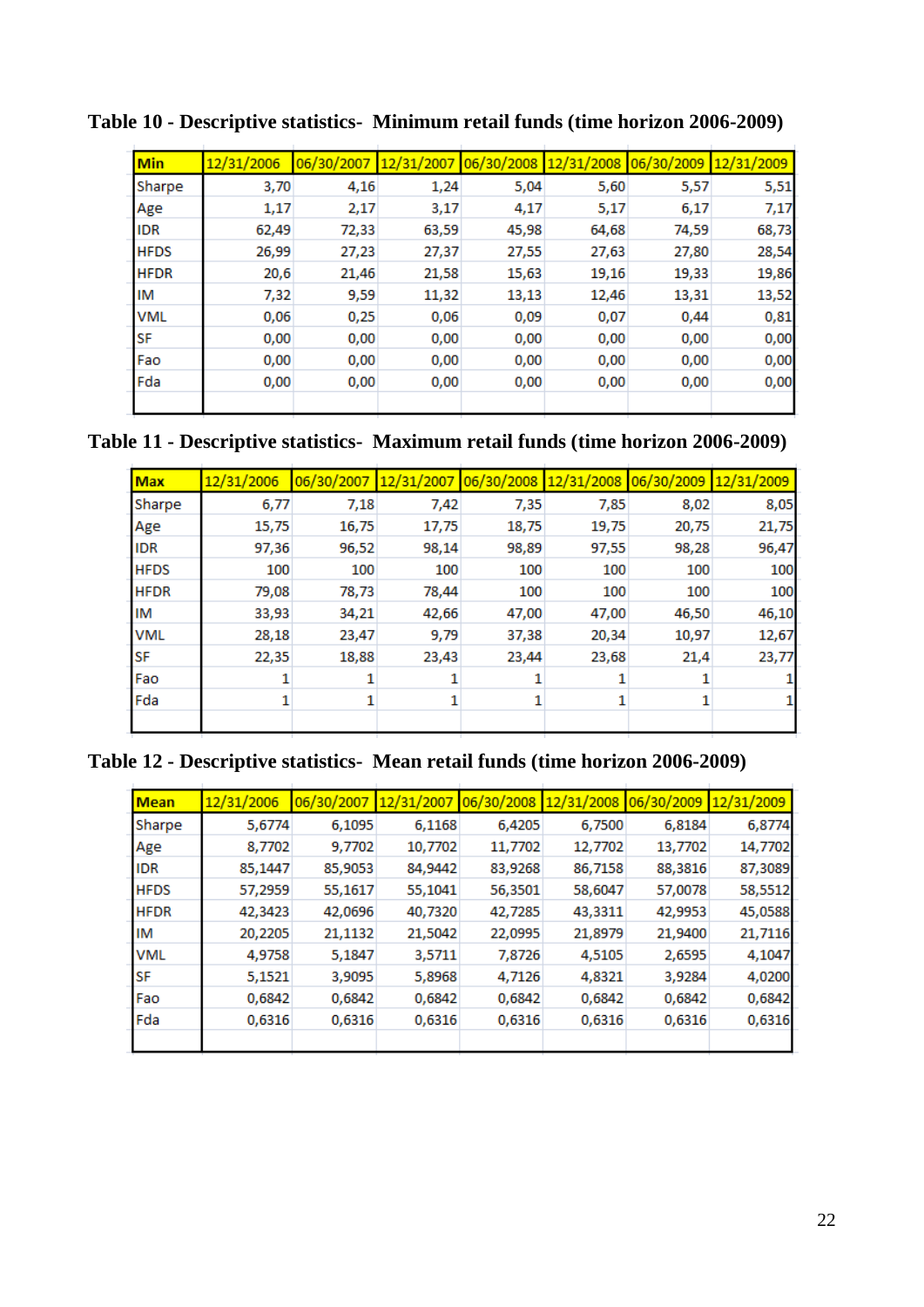| <b>Std dvt</b> | 12/31/2006 | 06/30/2007 | 12/31/2007 06/30/2008 |          | 12/31/2008 | 06/30/2009 | 12/31/2009 |
|----------------|------------|------------|-----------------------|----------|------------|------------|------------|
| Sharpe         | 0,85904    | 0,76593    | 1,38239               | 0,657407 | 0,69377    | 0,78019    | 0,82616    |
| Age            | 4,54185    | 4,54185    | 4,54185               | 4,54185  | 4,54185    | 4,54185    | 4,54185    |
| <b>IDR</b>     | 8,65334    | 7,11010    | 9,56358               | 15,03037 | 9,21061    | 7,79644    | 8,02616    |
| <b>HFDS</b>    | 23,76809   | 21,29460   | 20,31226              | 23,83926 | 25,01309   | 22,90761   | 23,99004   |
| <b>HFDR</b>    | 16,54159   | 15,54765   | 17,58528              | 21,62134 | 21,34528   | 21,11739   | 25,68618   |
| ΙM             | 6,64102    | 6,89586    | 7,93678               | 8,04912  | 8,23519    | 8,08947    | 7,82773    |
| <b>VML</b>     | 6,97332    | 5,96934    | 3,31858               | 10,73329 | 4,97611    | 2,80271    | 3,66342    |
| <b>SF</b>      | 6,44288    | 5,81207    | 7,86626               | 7,17521  | 7,19316    | 6,24594    | 7,32133    |
| Fao            | 0,47757    | 0,47757    | 0,47757               | 0,47757  | 0,47757    | 0,47757    | 0,47757    |
| Fda            | 0,49559    | 0,49559    | 0,49559               | 0,49559  | 0,49559    | 0,49559    | 0,49559    |
|                |            |            |                       |          |            |            |            |

**Table 13 - Descriptive statistics- Standard deviation retail funds (time horizon 2006- 2009)**

Source: Scenari Immobiliari data processed by the author

The performance of the funds examined in the period 2006-2009, as measured by Sharpe, shows an upward trend, starting from December 2006, with a minimum performance of 3.70% up to a 5.60% in December 2008, obtained from fund Atlantic 1, with the exception of the second half of 2007, in which it was recorded the minimum achieved in three years with a performance of 1, 24% of Obelisco fund.

With regard to the maximum performance of the funds, which is also growing over the years, in December 2006 UniCredito Immobiliare Uno achieved 6.77%, reaching a peak of 8.05% of Valore Immobiliare Globale in the second half of 2009.

Obviously, this trend affects the average performance of funds which stands at 5-6% over the period and also on the volatility (dispersion) of returns around the expected value, as measured by standard deviation, which is low.

Among the variables studied, the first subject to an analysis is the age of the funds showing an upward trend in the period 2006-2009; there are some funds that have a minimum age of 1.17 semester in 2006 as the Atlantic 1 and a maximum of 21.75 at the end of 2009 represented by the Valore Immobiliare Globale fund; the average age is 8.77 semesters in December 2006 and 14.77 semesters in December 2009.

The incidence of exclusive component represented by the investment in properties and property rights in the portfolio is of great importance: the minimum investment in the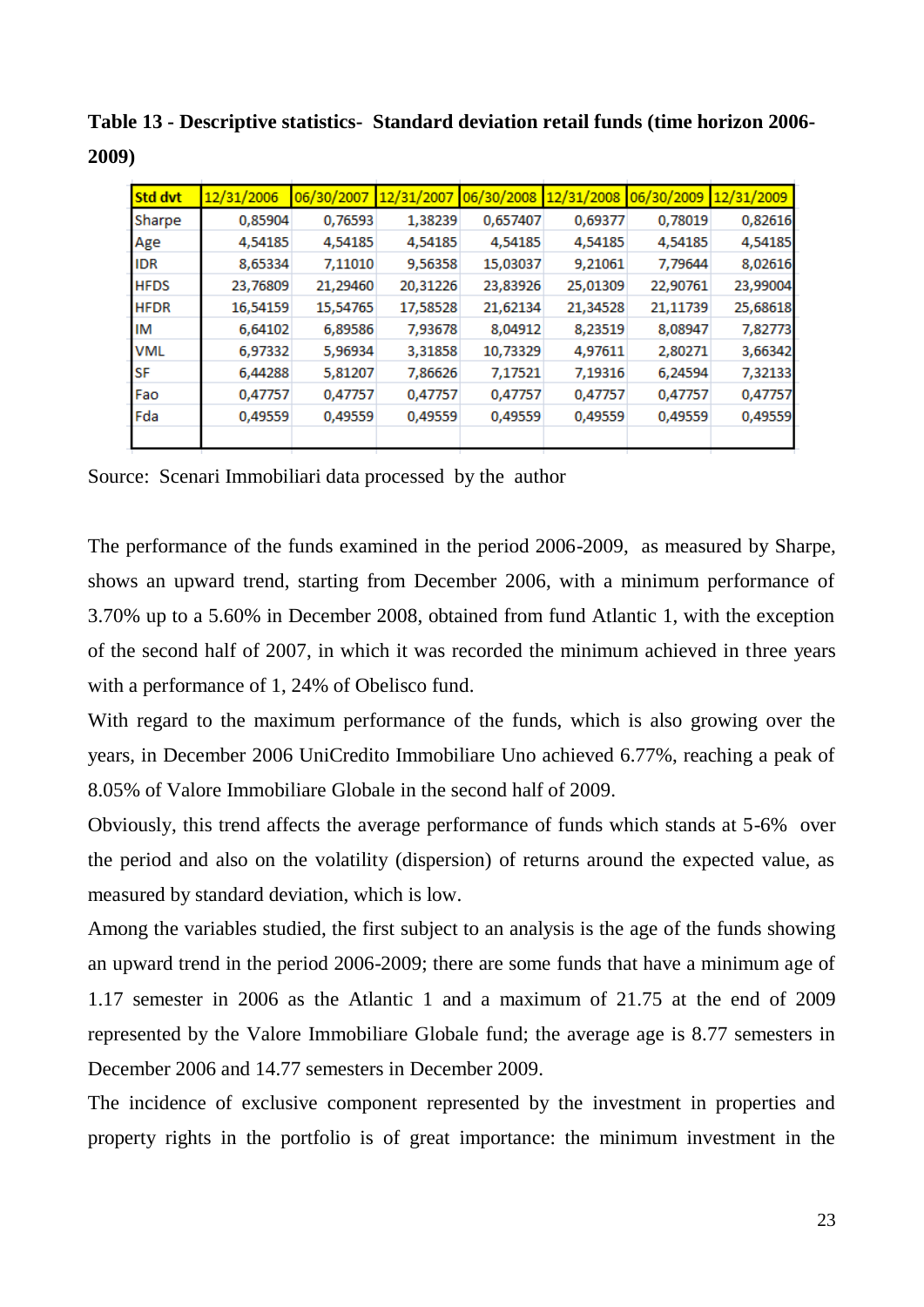portfolio is of 62.49% of the fund Beta in the first semester examined and of 68.73% of the fund BNL Portafoglio Immobiliare in December 2009.

The maximum investment in this portfolio has a constant trend, around 97-98% during the period of time considered; there is a slight decrease in June 2007 with 96.52% of Atlantic 1 and one in December 2009 with a 96.47% of Invest Real Security. The average incidence is steady on 85%, and volatility remains rather low.

Were taking into account the sectorial and geographical concentration indexes, these indexes show, respectively, over the period 2006-2009 an average concentration of about 56 for Herfindahl for property-type and 42 for the property locations.

In this case the volatility is high both for the sectorial concentration index that the geographical as there is a big gap between funds on the degree of concentration of the portfolio, for instance, in December 2006 there is funds as the Piramide Globale that beginning diversified the portfolio at sectors and geographical level, by presenting in the first half-yearly a minimum value of 26.99 and then focusing all of the asset under management in a single sector "retail" and region "Lombardy" recording a maximum of 100 in the last 4 semesters.

The average investment property presents an upward trend over time, and has an average of about 21.50%.

With regard to the residual component represented by liquidity and bonds and financial instruments, we can see that liquidity and bonds has lower incidence in the real estate portfolio. The minimum investment does not touch even 1% between 2006-2009, while the highest percentage invested in these values has a highly variable trend, starting from 9.79% in late 2007, a 37.38% in June 2008 by the Beta fund.

So the average retail funds take into account in the sample invest about 4.70% in liquidity and bonds, and financial instruments. Regarding the latter, the maximum investment reaches 23.77% in December 2009 by the fund Unicredito Immobiliare Uno.

In addition to complete the analysis was considered appropriate, as previously mentioned, the types of funds in relation to fund setup typology and modality of distribution of proceeds to underwriters of the same funds.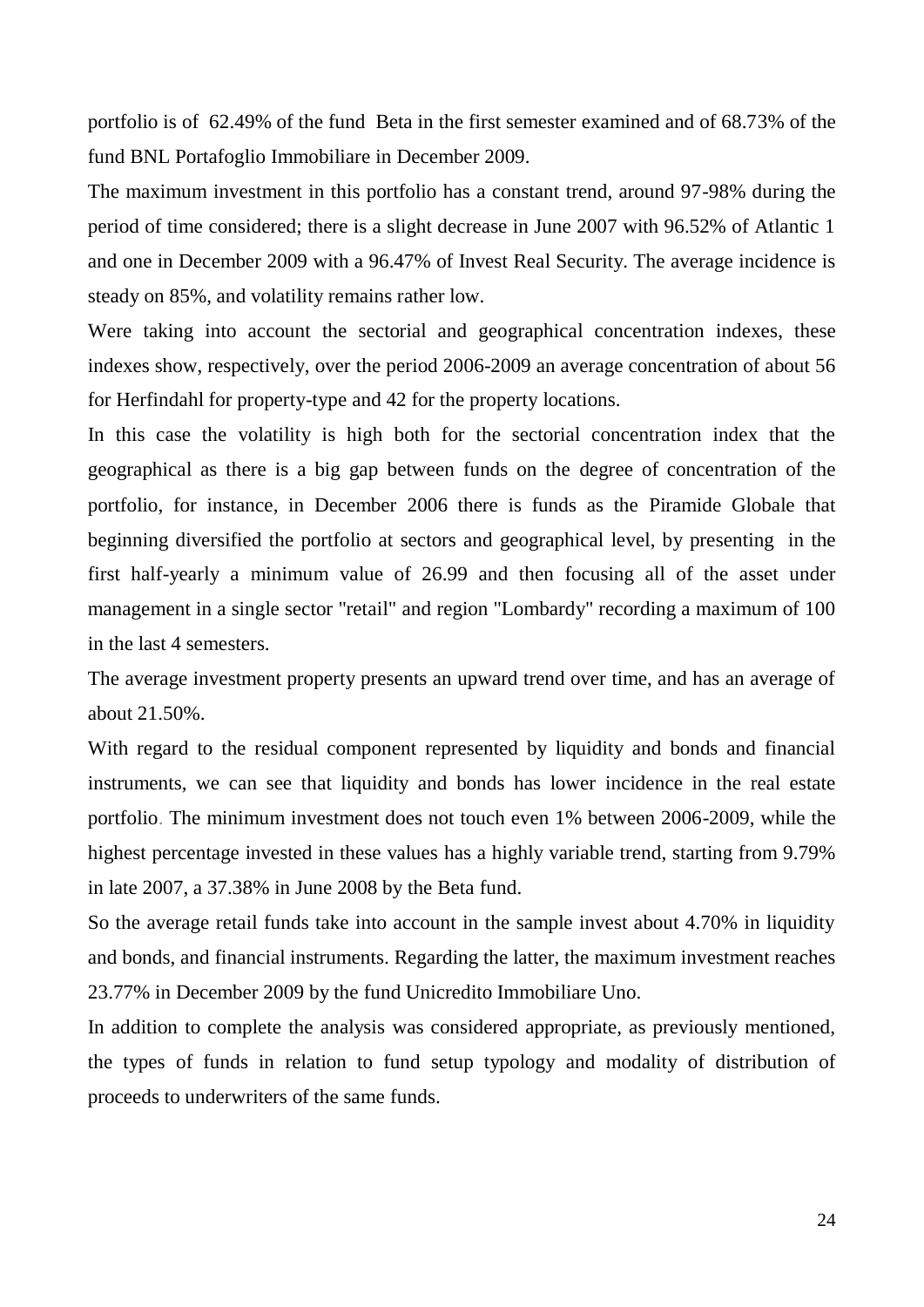Tables also can be seen a preponderance of blind pool funds (0.69%) than those seeded, and a prevalence of income distribution funds (0.63%) than those income accumulation or distribution in mixed .

After this examination of the trends of the variables under study, it was tested for the presence of correlations between variables, so regressions using the 2-tailed test were launched. The results in the tables show that there are correlations between variables, for both 0.05 and 0.01 at the level .

| <b>Correlations</b> | 12/31/06   | 06/30/07  | 12/31/07   | 06/30/08   | 12/31/08   | 06/30/09   | 12/31/09   |
|---------------------|------------|-----------|------------|------------|------------|------------|------------|
| Age - Sharpe        | 0,487*     | $0,535*$  | $0,527*$   | $0,621**$  | $0,635**$  | $0,569*$   | $0,561*$   |
| $Fao - Age$         | $0,523*$   | $0,531*$  | $0,536*$   | $0.538*$   | $0,540**$  | $0,540**$  | 0,541*     |
| $IM$ $-HFDR$        |            |           |            | $0,549*$   | $0,574*$   | $0,596**$  |            |
| IM-Sharpe           | $0,536*$   |           |            |            |            |            |            |
| SF-IM               |            |           | $0.532*$   |            |            |            |            |
| VML-HFDS            |            |           |            |            |            | $0,551*$   | 0,598**    |
| <b>VML-HFDR</b>     |            |           |            |            | $0,547*$   | $0,725**$  |            |
| $Fao - IM$          | $0,521*$   | $0,520*$  | $0,463*$   |            |            |            |            |
| <b>HFDR-HFDS</b>    |            |           |            | $0,473*$   |            |            | $0,564*$   |
| $SF - Age$          | $0,484*$   |           | $0,529*$   | $0,485*$   |            |            |            |
| Fda-IDR             |            |           | $0,546*$   | $,0584**$  | $0,460*$   |            |            |
| HFDS -Sharpe        |            |           | $-0.484*$  |            | $-0,475*$  |            |            |
| HFDS - Age          |            | $-0,469*$ |            |            |            |            |            |
| Fda-VML             |            |           |            | $-0,486*$  |            |            |            |
| VML - Sharpe        |            |           |            |            |            |            | $-0.551*$  |
| Fao - Sharpe        | $0.496*$   | $0,806**$ |            | $0,749**$  | $0,560*$   | $0,646**$  | $0,627**$  |
| $SF - DR$           |            |           | $-0.558*$  | $-0,522*$  | $-0,744**$ | $-0,744**$ | $-0,826**$ |
| VML – IDR           | $-0,648**$ |           |            | $-0,847**$ |            |            |            |
| VML – IM            | $-0,587**$ |           | $-0,586**$ |            |            |            |            |

**Table 14- Correlations (time horizon 2006-2009)**

\* Correlation is significant at the 0.05 level (2-tailed).

\*\* Correlation is significant at the 0.01 level (2-tailed).

Source: Scenari Immobiliari data processed by the author

In the table above, the highlighted correlations persist throughout the period studied keeping the same sign and varying in intensity and significance of the p value from 0.05 to 0.01.

Overall, there are correlations between the variables indicating the age of the fund and performance indicator (Age-Sharpe), between the variables expressing the two types of fund and the age (Fao-Age), between the fund setup typology and Sharpe (Fao-Sharpe), between the variables representing the investments in financial instruments and properties and property rights (SF-IDR).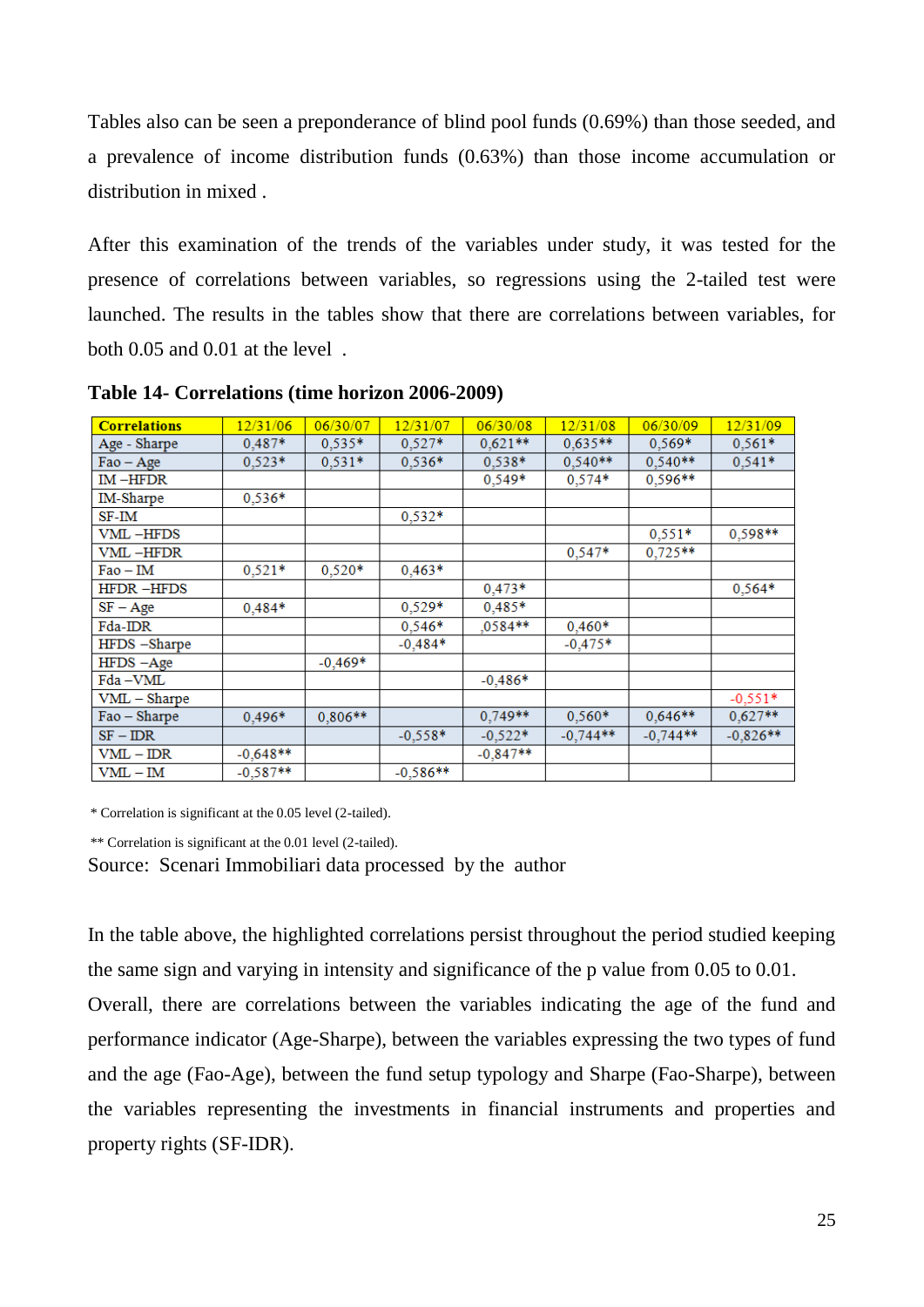In particular, at the 0.05 level are found positive correlations of high intensity between: the variables Fao and age, age of fund and Sharpe, average property investment and Sharpe (IM-Sharpe), these last two are directly related to performance, other medium intensity such as those between investments in financial instruments and age (SF-Age), and those between the Herfindahl index for property locations and Herfindahl index for property-type (HFDR-HFDS).

The results show also negative correlations between variables: HFDS and Age, HFDS and Sharpe, and finally between the variable that explain the investment in "liquidity and bonds" and Sharpe ratio (VML-Sharpe), indicating in particular that there is an inverse relationship between these latter and performance.

Even at 0.01 level are found positive correlations only of high intensity between the variables Fao and Sharpe indicating how fund performance improve in relation to fund setup typology. There are negative correlations between the components of residual and exclusive investment indicating an inverse relationship between the variables expressing the investment in properties and property rights and the variables related to investment in liquidity and bonds (VML-IDR), and financial instruments (SF-IDR).

In order to evaluate the impact of variables on performance index, the regression for each half-year considered was launched. The table below shows  $R^2$  found and the trend of the estimated coefficients.

High  $R^2$  highlight the soundness of the model that is confirmed by Significance.

In order to know the importance of each independent variable while predicting the dependent variable, it was appropriate to examine the regression coefficients, in particular the standardized coefficients through which we can quantify the change occurring in a dependent variable as a result of the change of one standard deviation in the value of independent variables, while the other variables remain constant.

Beta factors are constant during the period 2006-2009, even though some negative coefficients, indicating a negative relation with the Sharpe ratio.

The following table shows that the estimated coefficients highlighted in red are significant, especially in the first three semesters i.e.: the variables that expressing the age, properties investment and property right, the Herfindahl index for property-typologies, average property investment, the variable financial instruments and the variable that synthesizing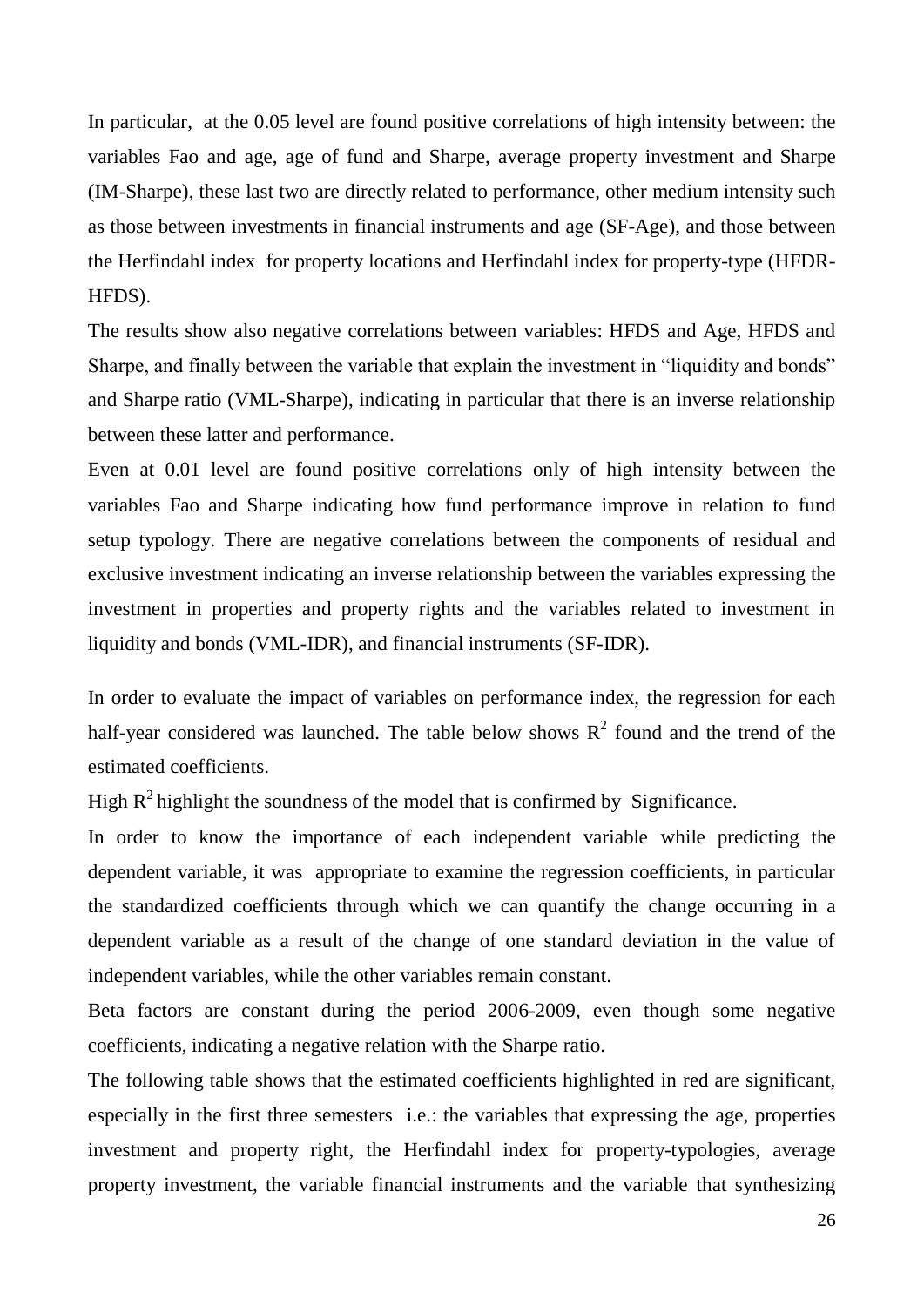seeded and blind pool funds, with beta respectively equal to a 0.566 and 0.871for age, -0.777 properties investment and property right, 0.391 for Herfindahl index for propertytypologies, 0.821 and -0.425 for average property investment, -0.641 and -0.688 for investment in financial instruments, 0.816, - 0.672, 0.708, 0.441, 0.523 and 0.5 for the dummy that expressing seeded and blind pool funds . These variables have a significant impact on fund performance.

| <b>Sharpe</b> | 12/31/2006 | 06/30/2007 | 12/31/2007 | 06/30/2008 | 12/31/2008 | 06/30/2009 | 12/31/2009 |
|---------------|------------|------------|------------|------------|------------|------------|------------|
| $R^2$         | 0,812      | 0,873      | 0,671      | 0,787      | 0,714      | 0,737      | 0,683      |
| Sig           | 0,020      | 0,004      | 0,152      | 0,032      | 0,095      | 0,070      | 0,134      |
| $R^2$ adj     | 0,624      | 0,747      | 0,342      | 0,574      | 0,428      | 0,474      | 0,366      |
| Beta          |            |            |            |            |            |            |            |
| In_Age        | 0,566      | 0,228      | 0,871      | 0,198      | 0,25       | 0,384      | 0,183      |
| <b>IDR</b>    | $-0,777$   | 0,022      | $-0,338$   | $-0,706$   | $-0,051$   | $-0,367$   | $-0,207$   |
| <b>HFDS</b>   | 0,391      | $-0,253$   | $-0,295$   | 0,285      | $-0,19$    | 0,019      | $-0,057$   |
| <b>HFDR</b>   | $-0,022$   | $-0,172$   | $-0,174$   | 0,194      | 0,399      | 0,201      | 0,142      |
| In IM         | 0,821      | $-0,425$   | 0,475      | $-0,18$    | $-0,089$   | $-0,079$   | $-0,12$    |
| <b>VML</b>    | $-0,294$   | 0,278      | $-0,157$   | $-0,659$   | $-0,575$   | $-0,685$   | $-0,495$   |
| SF            | $-0,641$   | $-0,023$   | $-0,668$   | $-0,234$   | 0,062      | $-0,434$   | $-0,204$   |
| Fao           | $-0,139$   | 0,816      | $-0,672$   | 0,708      | 0,343      | 0,523      | 0,5        |
| Fda           | 0,127      | 0,246      | 0,116      | $-0,238$   | $-0,134$   | 0,088      | 0,021      |

**Table 15- R 2 and Beta Factor (time horizon 2006-2009)**

Source: Scenari Immobiliari data processed by the author

In order to assess the soundness of the results some inferential tests have been carried out, verifying that the model is not affected by problems of multicollinearity, through the calculation of the variance inflation factor (VIF) and the condition indexes.

The analysis has revealed the presence of the multicollinearity, because the values found in the VIF are high (over 4) and in the condition index for several variables.

 As shown in the table below the VIF are normal, and do not highlight the risks of multicollinearity of the variables except for properties investment and property right (IDR), liquidity and bonds (VML) and financial instrument (SF) that exceed the thresholds value specified in the literature (3 and 4), which lead to some problems of multicollinearity.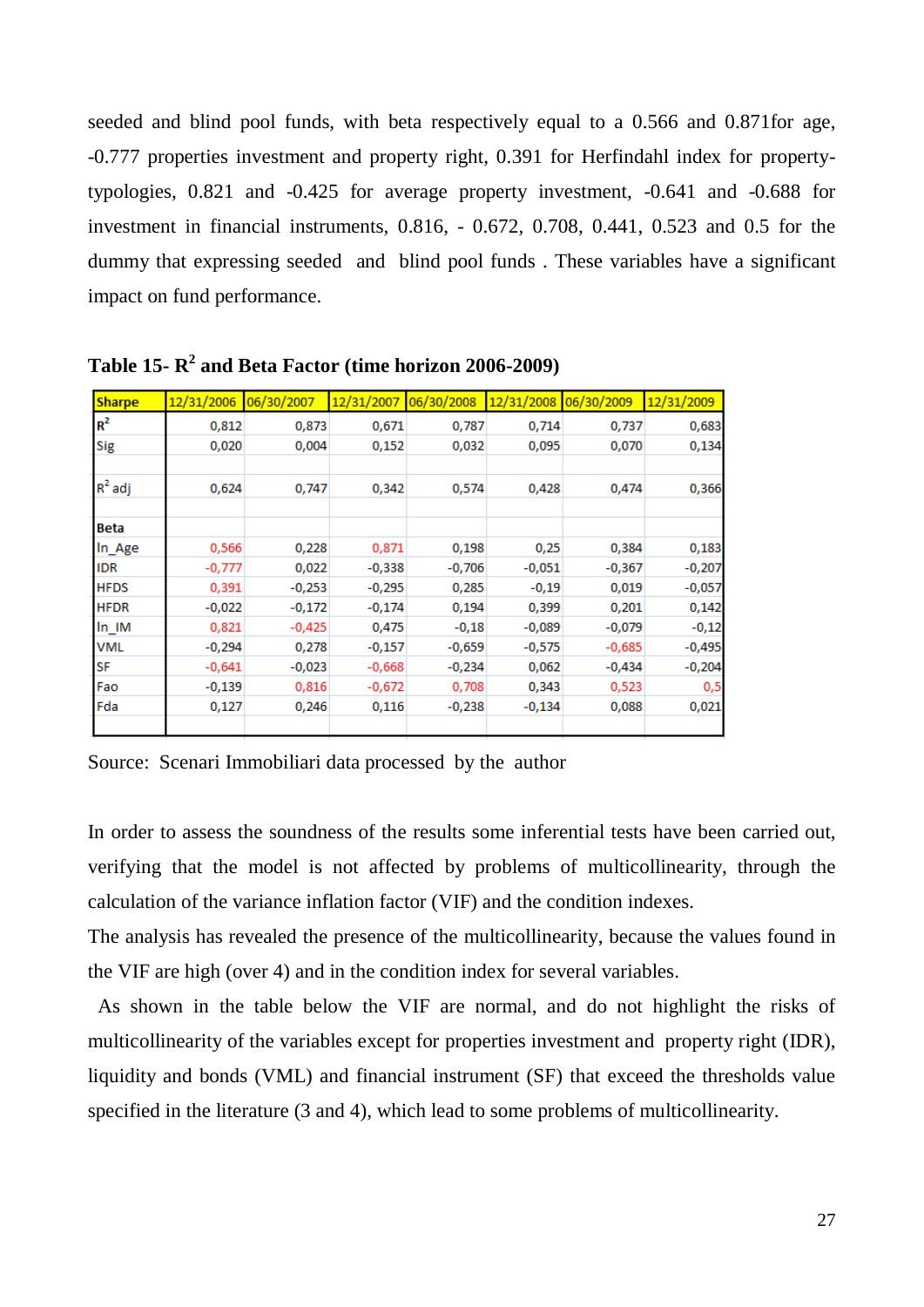| <b>VIF</b>  | 12/31/2006 | 06/30/2007 | 12/31/2007 | 106/30/2008 | 12/31/2008 | 106/30/2009 | 12/31/2009 |
|-------------|------------|------------|------------|-------------|------------|-------------|------------|
| In_Age      | 2,069      | 2,107      | 2,385      | 2,431       | 2,162      | 2,225       | 2,14       |
| <b>IDR</b>  | 6,376      | 2,855      | 3,251      | 49,486      | 11,596     | 3,666       | 9,121      |
| <b>HFDS</b> | 1,468      | 1,738      | 1,412      | 1,72        | 1,561      | 1,753       | 2,536      |
| <b>HFDR</b> | 1,769      | 1,648      | 1,469      | 2,809       | 2,734      | 3,174       | 2,482      |
| In IM       | 2,965      | 2,006      | 2,922      | 2,735       | 2,077      | 2,188       | 2,146      |
| <b>VML</b>  | 6,296      | 2,2        | 2,505      | 32,335      | 4,523      | 2,914       | 2,584      |
| <b>SF</b>   | 3,54       | 2,475      | 3,268      | 10,901      | 9,581      | 4,812       | 10,297     |
| Fao         | 2,43       | 1,906      | 2,058      | 1,894       | 1,623      | 1,526       | 1,51       |
| Fda         | 1,321      | 1,528      | 1,775      | 2,239       | 2,304      | 1,635       | 2,335      |

## **Table 16-VIF (time horizon 2006-2009)**

Source: Scenari Immobiliari data processed by the author

Therefore, we proceeded to check of condition index from which it is possible to verify that there are high values on the variables already identified by the VIF such as investments in properties and property rights, liquidity and bonds and financial instruments relating to the exclusive investment and residual components.

Since the same tables, confirm the concept of multicollinearity among the variables IDR, VML and SF, adding the evidence of VIF and condition index, it possible conclude that there is a risk of multicollinearity.

In order to management the problem of multicollinearity has been opted for: first, the aggregation of the variables on residual investment (VML and SF), but the problem hasn't been solved, then for the elimination of the variable linked to financial instruments.

This has led to an improvement in the significance of the model and to solve the problem of multicollinearity on the variables considered, as VIF and condition index present normal values as you can note from following tables.

| Table 17- $R^2$ and Beta Factor new model (time horizon 2006-2009) |  |
|--------------------------------------------------------------------|--|
|--------------------------------------------------------------------|--|

| <b>Sharpe</b> |          | 12/31/2006 06/30/2007 12/31/2007 06/30/2008 12/31/2008 06/30/2009 12/31/2009 |          |          |          |          |          |
|---------------|----------|------------------------------------------------------------------------------|----------|----------|----------|----------|----------|
| $R^2$         | 0,696    | 0,873                                                                        | 0,534    | 0,782    | 0,714    | 0,698    | 0,679    |
| <b>Sig</b>    | 0,061    | 0,001                                                                        | 0,291    | 0,015    | 0,048    | 0,060    | 0,076    |
|               |          |                                                                              |          |          |          |          |          |
| $R^2$ adj     | 0,452    | 0,772                                                                        | 0,162    | 0,608    | 0,484    | 0,456    | 0,422    |
|               |          |                                                                              |          |          |          |          |          |
| <b>Beta</b>   |          |                                                                              |          |          |          |          |          |
| In Age        | 0,442    | 0,225                                                                        | 0,642    | 0,197    | 0,253    | 0,285    | 0,195    |
| <b>IDR</b>    | $-0,17$  | 0,032                                                                        | 0,027    | $-0,251$ | $-0,113$ | $-0,074$ | $-0,036$ |
| <b>HFDS</b>   | 0,33     | $-0,253$                                                                     | $-0,235$ | 0,26     | 0,19     | 0,046    | $-0,043$ |
| <b>HFDR</b>   | 0,134    | $-0,165$                                                                     | $-0,113$ | 0,176    | 0,397    | 0,266    | 0,145    |
| In IM         | 0,676    | $-0,429$                                                                     | 0,324    | $-0,159$ | $-0,083$ | $-0,191$ | $-0,165$ |
| <b>VML</b>    | 0,192    | 0,291                                                                        | 0,072    | $-0,302$ | $-0,605$ | $-0,564$ | $-0,433$ |
| Fao           | $-0,011$ | 0,815                                                                        | $-0,556$ | 0,676    | 0,343    | 0,542    | 0,492    |
| Fda           | 0,109    | 0,244                                                                        | 0,000    | $-0,294$ | $-0,116$ | $-0,043$ | $-0,046$ |
|               |          |                                                                              |          |          |          |          |          |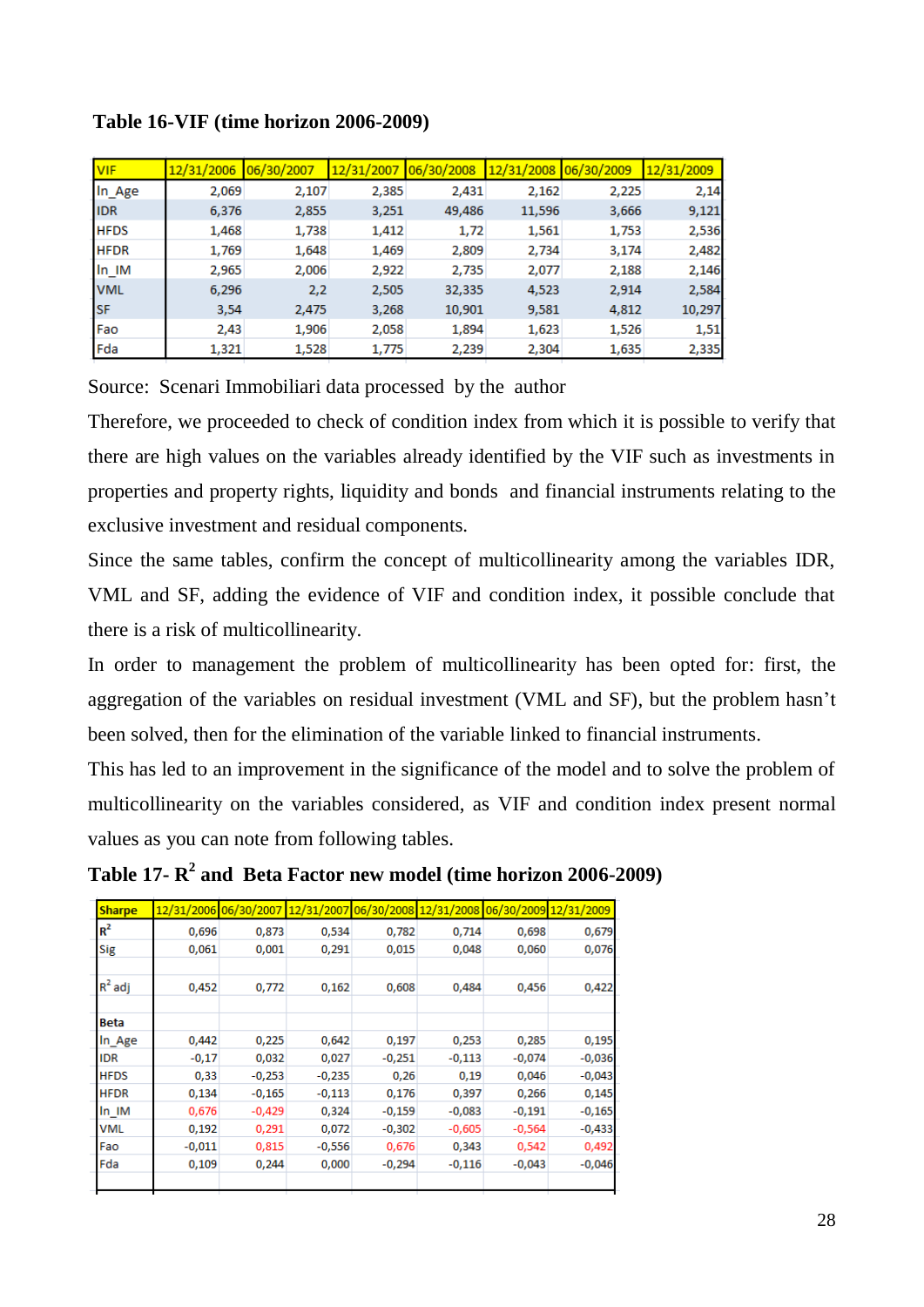| <b>VIF</b>  |       | 12/31/2006 06/30/2007 12/31/2007 06/30/2008 12/31/2008 06/30/2009 12/31/2009 |       |       |       |       |       |
|-------------|-------|------------------------------------------------------------------------------|-------|-------|-------|-------|-------|
| In_Age      | 1,938 | 2,045                                                                        | 2,001 | 2,431 | 2,136 | 1,976 | 2,106 |
| <b>IDR</b>  | 3,210 | 2,398                                                                        | 2,276 | 8,378 | 2,014 | 1,467 | 1,806 |
| <b>HFDS</b> | 1,437 | 1,738                                                                        | 1,386 | 1,589 | 1,561 | 1,734 | 2,491 |
| <b>HFDR</b> | 1,560 | 1,435                                                                        | 1,442 | 2,746 | 2,727 | 3,067 | 2,480 |
| IM          | 2,784 | 1,928                                                                        | 2,754 | 2,653 | 1,990 | 1,867 | 1,658 |
| <b>VML</b>  | 4,258 | 1,378                                                                        | 2,123 | 7,164 | 2,215 | 2,539 | 1,640 |
| Fao         | 2,288 | 1,894                                                                        | 1,959 | 1,684 | 1,623 | 1,517 | 1,491 |
| Fda         | 1,318 | 1,512                                                                        | 1,675 | 1,625 | 1,448 | 1,194 | 1,219 |
|             |       |                                                                              |       |       |       |       |       |

## **Table 18- VIF new model (time horizon 2006-2009)**

Source: Scenari Immobiliari data processed by the author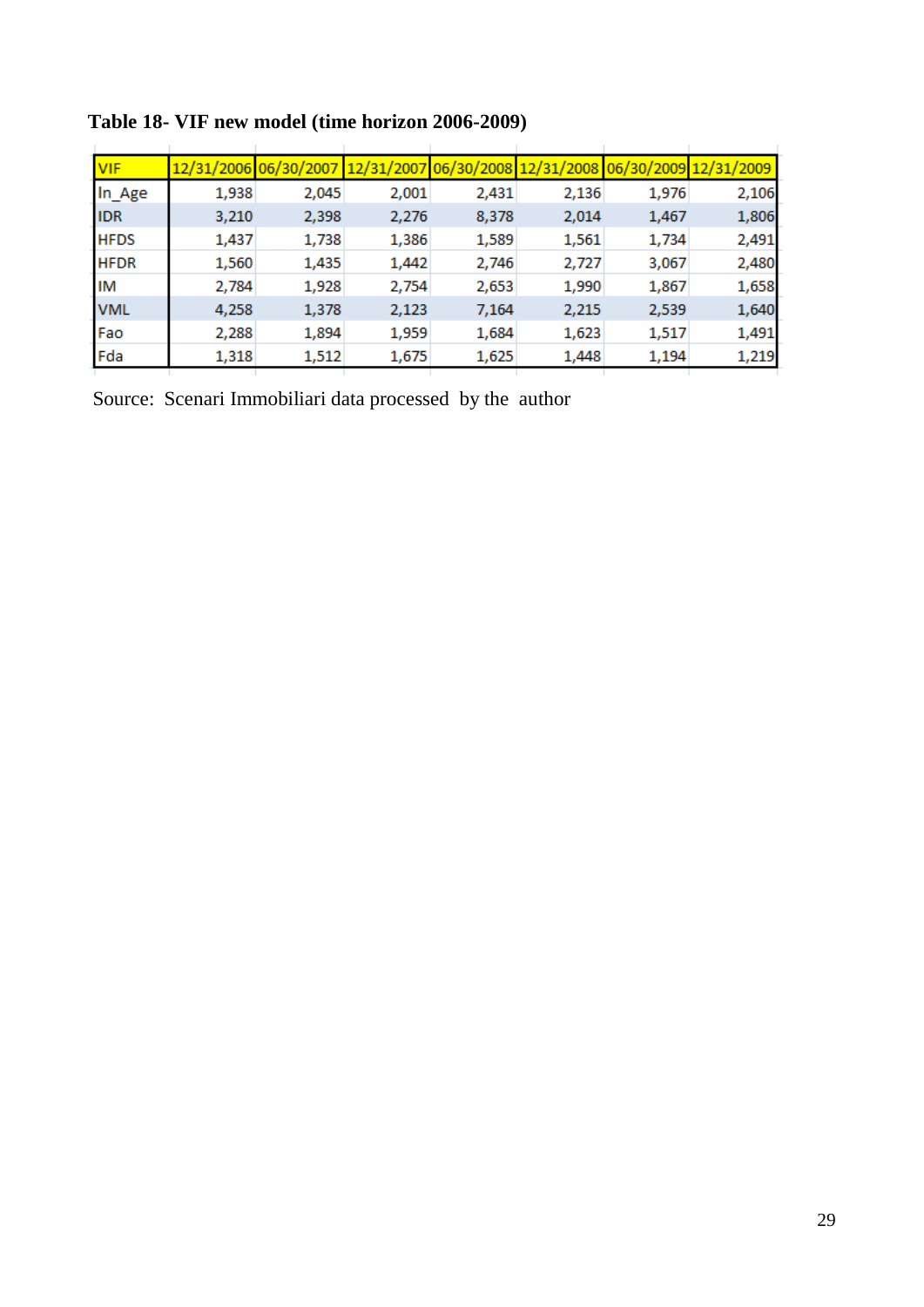### **4.Conclusions**

The composition choices of the real estate portfolio are a topic of great relevance in the context of real estate investment vehicles.

The analysis focused on the investment choices of Italian retail funds examined in the sample, with a particular reference to the importance of different types of assets on the Exclusive and Residual investment, trying to prove how they can affect the performance of the funds.

As far as Exclusively investment is concerned , after a close examination of the composition of portfolios for the target use and location of properties, it was evident that funds tend towards specialization rather than diversification.

The reduced diversification by sector or region does not necessarily create negative impacts in terms of overall risk, in fact it might be effective in the light of the peculiarities of each market and real estate sectors, which require an appropriate specialization of knowledge and skills, especially in periods of real estate industry slowdown. (Cacciamani and Ialesi 2010)

Through the analysis of the composition of retail funds in the sample, with regard to target use, it may be seen that most of the funds, invests primarily in property-use "office" and "retail", while other categories are less relevant.

These investments can be further divided into the two fund setup typology, from which it can be seen as seeded funds made the higher investment than blind pool funds in office, whereas in retail sector a reverse trend can be witnessed.

Given the characteristics of the offices, industrial, retail sectors in Italy, the decision to privilege the allocation of resources to non-residential segments of the Italian market determines a natural concentration of investment, especially in areas of northern and central Italy where the opportunities of investment in these segments are by far greater (Giannotti and Mattarocci, 2010)

With reference to asset allocation for property locations, (macro-area) it has been observed how most retail funds invest primarily in Northwest and Central areas rather than in the South and in the Islands; fund investments are concentrated in Lombardy for the Northwest, in Emilia Romagna for the Northeast, and, as far as the Central area is concerned, there is a prevalence of investments in Lazio.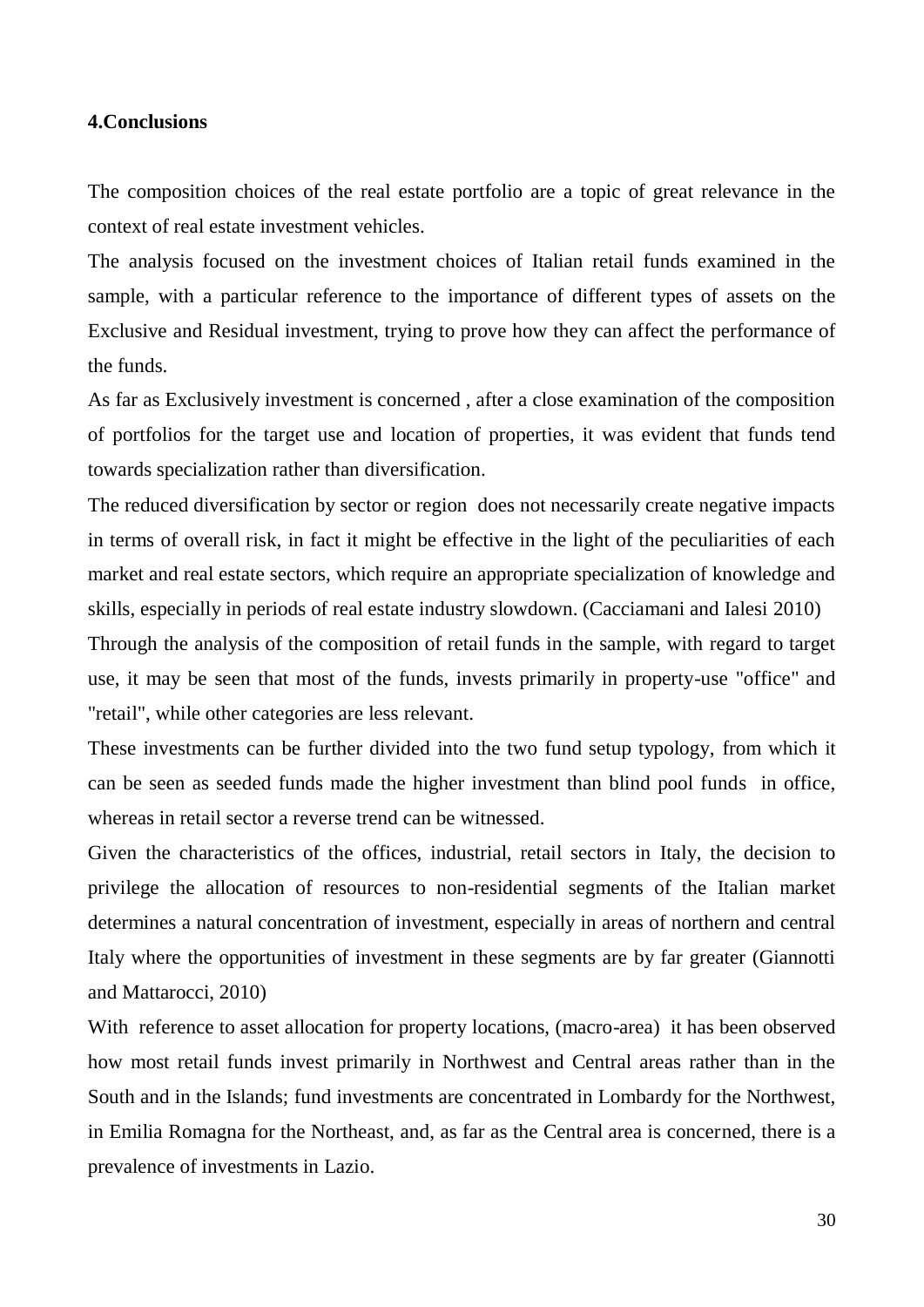In Lombardy and Emilia Romagna blind pool funds made more investments, while in Lazio seed funds hold a larger share.

The portfolio choices are affected by the problem of territorial fragmentation that characterizes the Italian real estate market, because the different types of asset are not distributed evenly over the national territory, but they are concentrated in specific urban contexts. (Cacciamani and Ielasi, 2006, Cacciamani and Ielasi, 2010).

The real estate portfolio has been examined with reference to its degree of concentration by calculating the Herfindahl index for property-typologies and property locations of each individual fund; the result of this analysis show that the portfolio is highly concentrated at both sectorial and geographical level.

In particular Herfindahl for property-type is higher for the seeded funds than for the blind pool funds, Herfindahl for property-locations is similar for both typologies but resulting in slightly higher for the blind pool funds in the last 4 semesters analyzed.

Finally, the analysis on the investment policies of the real estate funds focused on the residual investment as in our sample as there are some funds which have investments in liquidity and bonds and financial instruments in their portfolio.

These values appear to have a lower incidence in the investment policies of the retail funds and both types of funds have a similar value as far as liquidity and bonds are concerned; as for the financial instruments, on the contrary, there is a sharp difference between the blind pool funds, which record greater investments and seeded funds.

Both the studies reviewed and the research, have provided useful information about the relationships between the portfolio composition choices and performance assessment of retail funds examined.

As for funds performance, taking into account the risk and return profile of portfolio, Sharpe ratio was built, in order to obtain an indication about the fund which has achieved the best performance for the same risk .

The analysis showed how the investment and composition choices of portfolio impact significantly on the performance of funds and, as pointed out in previous studies (Morri and Lee 2009) the variables having the greatest effect on the latter are the fund setup typology, their age and sector diversification.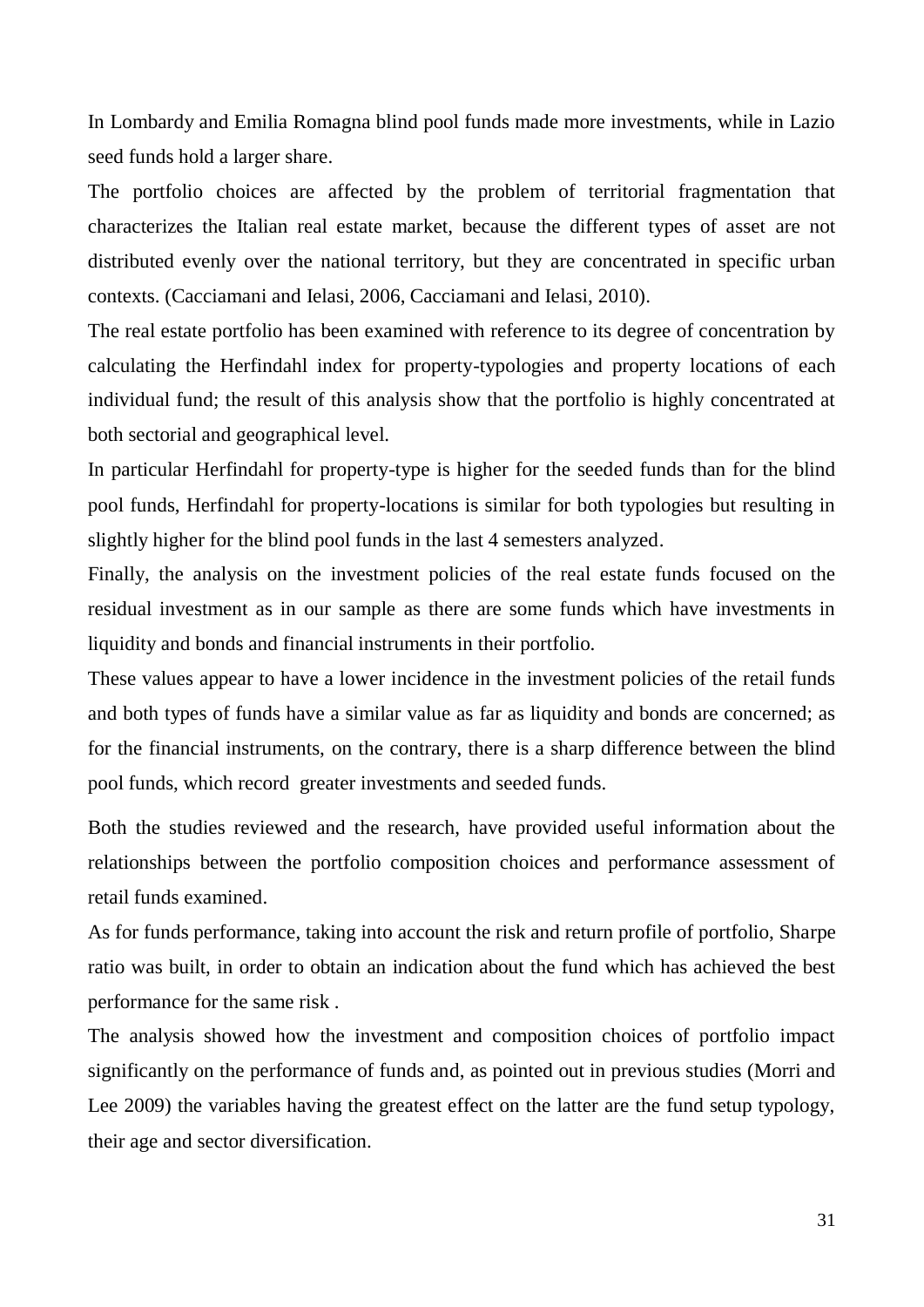Particular attention was paid to fund setup typology, which affects the investment policy and may thus indirectly affect the relative risk /return ratio (Cacciamani and Ielasi, 2006).

In fact, throughout the period subject of study, it could be seen how an increase in performance may occur in relation to the fund setup typology, as in the presence of blind pool funds obtain a higher performance than in the presence of seeded funds.

The funds setup typology impacts across all other variables considered, especially in the case of the age, and of Herfindahl index for property typologies.

The performance, therefore, is positively related to the fund age, that is, mature funds have better performances than younger ones. (Gregory et al., 1997).

The results of the survey, coherently with the literature, show how a greater level of sectorial diversification in the portfolio leads to improved performances, compared to the geographical one, as the Herfindahl index for property typology is negatively correlated to the Sharpe ratio.

Compared to the existing literature, the model built provides for the four additional variables including two for exclusive investment (investments in properties and property rights, average property investment), two for the residual ( liquidity and bonds and financial instruments).

The first has a significant effect in the context of investment policies, as evidenced in this work, the average property investment affects the performance as the performance is enhanced with the presence of those funds which have a higher average property investment.

Finally, it could be seen that one of the components of the residual investment, "liquidity and bonds", affects the performance of the fund, although in marginal way. Indeed, it is negatively correlated to the Sharpe ratio, that is, a lower share of liquidity and bonds in the portfolio investment would increase the performance, while the variable related to the financial instruments has no relevance in the context of investment choices, instead it creates a problem of multicollinearity, that has been solved removing it from the model.

In conclusion, among the variables added to the model, those which are related to exclusive investment have a significant effect in the achievement of performance, whereas among the variables related to residual investment, only the " liquidity and bonds" one in a marginal way gives value added to the model in the pursuit of performance.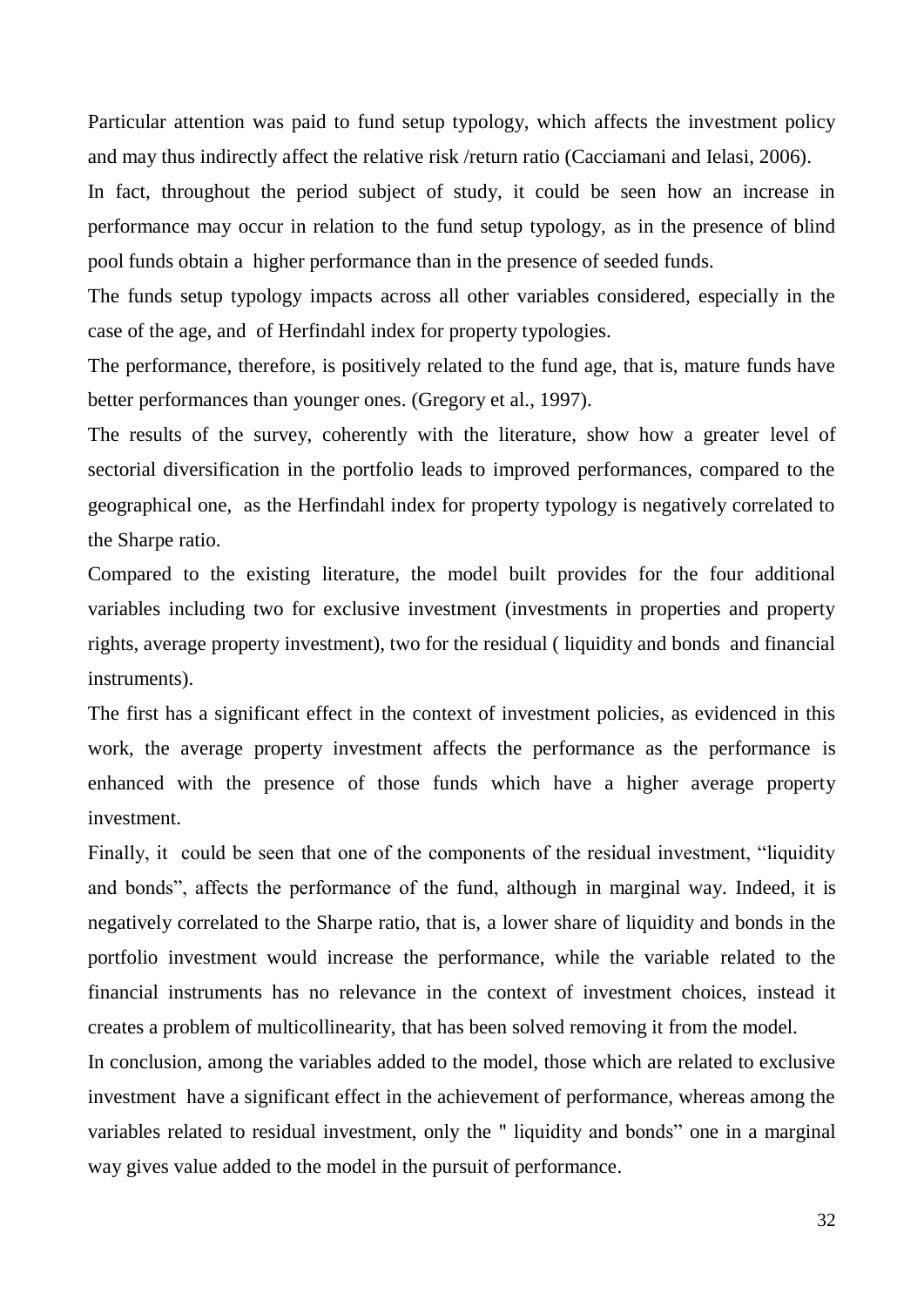Finally between the two funds typologies studied, blind pool funds present the best features in term of age, sectorial diversification, property average investment, thus improving portfolio performance.

The future perspectives for this work are to extend the time horizon of the analysis, and to make a panel regression in order to identify the differences between the estimates obtained from cross-section analysis and those resulting from time series.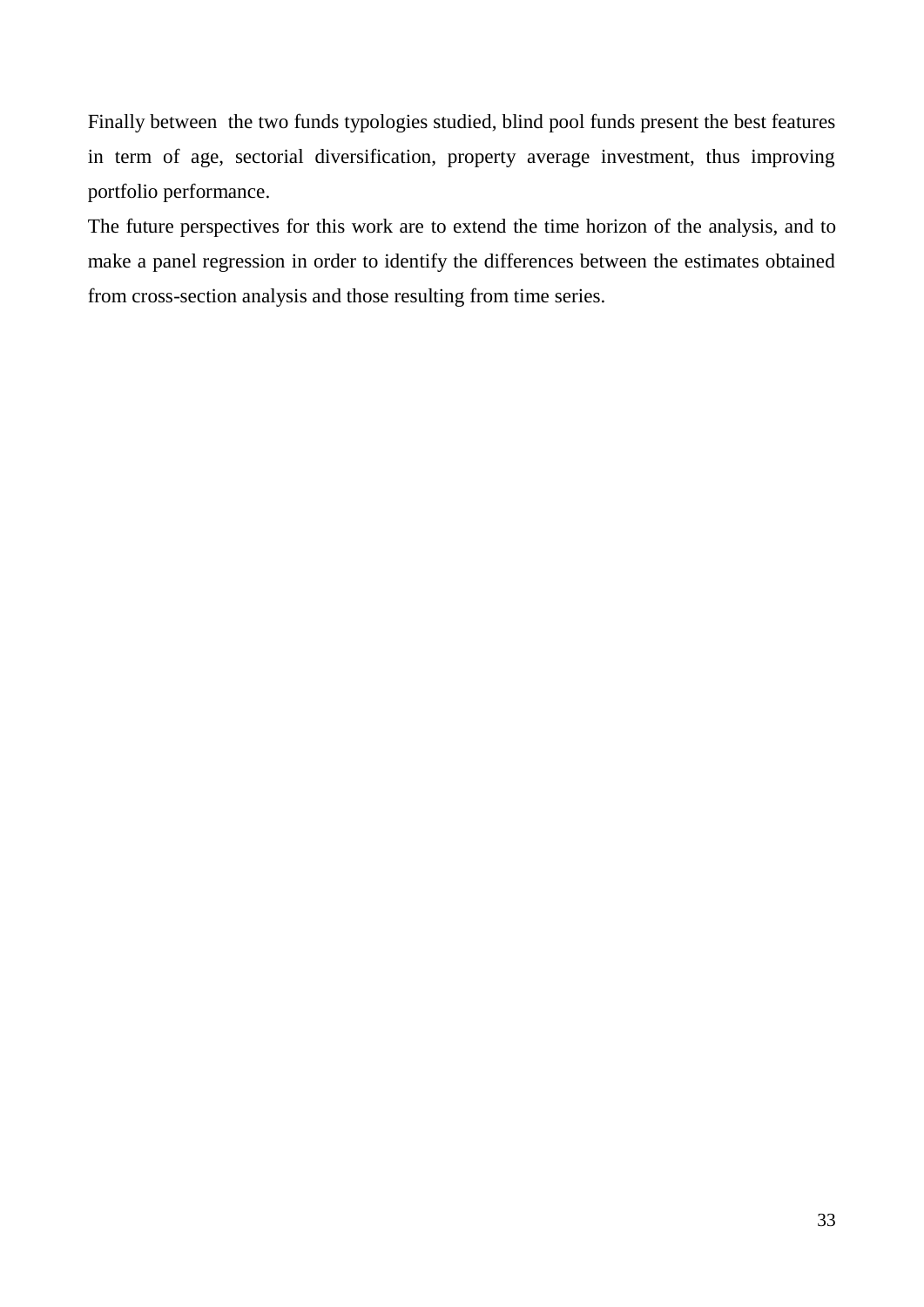#### **References**

Assogestioni (2009) " Rapporto semestrale fondi immobiliari italiani"

Baum S.A., and Steffan S., (2009): "The effect of focus on the performance of German mutual Real Estate funds, ERES Conference.

Byrne P. and Lee S. L (1999): "Portfolio Size and the Reduction of Dispersion: The Case of the United Kingdom Commercial Real Estate Market, Joint Conference of The American Real Estate and Urban Economics Association and The Asian Real Estate Society, Wailea, Hawaii, May.

Breglia M. and Catella M. (2000): "I fondi immobiliari d'investimento", Milano, Il Sole 24 **Ore** 

Cacciamani C. (2003): "Il rischio immobiliare. Una soluzione di rating dell'investimento immobiliare", Egea, Milano.

Cacciamani C. and Ielasi F. (2006): "I fondi immobiliari quotati: andamento e prospettive" in Giannotti C., La gestione del fondo immobiliare: Rischio, diversificazione e pianificazione, Egea, Milano.

Cacciamani C. and Ielasi F. (2010): "Il Rischio Immobiliare: una valutazione a livello di singolo investimento e di portafoglio", in Cacciamani C. Real Estate: economia, diritto, marketing e finanza immobiliare, Egea, Milano.

Cucurachi P.A. (1999): "L'analisi della performance e la valutazione degli asset manager" in Carluccio E.M. (ed.), Strategie, benchmarking e performance nell'asset management, Bancaria editrice, Rome.

Eichholtz P.M.A, Hoesli M., MacGregor B.D, Nanthakumaran N. (1995): "Real estate portfolio diversification by property type and region", in Journal of Property Finance, Vol. 6 No.3, p 39.

Eling M. (2008): "Does the Measure Matter in the Mutual Fund Industry?" Financial Analysts Journal, Vol. 64 No. 3, pp 1-13.

Fisher, J.D. and Liang, Y. (2000) Is Property-type Diversification More Important than Regional Diversification? Real Estate Finance, Vol. 17 No. 3, pp 35-40.

Gabrielli L. and Lee S.L. (2009): "The Relative Importance of Sector and Regional Factors in Italy" Journal of Property Investment & Finance Vol.27 No. 3, pp 277-289.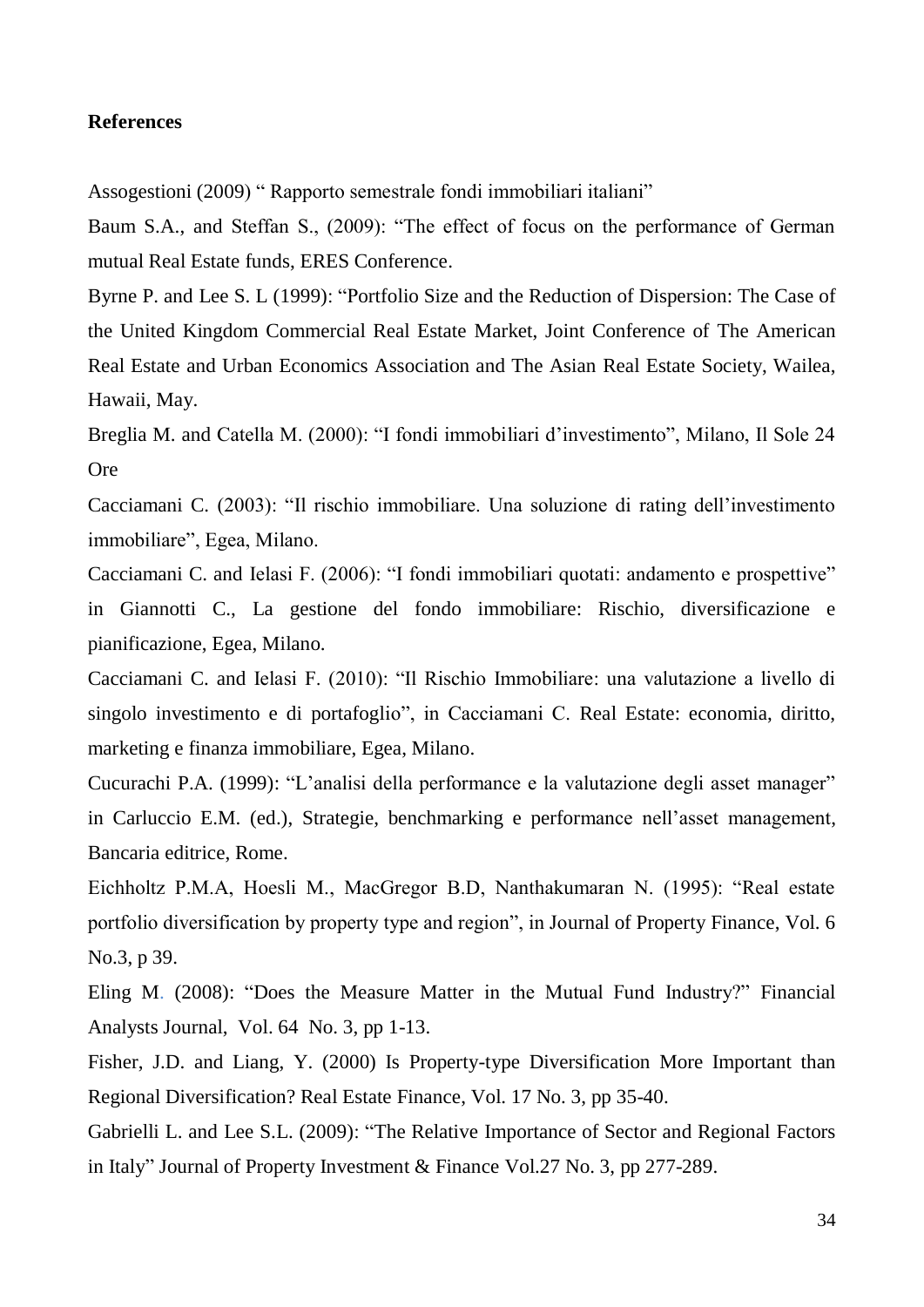Glascock J.L. and Lynne J. K. (2007): "The Relative Effect of Property Type and Country Factors in Reduction of Risk of Internationally Diversified Real Estate Portfolios"**,** SSRN.

Giannotti C. and Mattarocci G. (2006): "La costruzione di un portafoglio immobiliare e i criteri di diversificazione" in Giannotti C., "La gestione del fondo immobiliare: Rischio, diversificazione e pianificazione", Egea, Milano.

Giannotti C. and Mattarocci G. (2008): "Risk diversification in a real estate portfolio: evidence from the Italian market", in Journal of European Real Estate Research, Vol. 2 No. 3, pp 213-234.

Giannotti C. and Mattarocci G. (2010): "Il risk management nei fondi immobiliari: Analisi, valutazione e cultura della compliance nei fondi immobiliari, in Giannotti C., Bancaria Editrice, Roma

Giannotti C. and Mattarocci G., (2010): "The role of risk measures choices in ranking real estate funds: evidence from the Italian market", Journal of European Real Estate Research,

Grau-Carles P., Sainz J., Otamendi J., and Doncel L.M (2009): *"*Different Risk-Adjusted Fund Performance Measures: A comparison"

www.economics -ejournal.org/economics/discussionpapers/2009-54

Hamelink F., Hoesli M., Lizieri C. and MacGregor, B.D. (2000): "Homogeneous Commercial Property Markets Groupings and Portfolio Construction in the United Kingdom," Environment and Planning Vol. A, No. 32, pp 323-344.

Lee S.L. (2001): "The Relative Importance of Property Type and Regional Factor in Real Estate Returns", in Journal of Real Estate Portfolio management, Vol.7 No. 2, pp 159-168.

Lee S.L (2002): "Correlation Shifts and Real Estate Portfolio Management", The ARES Annual Meeting, Naples, Florida.

Lee S.L. (2005): "The Marginal Benefits of Diversification in Commercial Real Estate Portfolios", Londra, University Of Reading Business School.

Lee, S. L. and Byrne P. J. (1998): "Diversification by Property type, Region or Function? A Mean Absolute Deviation Optimization", Journal of Property Valuation and Investment, Vol. 16 No 1, pp 38-56.

Lee S.L and Byrne P. (2010): " Sector, region or function? A mad reassessment of real estate diversification, Journal of Property Investment & Finance, Vol. 29 No 2, pp.167 - 189